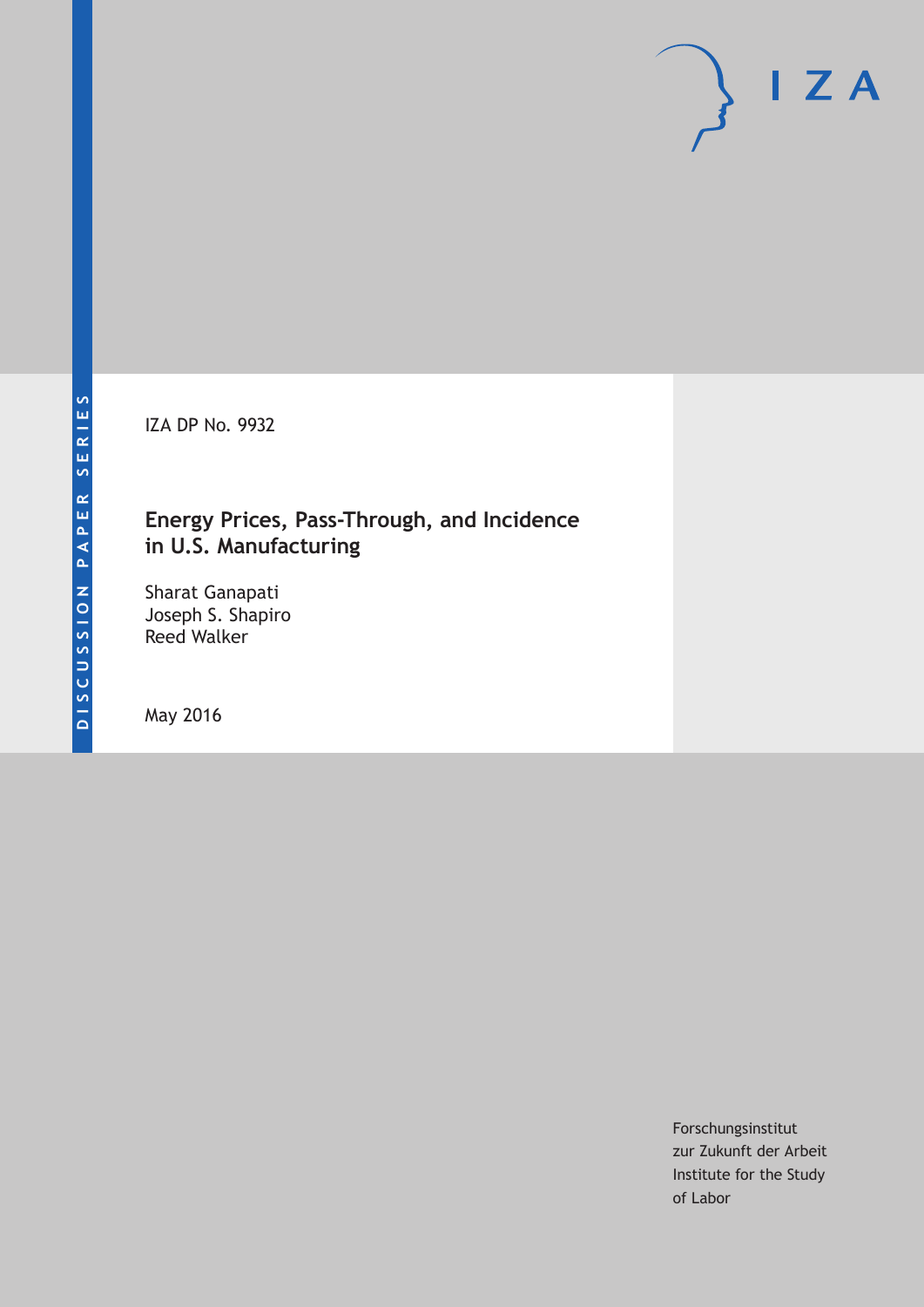# **Energy Prices, Pass-Through, and Incidence in U.S. Manufacturing**

## **Sharat Ganapati**

*Yale University* 

## **Joseph S. Shapiro**

*Yale University and NBER* 

## **Reed Walker**

*University of California, Berkeley, IZA and NBER*

Discussion Paper No. 9932 May 2016

IZA

P.O. Box 7240 53072 Bonn Germany

Phone: +49-228-3894-0 Fax: +49-228-3894-180 E-mail: iza@iza.org

Any opinions expressed here are those of the author(s) and not those of IZA. Research published in this series may include views on policy, but the institute itself takes no institutional policy positions. The IZA research network is committed to the IZA Guiding Principles of Research Integrity.

The Institute for the Study of Labor (IZA) in Bonn is a local and virtual international research center and a place of communication between science, politics and business. IZA is an independent nonprofit organization supported by Deutsche Post Foundation. The center is associated with the University of Bonn and offers a stimulating research environment through its international network, workshops and conferences, data service, project support, research visits and doctoral program. IZA engages in (i) original and internationally competitive research in all fields of labor economics, (ii) development of policy concepts, and (iii) dissemination of research results and concepts to the interested public.

IZA Discussion Papers often represent preliminary work and are circulated to encourage discussion. Citation of such a paper should account for its provisional character. A revised version may be available directly from the author.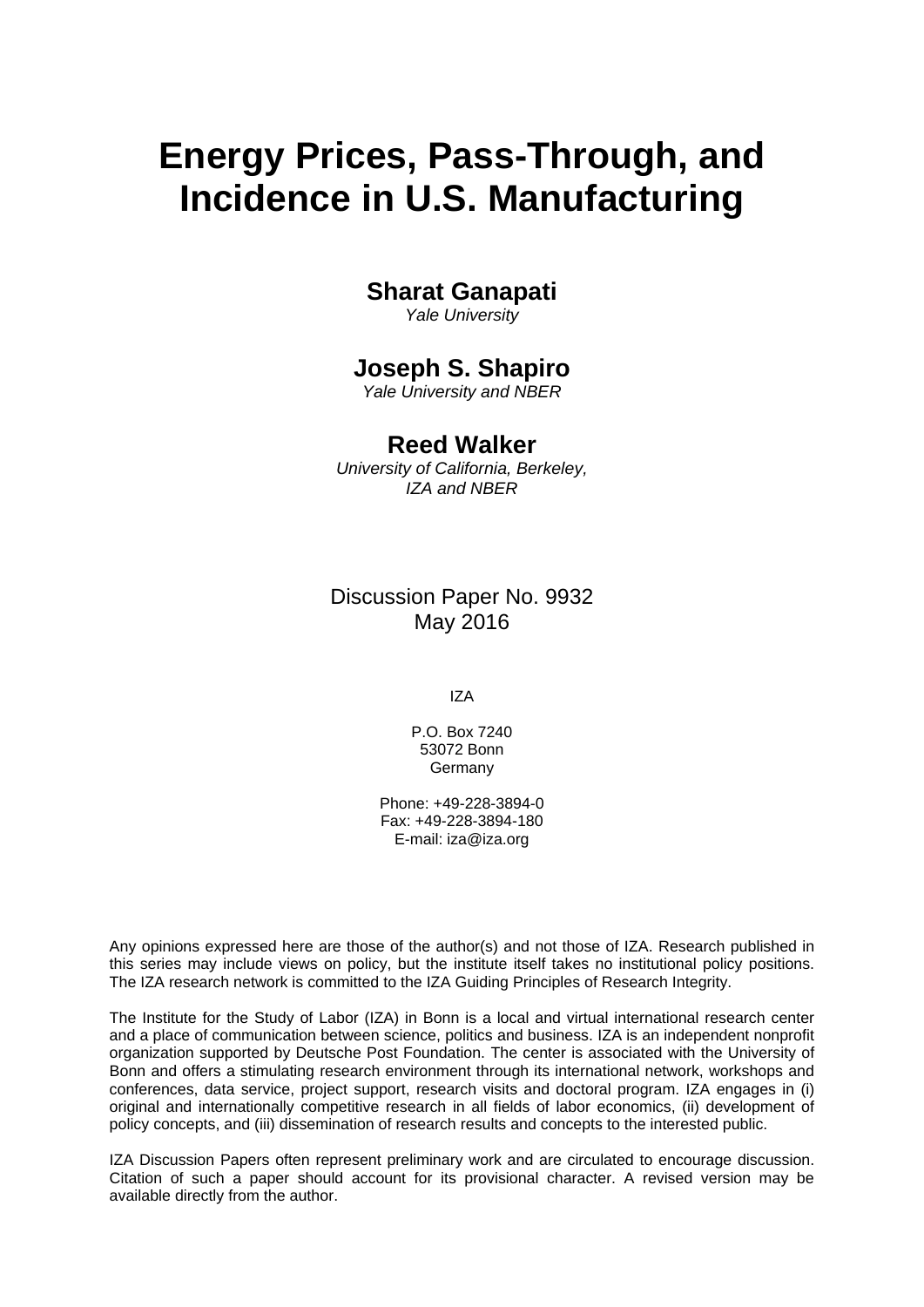IZA Discussion Paper No. 9932 May 2016

## **ABSTRACT**

## **Energy Prices, Pass-Through, and Incidence in U.S. Manufacturing\***

This paper studies how increases in energy input costs for production are split between consumers and producers via changes in product prices (i.e., pass-through). We show that in markets characterized by imperfect competition, marginal cost pass-through, a demand elasticity, and a price-cost markup are sufficient to characterize the relative change in welfare between producers and consumers due to a change in input costs. We find that increases in energy prices lead to higher plant-level marginal costs and output prices but lower markups. This suggests that marginal cost pass-through is incomplete, with estimates centered around 0.7. Our confidence intervals reject both zero pass-through and complete pass-through. We find heterogeneous incidence of changes in input prices across industries, with consumers bearing a smaller share of the burden than standards methods suggest.

JEL Classification: L11, H22, H23, Q40, Q54

Keywords: energy prices, incidence, environmental taxation

Corresponding author:

 $\overline{a}$ 

Reed Walker Haas School of Business University of California at Berkeley Berkeley, CA 94720 USA E-mail: rwalker@berkeley.edu

<sup>\*</sup> We thank Joe Altonji, Ernesto dal Bó, Severin Borenstein, Lucas Davis, David Donaldson, Penny Goldberg, Kostas Metaxoglou, Jim Poterba, Jim Sallee, Glen Weyl, Danny Yagan and various seminar participants for useful comments and discussions. We would also like to thank Randy Becker, Cheryl Grim, and Kirk White for sharing code and data. Jonathan Kadish and Carla Johnston provided excellent research assistance. The research in this paper was conducted while the authors were Special Sworn Status researchers of the U.S. Census Bureau at the Berkeley and Yale Census Research Data Center. Research results and conclusions expressed are those of the authors and do not necessarily reflect the views of the Census Bureau. This paper has been screened to insure that no confidential data are revealed.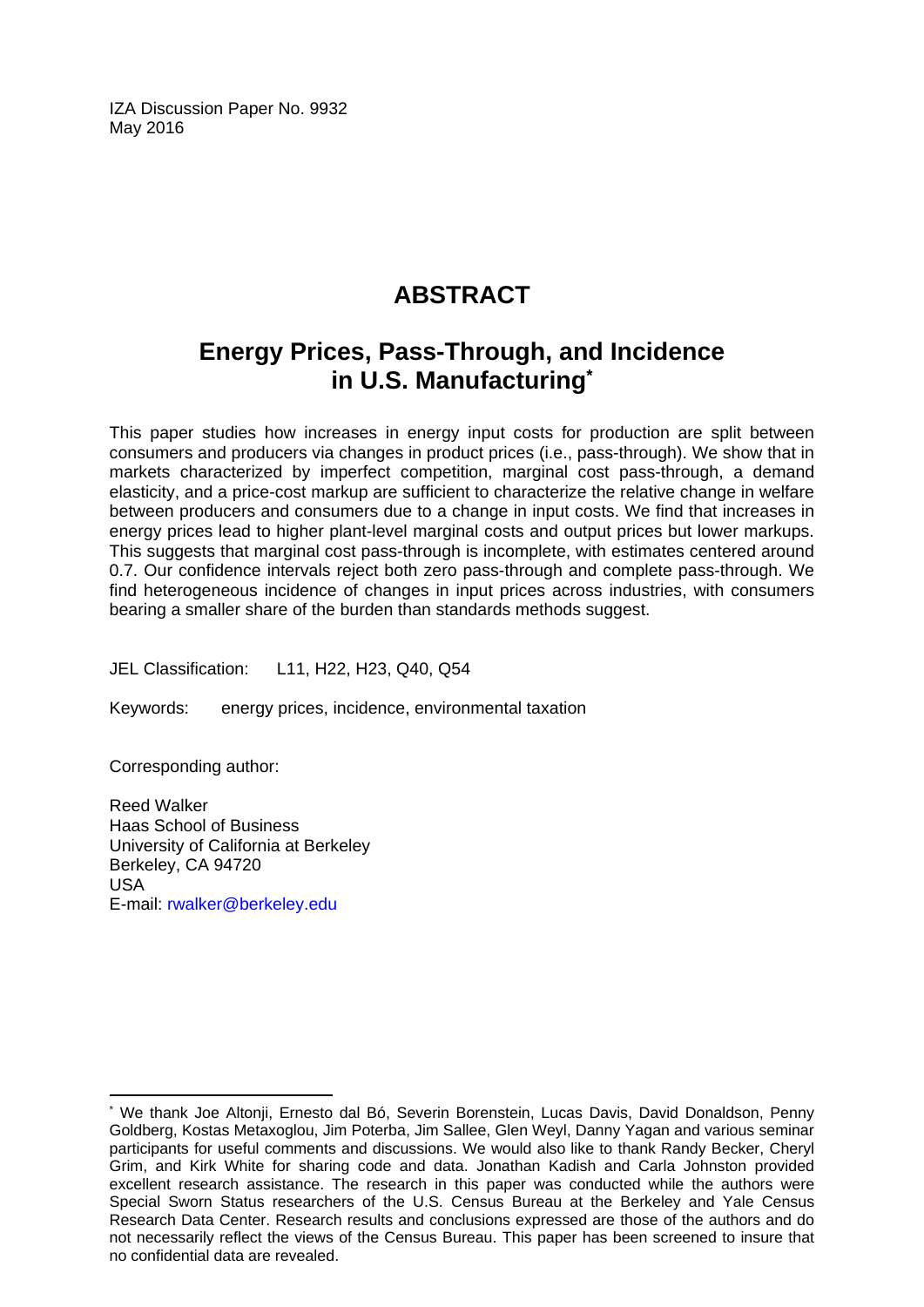### 1 Introduction

Existing and proposed policies designed to address future climate change implicitly or explicitly place a price on carbon dioxide emissions. Pricing carbon emissions, by design, will make fossil-fuel based energy consumption more expensive. This has led to the dual concern by policymakers that increased energy costs will not only make industries that rely on these energy inputs less competitive but also make consumers of industry products worse off due to higher output prices. Despite these concerns, relatively little is known about how increasing energy costs in U.S. manufacturing affect plant-level operating costs, the output prices that their consumers face, and ultimately the relative welfare of consumers and producers.

This paper uses administrative data from the Census Bureau's Census of Manufactures to study how changes in energy input costs for production of manufactured goods differentially affect producers relative to consumers via changes in manufacturing output prices. We use the relationships between energy prices, marginal costs, and output prices to quantify how energy price-induced changes in marginal cost affect output prices, i.e., to estimate pass-through. We show how this pass-through rate is useful for describing the ways in which cost increases for productive inputs such as energy are differentially split between producers and consumers. Formally, we generalize recent theories of incidence under imperfect competition to derive a sufficient statistic representation for the incidence of producer input taxes that depends on three parameters that we estimate: marginal cost pass-through, a product demand elasticity, and a price-cost markup. The goal of this paper is to use these statistics to characterize the change in consumer relative to producer surplus associated with changes in input prices (i.e., incidence).

To help frame ideas, consider a simple example of a manufacturing plant that faces increases in energy costs either due to a tax levied on carbon emissions or from external factors that increase the price of energy (e.g., oil supply disruptions arising from political events in oil-producing countries). Economists have long recognized that the incidence of a tax, defined in this paper as the impact of a tax on the welfare of producers relative to consumers, is independent of who physically writes the check to pay it [\(Jenkin,](#page-33-0) [1872\)](#page-33-0). The same principle applies for shocks to production costs. The reason is that changes in production costs due to taxes or other market forces lead to changes in product prices and quantities. In this example, a carbon tax levied at the level of a manufacturing plant only physically applies to the plant since the government directly collects tax revenue from the plant. If the tax causes plants to increase prices, then the tax burden will shift forward to consumers. Pass-through describes the extent to which shocks to input costs change product prices, and this manufacturing plant example suggests why pass-through rates play an important role in determining tax incidence—because pass-through describes a means by which the party which physically pays a tax can transmit the effects of that tax to others.

The paper proceeds in four steps. We begin by formalizing the incidence of energy price changes for industries characterized by imperfect competition. The existing theory of incidence under imperfect competition focuses primarily on the role of output taxes. The incidence of input price changes can differ from the incidence of output taxes because in response to a change in input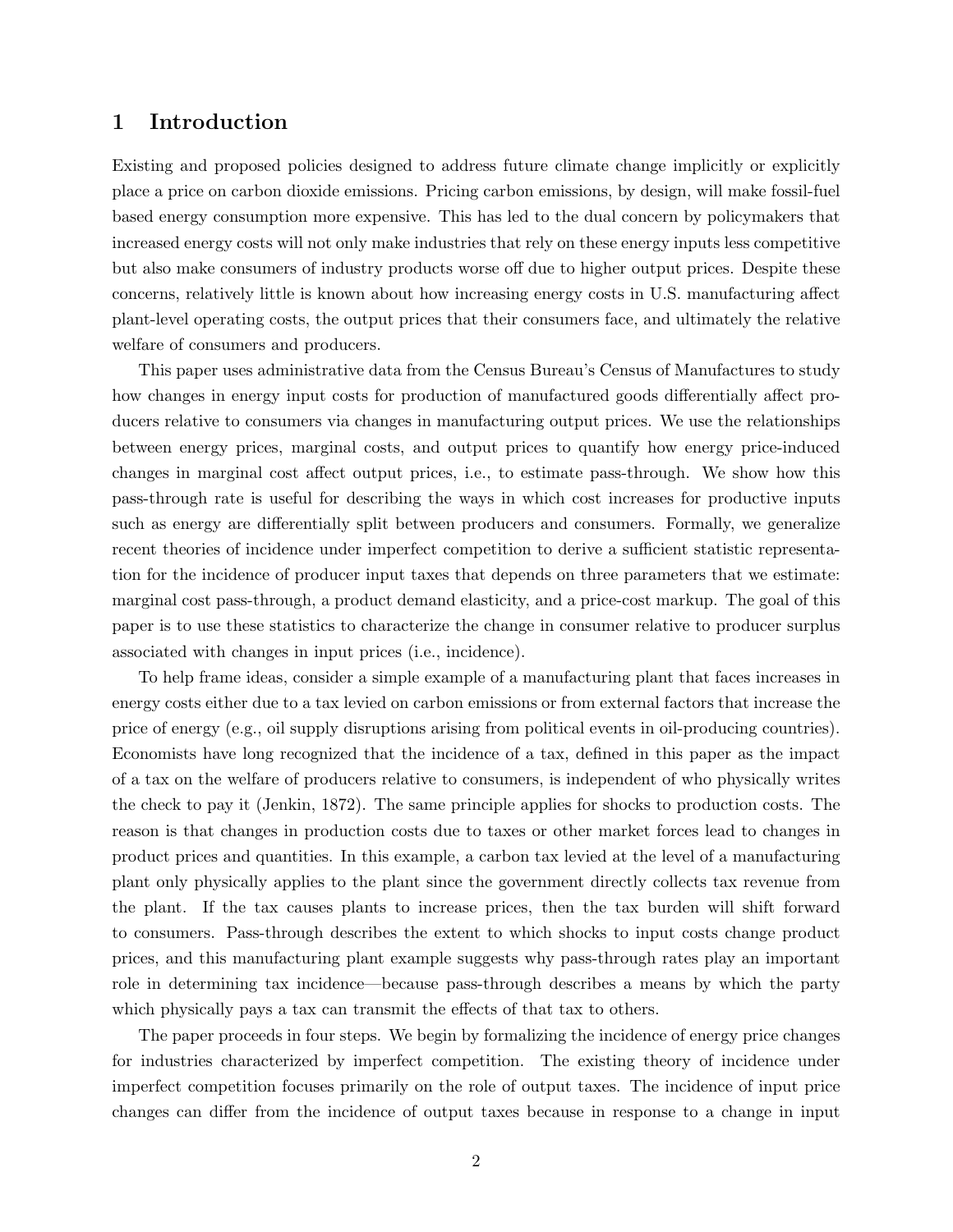prices, firms can substitute across different inputs. We extend the recent results from [Weyl and](#page-34-0) [Fabinger](#page-34-0) [\(2013\)](#page-34-0) to derive a sufficient statistic expression for incidence of input taxes.

Second, we use plant-level data on input and output quantities and prices to estimate plantlevel markups and marginal costs. We recover markups by combining plant-level production data with assumptions on firm cost minimization. As originally shown by [Hall](#page-32-0) [\(1986\)](#page-32-0) and further developed by [De Loecker and Warzynski](#page-31-0) [\(2012\)](#page-31-0), a firm's first-order condition implies that the plant's multiplicative markup (i.e., its price divided by its marginal cost) equals the output elasticity of a variable input like energy or materials divided by the revenue share of that input.<sup>[1](#page-4-0)</sup> An intuition for why this approach identifies markups is that in an imperfectly competitive market, input growth must be associated with disproportionate revenue growth. Thus, the more that revenue increases with respect to input usage, the higher the plant's markup. We recover output elasticities by estimating production functions using methods proposed by [Ackerberg, Caves, and Frazer](#page-31-1) [\(2015\)](#page-31-1). Revenue shares of variable inputs come directly from the plant-level production data on variable input costs and revenues. We construct output prices by dividing a plant's revenue by its output quantity. With information on plant-level markups and output prices, we recover marginal costs as prices divided by markups.

The third part of the paper relates each of these three outcomes (i.e., output prices, markups, and marginal costs) to two separate measures of energy costs, via linear regression. Our first measure of energy costs relies on the segmented nature of the U.S. electricity market. U.S. electricity prices vary over time and across space depending on the types of fuels used for electricity generation in a region. We use this feature to construct variation in local electricity prices that is designed to be unrelated to changes in local demand for energy. Specifically, we calculate the share of a state's electricity that is generated by coal, petroleum, and natural gas, and we interact these (lagged) generation shares with national changes in the prices of these fuels. For example, when coal prices rise, industrial electricity prices disproportionately rise in areas where coal-fired power plants generate a large share of electricity. These interactions are strong predictors of variation in local electricity prices. The second source of variation in energy input prices stems from the fact that manufacturing industries rely on a range of different energy inputs into the production process. Thus, industries whose production process mainly uses coal will see energy costs increase more when coal prices rise, and industries that rely more on natural gas will see energy costs increase more when the price of natural gas rises. We show how this variation in fuel or electricity input usage across industries interacted with national, industrial fuel and electricity prices differentially affect plant-level markups, marginal costs, and output prices.

The last part of the paper uses the relationships between energy prices and marginal costs to estimate the pass-through of marginal costs to output prices. We estimate pass-through by regressing observed plant-level output prices on estimated plant-level marginal costs. This regression instruments for changes in marginal costs using the two different sources of energy price variation

<span id="page-4-0"></span><sup>&</sup>lt;sup>1</sup>The output elasticity is defined as the change in a plant's physical output due to a change in a variable input like materials; the revenue share of a variable input like materials is defined as the plant's expenditure on that variable input divided by the plant's total revenue.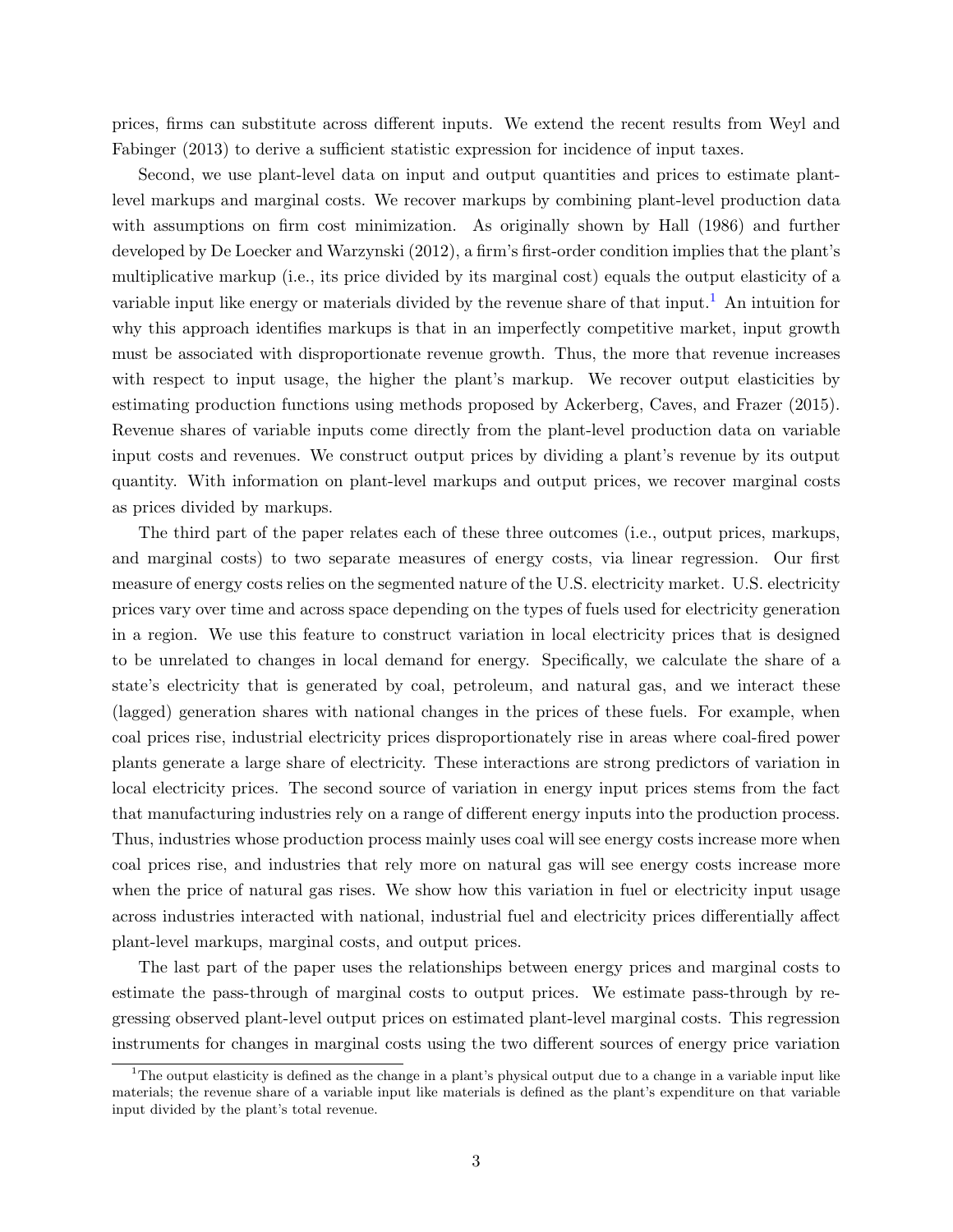discussed above. Using shocks to energy costs as instruments for marginal cost delivers a local average treatment effect for how energy price-induced changes in marginal cost are passed through to product prices. We conclude by combining information on marginal cost pass-through with markups and demand elasticities to characterize incidence separately by industry.

We apply this approach to a set of single-product plants in six homogeneous manufacturing industries for which the Census Bureau collects quantity output data: boxes, bread, cement, concrete, gasoline refining, and plywood. While our methodology can be applied to any industry for which we observe output price data and where we assume that firms minimize costs, we focus on these six industries since these are the industries in which the Census collects price data and since their fairly homogeneous products alleviate concerns about unobserved quality differentiation reflected in prices.[2](#page-5-0),[3](#page-5-1)

The paper has four main findings. First, we estimate that plant-level markups above marginal cost are ten to fifty percent in most industries, though much larger in the cement industry. Cement is also the only industry we study which appears to have substantial increasing returns to scale. Second, we find that increases in energy prices lead to an increase in plant-level marginal costs and output prices but a decrease in markups. For example, a 10 percent increase in the price of natural gas used for in-state electricity generation increases output prices in the industries we study by about 0.6 percent, increases marginal costs by about 0.7 percent, and decreases markups by about 0.1 percent. Third, we estimate that a 1 dollar increase in marginal costs due to higher energy prices translates into a 70 cent increase in output prices for the average firm in our sample. This suggests that manufacturing firms in the industries we study bear at least part of the economic costs of energy price shocks. We observe higher pass-through rates (exceeding one) in industries with inelastic demand and/or relatively high markups, and lower pass-through rates in industries with elastic demand and/or relatively low markups. Pass-through is most substantial in the industry with both the highest markups and the greatest evidence of increasing returns to scale, cement. Finally, we discuss implications for incidence of energy price shocks and carbon taxes for U.S. manufacturing. Most of the studied industries show consumers bearing a majority of the burden, though there remains a substantial amount of cross-industry heterogeneity in the relative burden of consumers versus producers. These cross-industry differences in incidence are explained by crossindustry differences in pass-through, demand elasticities, and markups. Standard methods for studying tax incidence, especially with respect to carbon taxes, assume perfect competition and complete pass-through. In all industries in our sample, we find that consumers bear a smaller share of the burden than these assumptions would suggest.

<span id="page-5-0"></span>This paper contributes to a growing literature on the incidence of changes in input costs. The

<sup>&</sup>lt;sup>2</sup>A few additional industries produce homogenous products and have Census-collected price/quantity data. However, much of the quantity data in these industries has been imputed, and the remaining, non-imputed sample sizes preclude the estimation of production functions.

<span id="page-5-1"></span><sup>&</sup>lt;sup>3</sup>In theory, we could explore these questions for multi-product plants (e.g., [De Loecker, Goldberg, Khandelwal,](#page-31-2) [and Pavcnik](#page-31-2) [\(Forthcoming\)](#page-31-2)). In practice, since we measure output prices as the ratio of output revenue to output quantity, we can only study the fairly few U.S. industries that report quantity data. Those industries also happen to produce a single, homogeneous product[\(Foster, Haltiwanger, and Syverson,](#page-32-1) [2008\)](#page-32-1).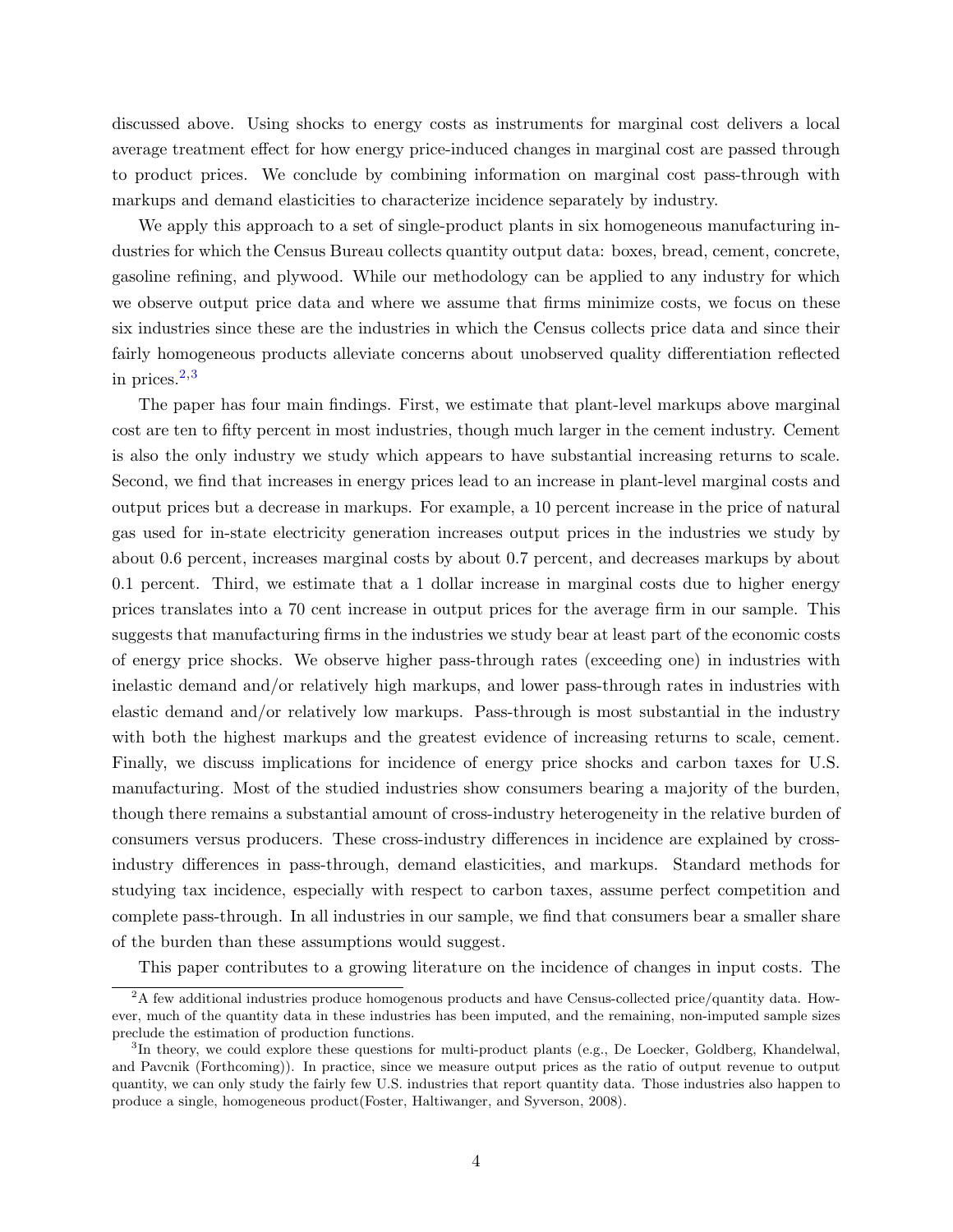main contribution of this paper is to develop an approach to analyze the incidence of changes in input costs while accounting simultaneously for four features that the existing literature considers in isolation or not at all – incomplete pass-through, imperfect competition, factor substitution, and multiple industries. Below we briefly discuss each of these features of the literature and the reasons that they might matter for characterizing incidence.

An important literature in public finance studies the incidence of carbon taxes and energy prices, typically by using general equilibrium models based on input-output matrices and detailed expenditure data [\(Bovenberg and Goulder,](#page-31-3) [2001;](#page-31-3) [Fullerton and Heutel,](#page-32-2) [2007;](#page-32-2) [Hassett, Mathur,](#page-33-1) [and Metcalf,](#page-33-1) [2009;](#page-33-1) [Grainger and Kolstad,](#page-32-3) [2010;](#page-32-3) [Fullerton and Heutel,](#page-32-4) [2010;](#page-32-4) [Williams, Gordon,](#page-34-1) [Burtraw, Carbone, and Morgenstern,](#page-34-1) [2014\)](#page-34-1). These studies generally assume that firms engage in perfect competition and that the industry supply curve is infinitely elastic, which implies complete pass-through of energy input price changes to consumers. Often, these studies pair this complete pass-through assumption with data on consumer expenditures to calculate which consumers would be most affected. This paper departs from this literature by showing that imperfect competition and incomplete pass-through are common in U.S. manufacturing and have important implications for incidence. An example of why these departures matter is the conclusion of this literature that energy taxes are regressive. Estimates of the regressivity of energy taxes may look quite different if firm owners bear part of the burden associated with the increases in energy costs. A related benefit of our analysis is that some benefit-cost analysis depends on a pass-through rate, and our methodology provides data to enhance the accuracy of such analysis. For example, the [USEPA](#page-34-2) [\(1995\)](#page-34-2)'s analysis of a Clean Water Act standard regulation described two sets of possible costs to industry, one based on zero pass-through and another based on incomplete pass-through; allowing for incomplete pass-through decreased the predicted number of plant closures by half.

A growing body of research does suggest that welfare and incidence of environmental and energy policy may differ dramatically for imperfectly competitive industries [\(Buchanan,](#page-31-4) [1969;](#page-31-4) [Barnett,](#page-31-5) [1980;](#page-31-5) [Ryan,](#page-34-3) [2012;](#page-34-3) [Fowlie, Reguant, and Ryan,](#page-32-5) [2016\)](#page-32-5), but the empirical literature on imperfect competition in the context of environmental and energy policy typically studies a single industry (e.g., cement or electricity). Our finding that cement is an outlier from the other industries we study (in returns to scale, markups, and pass-through) underscores that these findings may be hard to generalize to other industries.

A separate but related literature at the intersection of public finance and industrial organization uses microdata to analyze the pass-through of gasoline taxes into retail gasoline or diesel prices [\(Doyle and Samphantharak,](#page-32-6) [2008;](#page-32-6) [Marion and Muehlegger,](#page-33-2) [2011;](#page-33-2) [Kopczuk, Mario, Mueh](#page-33-3)[legger, and Slemrod,](#page-33-3) [2016\)](#page-33-3) or European Union Emissions Trading System (ETS) allowance prices to electricity wholesale prices [\(Fabra and Reguant,](#page-32-7) [2014\)](#page-32-7). These analyses typically account for only one productive input (e.g., coal prices) which makes the methodology difficult to generalize to most manufacturing industries which use multiple factors of production and hence where marginal costs are more difficult to observe. For example, [Miller, Osborne, and Sheu](#page-33-4) [\(2015\)](#page-33-4) analyze the pass-through of energy costs in a single manufacturing industry – cement – though assume a single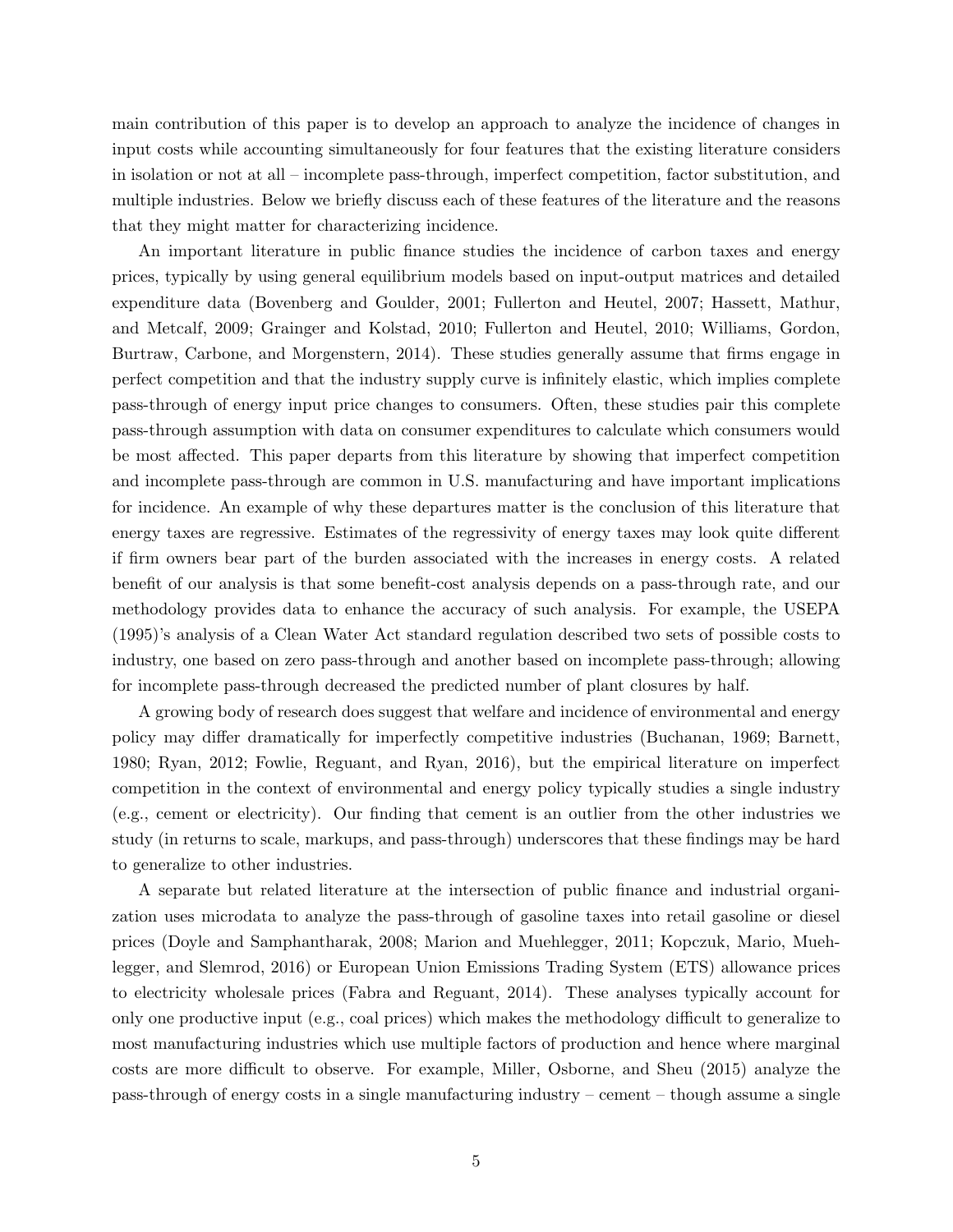factor of production, which precludes factor substitution. In contrast to this existing literature, we develop an empirical methodology to measure incidence and pass-through for any industry in which we observe price data and where firms engage in cost minimizing behavior. The approach is flexible enough to allow for changes in energy prices that lead to factor substitution in production, and the approach is general enough to calculate incidence across a range of different market structures.

This paper is also related to a set of work analyzing how energy prices differentially affect industries in the United States. The literature on industry impacts of carbon policies is based largely on simulation modeling, although a number of statistical analyses also exist (e.g., [Kahn](#page-33-5) [and Mansur](#page-33-5) [\(2012\)](#page-33-5) and [Aldy and Pizer](#page-31-6) [\(2015\)](#page-31-6)). The simulation analyses include both shortterm partial equilibrium assessments as well as long-term computable general equilibrium (CGE) models.[4](#page-7-0) Relative to existing empirical literature in this area, we examine heretofore unexplored outcomes such as how energy prices affect marginal costs, and markups. Relative to the existing simulation and CGE literature, we provide a framework and methodology for considering incidence that relies on arguably fewer modeling assumptions.<sup>[5](#page-7-1)</sup> As a result, rather than assuming that cost pass-through is complete and that consumers bear 100 percent of the increased in energy costs, we empirically observe that consumers bear relatively less than the full burden of an energy input tax.

Lastly, this project relates to a substantial empirical literature on pass-through of costs other than energy prices. This literature explores the pass-through of input or output tariffs [\(De Loecker,](#page-31-2) [Goldberg, Khandelwal, and Pavcnik,](#page-31-2) [Forthcoming\)](#page-31-2), exchange rates [\(Goldberg and Hellerstein,](#page-32-8) [2008;](#page-32-8) [Gopinath, Gourinchas, Hsieh, and Li,](#page-32-9) [2011;](#page-32-9) [Campa and Goldberg,](#page-31-7) [2005\)](#page-31-7), sales taxes [\(Poterba,](#page-33-6) [1996;](#page-33-6) [Marion and Muehlegger,](#page-33-2) [2011\)](#page-33-2), healthcare capitation payments [\(Cabral, Geruso, and Ma](#page-31-8)[honey,](#page-31-8) [2015;](#page-31-8) [Duggan, Starc, and Vabson,](#page-32-10) [2014\)](#page-32-10), and minimum wage laws [\(Harasztosi and Lindner,](#page-32-11) [2015\)](#page-32-11). To the best of our knowledge, no literature estimates marginal cost pass-through in U.S. manufacturing, a parameter which is a necessary ingredient for characterizing the incidence of input taxes levied on U.S. manufacturers.

The rest of the paper proceeds as follows. Section [2](#page-7-2) describes the role of energy in the output of U.S. manufacturing products. Section [3](#page-9-0) describes a general theory of incidence that motivates our empirical analysis. Section [4](#page-13-0) describes the data, and Section [5](#page-15-0) describes the econometric setting. Section [6](#page-22-0) presents results, and Section [7](#page-29-0) concludes.

### <span id="page-7-2"></span>2 Energy and U.S. Manufacturing

A brief background on energy use in U.S. manufacturing may clarify this paper's analysis.<sup>[6](#page-7-3)</sup> Manufacturing accounts for a large share of energy demand. Industrial energy consumption (which

<span id="page-7-1"></span><span id="page-7-0"></span><sup>&</sup>lt;sup>4</sup>[Ho, Morgenstern, and Shih](#page-33-7) [\(2008\)](#page-33-7) review more than a dozen prior U.S. and European analyses using CGE models. <sup>5</sup>Existing CGE frameworks must fully specify both the demand side and supply side of the economy as well as calibrate or estimate a set of demand elasticities and cross-price elasticities for each of the industries in the analysis. For example, the IGEM model [\(Goettle, Ho, Jorgenson, Slesnick, Wilcoxen, and EP-W,](#page-32-12) [2007\)](#page-32-12), which has been used extensively by the US Environmental Protection Agency and other organizations, features over 2000 equations that jointly fit together to define an equilibrium in each period.

<span id="page-7-3"></span> ${}^{6}$ Except where otherwise noted, this section describes data for 2010, the year of the most recent Manufacturing Energy Consumption Survey.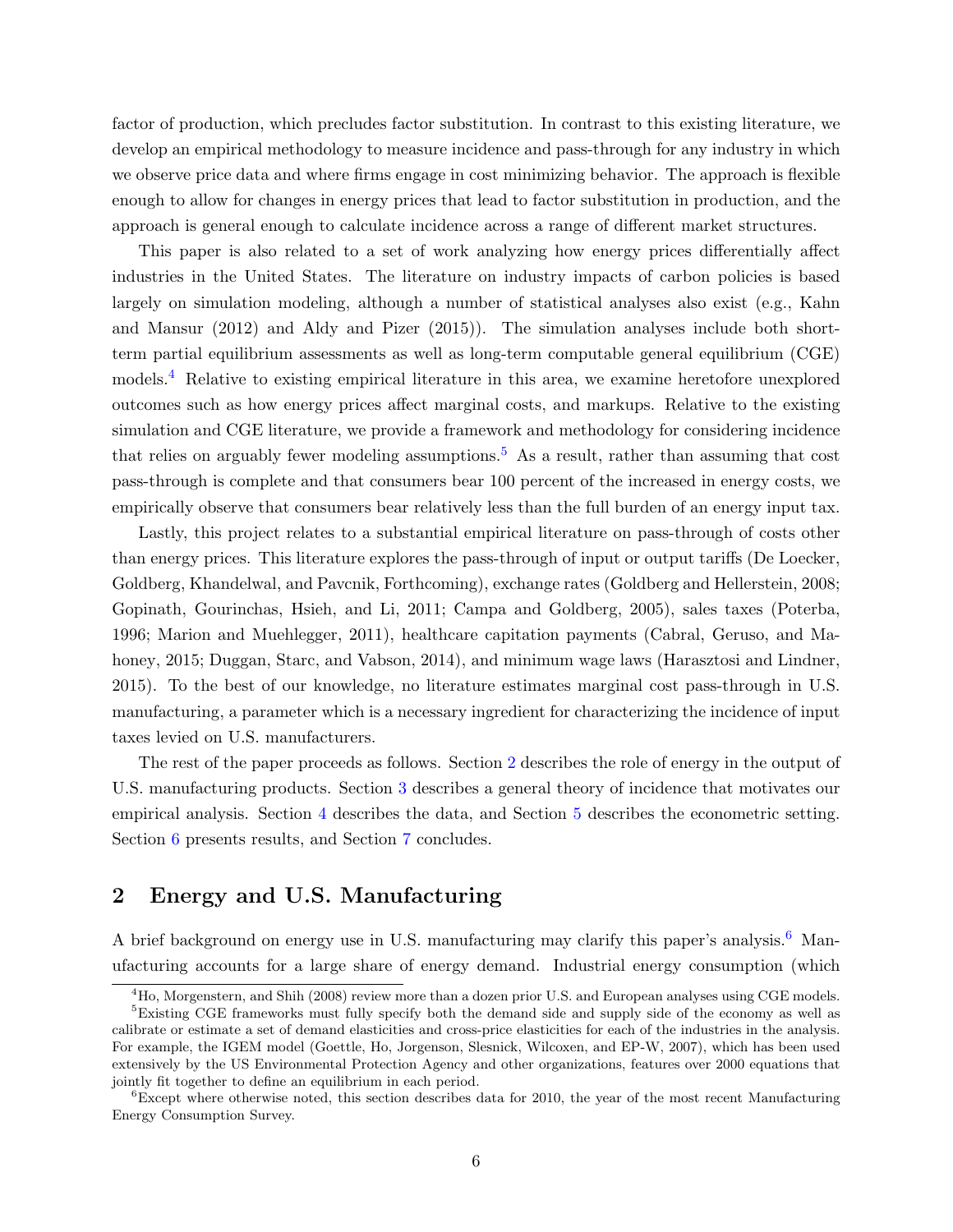includes manufacturing along with agriculture, mining, and construction) accounts for about 30 percent of U.S. end-use energy consumption and also about 30 percent of end-use greenhouse gas emissions [\(EIA,](#page-32-13) [2015;](#page-32-13) [USEPA,](#page-34-4) [2015\)](#page-34-4). Energy is a limited direct cost for manufacturing on average, at about two percent of revenues for the entire manufacturing sector, though energy costs are much greater in some industries [\(Becker, Gray, and Marvakov,](#page-31-9) [2013\)](#page-31-9). In alkali and chlorine manufacturing, cement, gasoline refining, lime manufacturing, and primary aluminum production, for example, energy costs (including energy that is physically formed into the manufactured product, or "feedstock") exceed 20 percent of revenues.

Manufacturing generally uses two categories of energy – electricity and primary fuels. Electricity's price per British thermal unit (BTU) is two to five times the mean price of other energy sources [\(EIA,](#page-32-14) [2010\)](#page-32-14), partly because much of the raw fuel used to produce electricity is lost as heat. The main primary fuels used in manufacturing are oil, natural gas, and coal. About 75 percent of BTUs used for fuel in manufacturing come from natural gas, about 20 percent from coal, and the remainder from oil and assorted sources [\(EIA,](#page-32-14) [2010\)](#page-32-14). Natural gas is increasingly common, partly because hydraulic fracturing decreased the domestic price of natural gas beginning around 2008 (see e.g., [Hausman and Kellogg](#page-33-8) [\(2015\)](#page-33-8)), though even in 1990, natural gas provided 75 percent of BTUs used for fuel.

Manufacturing plants use energy for four general tasks: boiler fuels (about 25 percent of BTUs), process production (40 percent), other on-site purposes (10 percent), and feedstock (25 percent). Boiler fuels mainly come from natural gas and coal and are used for combined heat-and power, cogeneration, or related purposes. Process production includes heating or cooling parts of the manufacturing product itself, driving manufacturing machines, or electro-chemical processes. Driving machines almost exclusively use electricity, but other process production tasks use a mix of natural gas, oil, and coal. Other on-site uses of energy include plant lighting, heating, cooling, ventilation, and onsite transportation. Industries differ in their use of fuels based on the prevailing production processes and regional availability of fuel inputs.

Energy is costly to store. Batteries are expensive enough that mass storage of electricity is economically infeasible, and most electricity is consumed at the instant it is generated. Most manufacturing plants obtain natural gas from distribution pipelines and do not store it on-site. Oil and coal can be stored, though their weight and bulk mean they are stored in limited quantities. In addition, industries differ in their use of different fuels based on the prevailing production processes and regional availability of fuel inputs.

Different energy sources also have different spatial market structures. Electricity prices vary both over time and space depending on the fuel mix, efficiency, and scheduling of electricity generating units. In the years we study (pre-1998), which precede deregulation, an electric utility had a monopoly over customers in its service territory, so the electricity prices an industrial customer faced depended heavily on the fuels used by the electric utility serving it. Utilities supply most electricity used in manufacturing, though additional electricity comes from non-utility generators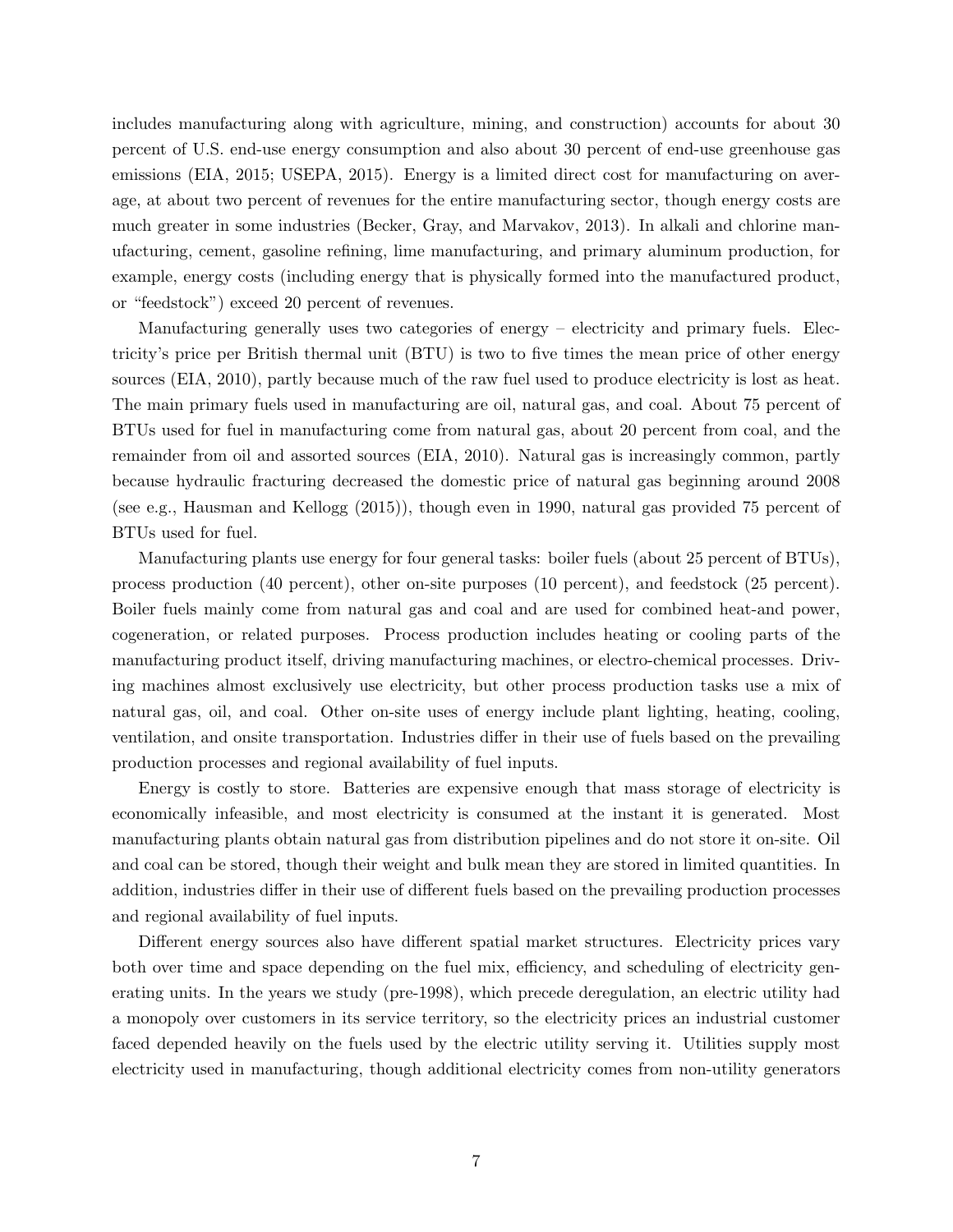(e.g., merchant plants) and from on-site generation.<sup>[7](#page-9-1)</sup> Crude oil is traded on a global market. Manufacturing plants generally buy distillate or residual fuel oil, which is processed by refineries. Lack of spatial integration in refinery markets introduces additional spatial variation in prices of these petroleum products that is mostly driven by idiosyncratic changes in local supply and demand.[8](#page-9-2) Natural gas is transported by pipeline within the U.S. from producing to consuming regions. In the years we study, much natural gas was extracted in Texas and Louisiana, and natural gas prices increase with distance from those areas due to pipeline transportation costs. The price at the location where an interstate pipeline reaches a population center differs from the price that industrial plants pay for natural gas due to local distribution costs and to distributor markups. Coal is more costly than other fuels to transport, so coal prices vary more over space due to local market conditions.

This discussion should make clear that energy prices vary substantially, and they are an important input into the production process of many manufactured goods. The goal of this paper is to better understand how this temporal and spatial variation in energy prices affect both manufacturing producers and their consumers. The next section formalizes these relationships by describing a general theory of incidence in the context of imperfectly competitive product markets.

### <span id="page-9-0"></span>3 Theory of Incidence

The standard partial equilibrium theory of incidence under imperfect competition analyzes output taxes [\(Katz and Rosen,](#page-33-9) [1985;](#page-33-9) [Stern,](#page-34-5) [1987;](#page-34-5) [Weyl and Fabinger,](#page-34-0) [2013\)](#page-34-0). We extend this literature to analyze changes in input costs, which for simplicity we describe as input taxes.<sup>[9](#page-9-3)</sup> The difference is that firms must pay an output tax on every dollar of revenue but must only pay an input tax on each unit of the input purchased. Firms can substitute away from the taxed input.

We first describe incidence assuming firms are either perfectly competitive or have a monopoly. These polar cases illustrate the basic intuition for how incidence differs with market power. We then describe a more general setting where firms within an industry are characterized by arbitrary forms of imperfect competition. Finally, we discuss how the results for general forms of oligopoly differ when we assume that firms are symmetric versus where we allow firms to differ within an industry.

The following discussion and subsequent analysis is partial equilibrium. We make the assumption, consistent with most of the literature, that all goods outside the focal industry are supplied perfectly competitively, and thus that the welfare of producers arising from consumer substitution to these goods may be ignored.<sup>[10](#page-9-4)</sup>

<span id="page-9-1"></span><sup>7</sup>Our empirical analysis counts on-site electricity generation as primary fuel consumption since in this case the data record the plant buying fuels rather than the plant buying electricity.

<span id="page-9-2"></span><sup>8</sup>Our analysis refrains from using local price variation in petroleum products to avoid confounding variation in energy prices with variation in local economic conditions.

<span id="page-9-4"></span><span id="page-9-3"></span><sup>9</sup>We abstract from the use of potential tax revenue.

 $10$ In principle, relaxing this assumption is possible but would require estimates of cross-price elasticities across industries, which are difficult to estimate. Future work could combine the insights from [Goulder and Williams III](#page-32-15) [\(2003\)](#page-32-15) to derive empirically implementable formulas for incidence in the presence of pre-existing distortions in other markets.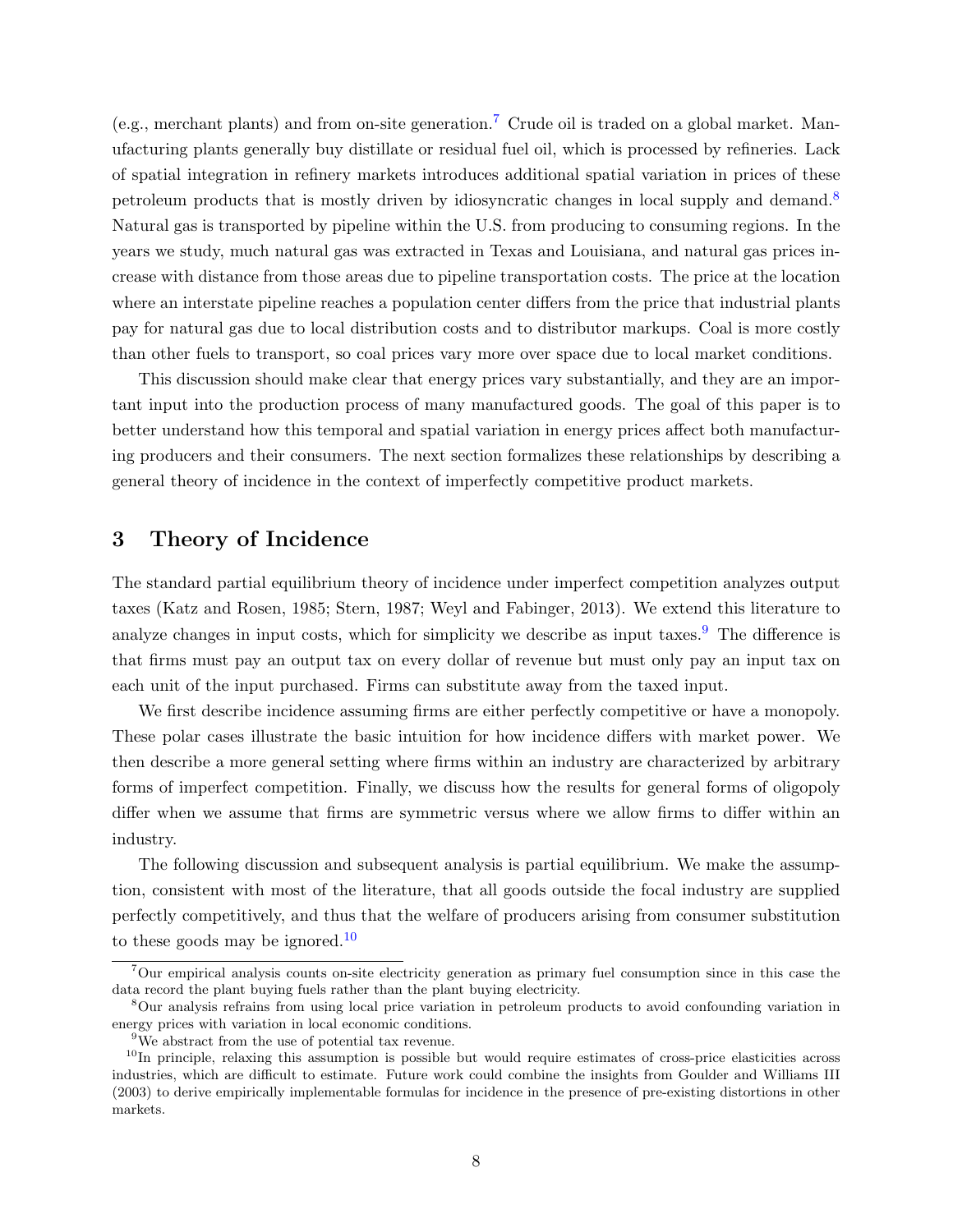We begin with key definitions. Let  $I$  denote the incidence of a marginal increase in the tax rate  $\tau$ , defined as the ratio of its effects on consumer and producer surplus (CS and PS):

$$
I \equiv \frac{dCS/d\tau}{dPS/d\tau}
$$

Incidence above one implies that consumers bear a majority of the welfare loss, while incidence below one implies that producers do. Let  $\rho$  denote the pass-through rate of a tax, defined as the marginal change in the level of output prices  $P$  due to a change in input tax rates:

$$
\rho\equiv\frac{dP}{d\tau}
$$

Let  $\gamma$  denote the cost-shift rate, defined as the marginal effect of the input tax rate  $\tau$  on marginal costs:  $\gamma \equiv dMC/d\tau$ . The cost-shift rate  $\gamma$  can be less than or greater than one.

Given these definitions, we now turn to describe the key incidence results.<sup>[11](#page-10-0)</sup> Perfect competition provides a useful baseline since its results are simple and intuitive. In perfectly competitive markets with input taxation, the pass-through rate and the cost shift rate fully characterize tax incidence. The incidence simply equals the pass-through rate divided by the cost shift rate minus the passthrough rate:

$$
I^{Competitive} = \frac{\rho}{\gamma - \rho}
$$

This result has an intuitive basis that stems directly from an application of the envelope theorem to the consumer and producer side of the market. A marginal increase in a tax decreases consumer surplus by the equilibrium quantity consumed,  $Q^*$ , times the change in consumer prices,  $\rho$ . A marginal increase in a tax decreases producer surplus by  $Q^*$  times the change in producer prices relative to marginal costs,  $\gamma - \rho$ . Thus, the incidence of a tax in a competitive market equals the ratio of these two terms,  $\rho/(\gamma - \rho)$ . Describing the incidence of a tax in a perfectly competitive market only requires knowing the pass-through rate and the cost-shift rate, making pass-through and cost-shifting parameters "sufficient statistics" for incidence of changes in input costs.

Figure [1](#page-35-0) illustrates incidence under perfect competition. Panel A shows a shift in marginal costs,  $\gamma$ , due to an input tax, and Panel B shows the levels of consumer and producer surpluses in the new equilibrium. As visualized, a small change in marginal costs causes consumer surplus to decrease by the change in prices,  $\rho$ , times the output quantity  $Q^*$ . Producers now receive an additional  $\rho$  per unit sold, however this is offset by the change in additional production costs,  $\gamma$ . An output tax simplifies this analysis, as  $\gamma = 1$ , reflecting how an output tax cannot be avoided through input factor substitution.

<span id="page-10-0"></span>Similar results are available for an input tax faced by a monopolist – the incidence of a tax

 $11$ We describe the incidence of infinitesimal changes in tax rates. Characterizing the incidence of discrete changes in tax rates requires integrating over changes in consumer and producer surplus from the initial tax rate to the new tax rate. The incidence of a discrete change in tax rates then depends on the average pass-through rate between the baseline and new tax rate, where the average is weighted by the quantities consumed at each tax rate [\(Weyl and](#page-34-0) [Fabinger,](#page-34-0) [2013\)](#page-34-0).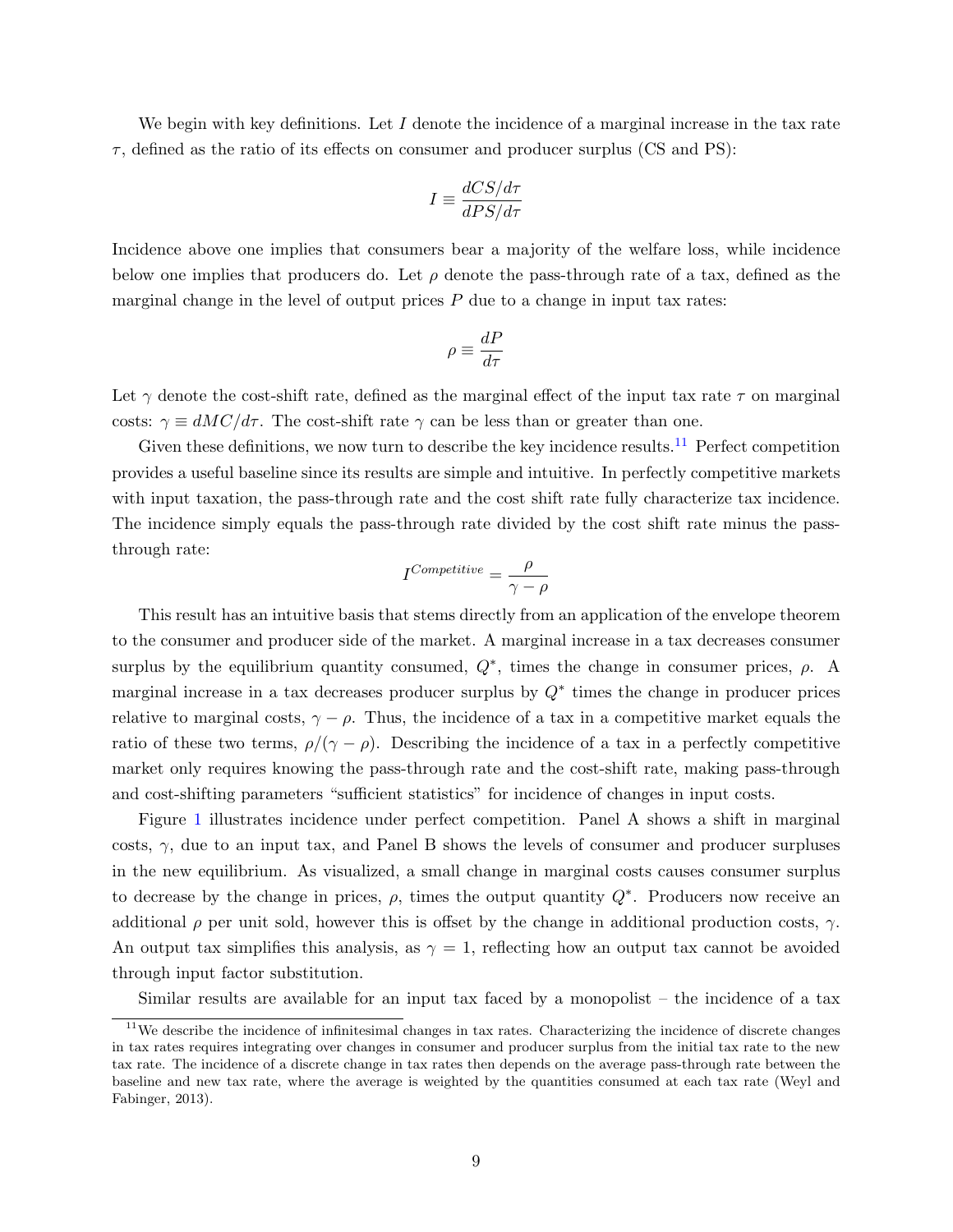on an input for a monopolist is simply  $I^{Monopoly} = \rho/\gamma^{12}$  $I^{Monopoly} = \rho/\gamma^{12}$  $I^{Monopoly} = \rho/\gamma^{12}$  For any standard pass-through rate (greater than zero), consumers bear a greater share of the burden under perfect competition than under monopoly. Figure [2](#page-36-0) illustrates incidence under monopoly with increasing marginal costs. The change in consumer surplus is identical to the perfect competition case, and equals the change in price  $\rho$  times quantity  $Q^*$ . However, the change in producer surplus is entirely determined by the change in marginal costs  $\gamma$ , as the change in prices is offset by the additional change in quantity.

We now turn to the market structure more relevant to our empirical analysis – arbitrary forms of imperfect competition. We start by assuming all firms in the market are identical. Let  $\epsilon_D \equiv$  $-[dQ/dP][P/Q]$  denote the elasticity of demand. This elasticity describes price shocks and quantity decisions for an individual firm. Let  $L \equiv (P - MC)/P$  denote the [Lerner](#page-33-10) [\(1934\)](#page-33-10) index, a measure of markups, which equals the gap between price and marginal cost, divided by price. In the presence of imperfect competition, the incidence of an input tax depends on four statistics: the pass-through rate  $\rho$ , the cost-shift rate  $\gamma$ , the Lerner index L, and the demand elasticity  $\epsilon_D$ . We also report bounds where monopoly and perfect competition represent polar extremes of possible incidence, and which do not depend on estimates of L or  $\epsilon_D$ .

<span id="page-11-1"></span>
$$
I = \frac{\rho}{\gamma - (1 - L\epsilon_D)\rho} \tag{1}
$$

This incidence equation also has an intuitive explanation. The loss to consumers equals the change in product price,  $\rho$ . The loss to producers equals the change in marginal costs,  $\gamma$ , minus the change in product price,  $\rho$ . The firm's change in product prices depends on the term  $1 - L\epsilon_D$ .

Differentiating I in equation  $(1)$  with respect to each of its arguments gives several interesting comparative statics. The share of the tax burden that consumers bear is decreasing in the cost-shift rate  $\gamma$ . Conceptually, a higher value of  $\gamma$  means that a firm's marginal costs change relatively more with the tax rate, so that firms bear relatively more of the tax burden. Since  $\gamma$  can be less than or greater than one, input taxes do not necessarily have greater or lower incidence than output taxes. Equation [\(1\)](#page-11-1) also implies that increasing the Lerner index L or demand elasticity  $\epsilon_D$  while holding other parameters fixed decreases the consumer share of the tax burden. Finally, increasing the pass-through rate  $\rho$  increases the consumer share of the tax burden, since pass-through is a means by which producers convey the tax burden to consumers.

When taking equation [\(1\)](#page-11-1) to the data, we use a slightly simpler though analytically equivalent version. Recall that  $\rho$  is the pass-through of the tax rate to product prices. Let  $\rho_{MC}$  denote the pass-through of marginal costs to product prices, so  $\rho_{MC} \equiv dP/dMC$ . Dividing [\(1\)](#page-11-1) through by  $\gamma$ and using  $\rho = \gamma \rho_{MC}$  gives

<span id="page-11-2"></span>
$$
I = \frac{\rho_{MC}}{1 - (1 - L\epsilon_D)\rho_{MC}}
$$
\n(2)

<span id="page-11-0"></span> $12$ The consumer side of the market is calculated in the same way as with perfect competition. The producer side of the market is derived by differentiating producer surplus with respect to the tax rate, then aggregating across firms [\(Weyl and Fabinger,](#page-34-0) [2013\)](#page-34-0).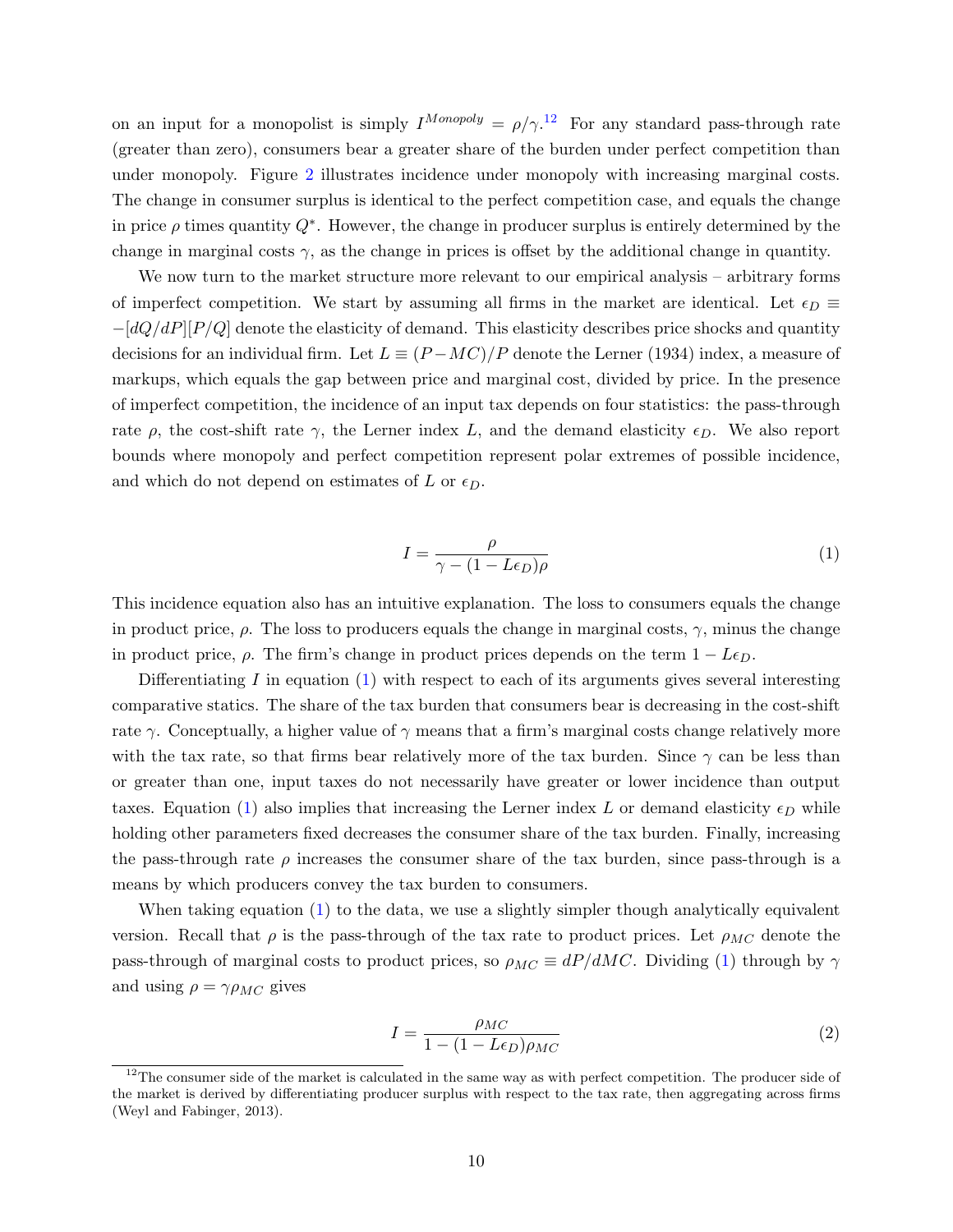This second version requires estimating only three parameters: marginal cost pass-through  $\rho_{MC}$ , the Lerner index L, and the demand elasticity  $\epsilon_D$ .<sup>[13](#page-12-0)</sup> In taking equation [\(2\)](#page-11-2) to the data, we also report a measure of incidence which is slightly easier to interpret: the change in consumer surplus as a share of the total change in consumer and producer surplus, or  $I/(1 + I)$ .

These expressions show that pass-through is a key ingredient in the calculation of incidence, but it is also useful to clarify what determines pass-through. In perfectly competitive markets, pass-through is a simple function of demand and supply elasticities  $\epsilon_D$  and  $\epsilon_S$ :

$$
\rho^{Competitive} = \frac{1}{1 + (\epsilon_D/\epsilon_S)}
$$

This leads to the standard rule-of-thumb that the side of the market (producer or consumer) which is relatively more inelastic bears more of the tax burden. Under imperfect competition, passthrough depends not only on demand and supply elasticities but also the curvature of demand and market power.[14](#page-12-1)

These results can be extended to the case of generalized imperfect competition, where firms are not symmetric. Consider the following statistics specific to firm i: pass-through  $\rho_i \equiv dP_i/d\tau$ , marginal cost pass-through  $\rho_{MC,i} \equiv dP_i/dMC_i$ , the demand elasticity  $\epsilon_{D,i} \equiv -[dQ_i/dP_i][P_i/Q_i]$ , the Lerner index  $L_i \equiv (P_i - MC_i)/P_i$ , the cost-shift rate  $\gamma_i \equiv dMC_i/d\tau$ , and the output quantity  $Q_i$ . Incidence is similar to equation [\(1\)](#page-11-1), but uses these firm-specific parameters and is weighted by firm-specific output quantities  $Q_i$ :

$$
I^{A} = \frac{\sum_{i} Q_{i} \rho_{i}}{\sum_{i} Q_{i} \left[ \gamma_{i} - (1 - L_{i} \epsilon_{D,i}) \rho_{i} \right]}
$$
(3)

As above, an equivalent but slightly more parsimonious version is useful for empirical results:

<span id="page-12-2"></span>
$$
I^{A} = \frac{\sum_{i} Q_{i} \rho_{MC,i} \gamma_{i}}{\sum_{i} Q_{i} \left[ \gamma_{i} - (1 - L_{i} \epsilon_{D,i}) \rho_{MC,i} \gamma_{i} \right]}
$$
(4)

Therefore, the incidence of a change in input taxes under generalized imperfect competition requires estimates of the pass-through rate, the cost shift rate, the markup, and the demand elasticity separately for every firm. This is a more challenging empirical setting, but we can make progress with a few additional assumptions discussed in subsequent sections. We now turn to describe the data and then the methods we use to estimate these parameters.

$$
\left[1 + \frac{L\epsilon_D}{\epsilon_{\theta}} + \frac{\epsilon_D - L\epsilon_D}{\epsilon_S} + \frac{L\epsilon_D}{\epsilon_{ms}}\right]^{-1}
$$

<span id="page-12-0"></span><sup>&</sup>lt;sup>13</sup>We estimate marginal cost pass-through for two reasons. First, it avoids the need to estimate the cost-shift parameter  $\gamma$ . Second, we lack good data on plant-level energy input prices. The census reports plant-level energy expenditures but not prices; some plants in the census data do report electricity input prices though these suffer from widespread imputation.

<span id="page-12-1"></span> $14$ [Weyl and Fabinger](#page-34-0) [\(2013\)](#page-34-0) show that pass-through under symmetric imperfect competition may be written as

Pass-through depends on demand and supply elasticities  $\epsilon_D$  and  $\epsilon_S$ , the elasticity of inverse marginal surplus  $\epsilon_{ms} \equiv$  $MS/MS'Q$ , where MS is the marginal consumer surplus  $MS \equiv -P'Q$ , and  $\epsilon_{\theta} \equiv \theta/[q(d\theta/dq)]$ , and where  $\theta \equiv L\epsilon_D$ .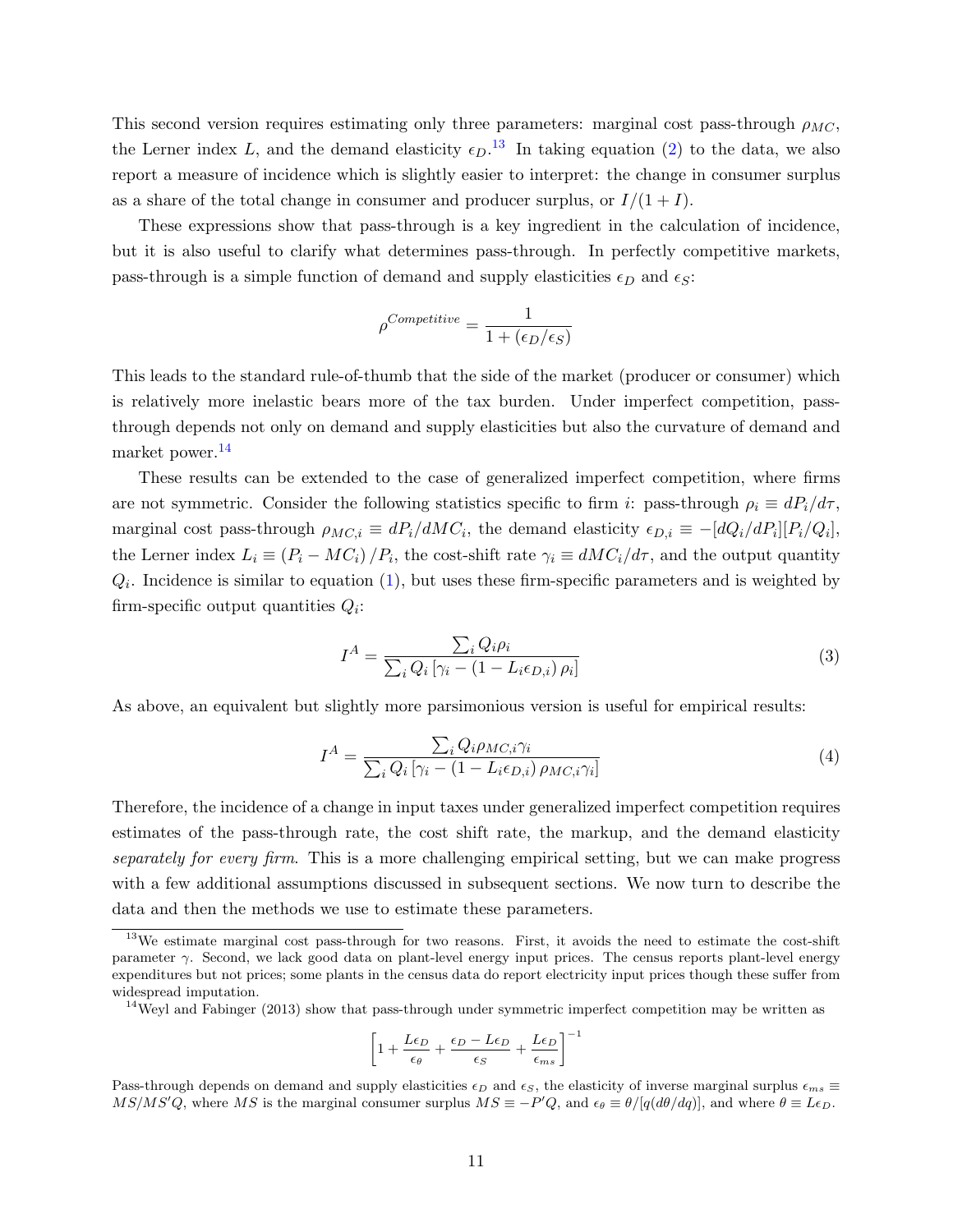### <span id="page-13-0"></span>4 Data

The primary data for our analysis comes from administrative survey records collected by the U.S. Census Bureau. We supplement this data with information from the Energy Information Agency (EIA) on energy prices, consumption, and generation.

#### Census of Manufacturers (CM)

We use administrative data on annual plant-level inputs and outputs from the Census Bureau's Census of Manufacturers (CM). We use this data to measure plant level inputs, such as capital, labor, and materials.<sup>[15](#page-13-1)</sup> The CM is conducted quinquennially in years ending with a 2 or 7, and we draw upon CM years from 1972 through 1997. These sample years are chosen based upon the availability and quality of physical output data in the  $CM<sup>16</sup>$  $CM<sup>16</sup>$  $CM<sup>16</sup>$  We measure labor inputs in hours, capital as plants' reported book values of equipment and structures, and materials and energy inputs as the reported expenditures on each. We deflate capital, material, and energy expenditures using the corresponding industry-specific input price indices from the NBER Productivity Database.

CM output prices, which we calculate as product-level revenue divided by quantity, involve several challenges. Since output prices can reflect unobserved product quality, we follow Foster, Haltiwanger, and Syverson (2008, hereafter FHS) in limiting analysis to single-product plants in six industries that produce homogenous products: Boxes, Bread, Cement, Concrete, Gasoline, and Plywood.<sup>[17](#page-13-3),[18](#page-13-4)</sup> A minority of firms within these industries have multiple products. For the plants that satisfy these criteria but still produce other products, we follow FHS and scale the focal product output by the inverse of the revenue share. This input-adjustment method assumes inputs are used proportionately to each product's revenue share. Another challenge is widespread imputation. We exclude any observation identified as an "administrative record," and we also exclude records where any input or output is imputed. $19$ 

Since a few observations still appear to be errors, we make additional sample restrictions similar to those of [Roberts and Supina](#page-33-11) [\(1996,](#page-33-11) [2000\)](#page-33-12) and FHS. We exclude a small number of plants

<span id="page-13-1"></span><sup>15</sup>Labor inputs are measured as plants' reported production-worker hours adjusted using the method of [Baily,](#page-31-10) [Hulten, and Campbell](#page-31-10) [\(1992\)](#page-31-10) (i.e., multiplying production-worker hours by the ratio of total payroll to payroll for production workers).

<span id="page-13-2"></span> $^{16}$ In more recent years, the amount of quantity data collected in the CM has declined considerably, making analyses of more recent time periods infeasible for most, if not all, industries.

<span id="page-13-3"></span><sup>&</sup>lt;sup>17</sup>Following FHS, we define a plant as single product if it receives over half its revenue from the homogeneous product of interest. This definition uses revenue and not quantity shares since different products are measured in different units. When selecting single-product plants, we ignore revenues from product codes for contract work, miscellaneous receipts, product resales, and balancing codes. The Census Bureau creates balancing codes when the summed value of shipments for reported individual products does not equal the plant's reported total value of shipments.

<span id="page-13-4"></span><sup>&</sup>lt;sup>18</sup>This adds cement to the FHS industries but excludes several of FHS' industries (sugar, carbon black, coffee, flooring, block and processed ice), for two reasons. Unlike FHS, we exclude observations with imputed quantity, which substantially reduces sample sizes. Also unlike FHS, we estimate industry-specific coefficients in translog production functions. To have sufficient sample size, we exclude industries which, after imposing our sample restrictions, have less than 100 plant-year observations.

<span id="page-13-5"></span><sup>&</sup>lt;sup>19</sup>We thank Kirk White for providing the product-level imputation data for the first half of our sample.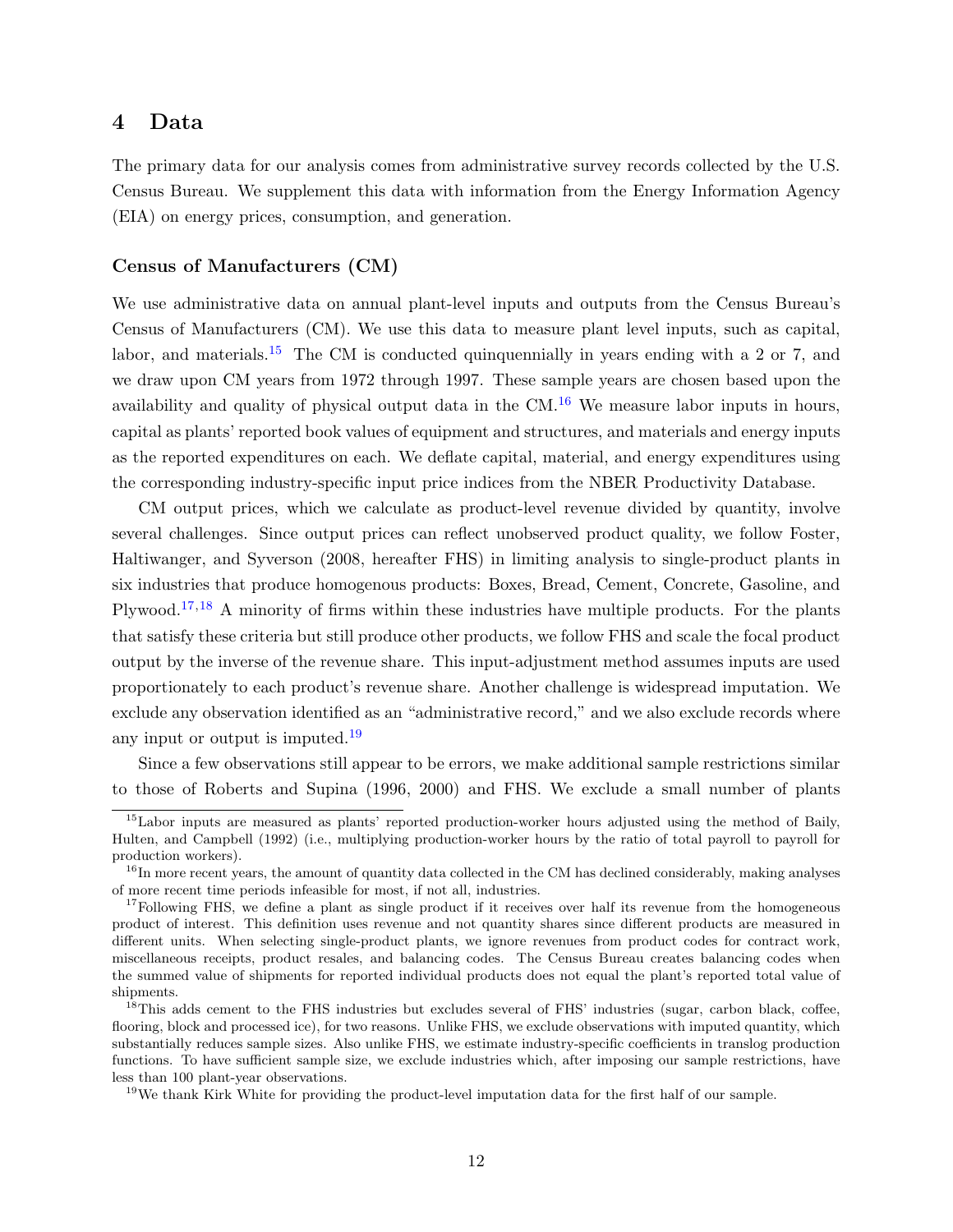reporting physical quantities that imply prices greater than ten times or less than one-tenth the median price in a given industry-year. We also exclude observations missing any one of the main production function variables (i.e., labor, capital, materials, or output quantity). Additionally, we exclude observations where the plant's labor or materials cost share is less than one-tenth of the corresponding industry's average cost share for that year or when the cost share is more than one. Finally, we trim the one-percent tails of a productivity index measure.<sup>[20](#page-14-0)</sup> All output prices are adjusted to a common 1987 basis using the revenue-weighted geometric mean of the product price in a given year across all of the plants producing the product in our sample.

It is worth commenting a bit further on the six industries that remain the focus of this paper. Some of these industries are particularly important consumers of energy in U.S. manufacturing. A fourth of U.S. greenhouse gas emissions come from transportation, and most fuels for the transportation sector pass through oil refineries. Cement is one of the largest sources of greenhouse gas emissions in the world. We have chosen these industries because they have price/quantity data and are relatively homogenous, though the relative homogeneity of their products limits product differentiation as a source of market power.

## Manufacturing Energy Consumption Survey (MECS) and Annual Survey of Manufacturers Fuels Trailer

We supplement the CM with plant-level data on fuels from the Manufacturing Energy Consumption Survey (MECS), which was collected about every 3 years beginning in 1981, and from the Annual Survey of Manufacturers (ASM) Fuels Trailer, which accompanied the ASM annually between 1973 and 1979, excluding 1977. These surveys report physical fuel consumption separately for each fuel. Energy expenditures in these data exclude feedstocks used for production. Since gasoline refining spends a significant fraction of material costs on energy feedstocks, we augment the energy cost shares for gasoline refining to include the costs of energy feedstocks, which we get from the ASM and CM materials input trailers.

#### Energy Information Association - State Energy Data System (SEDS)

We use data from the EIA's State Energy Data System (SEDS) to measure the annual national and state fuel prices for coal, oil, and natural gas. We also use these data to measure the share of electricity generation in a state generated with each of these fuels. The EIA compiles SEDS primarily from surveys of energy suppliers. We convert all fuel prices to real 1987 dollars using the average of the industry-specific energy price deflators for the industries in our sample from the NBER Productivity Database.

<span id="page-14-0"></span> $^{20}$ The productivity index is constructed using a gross-output, Cobb-Douglas production function with labor, capital, and materials as inputs. The output elasticities are computed using industry-level cost shares under the assumption of constant returns to scale, and output is measured using physical quantities.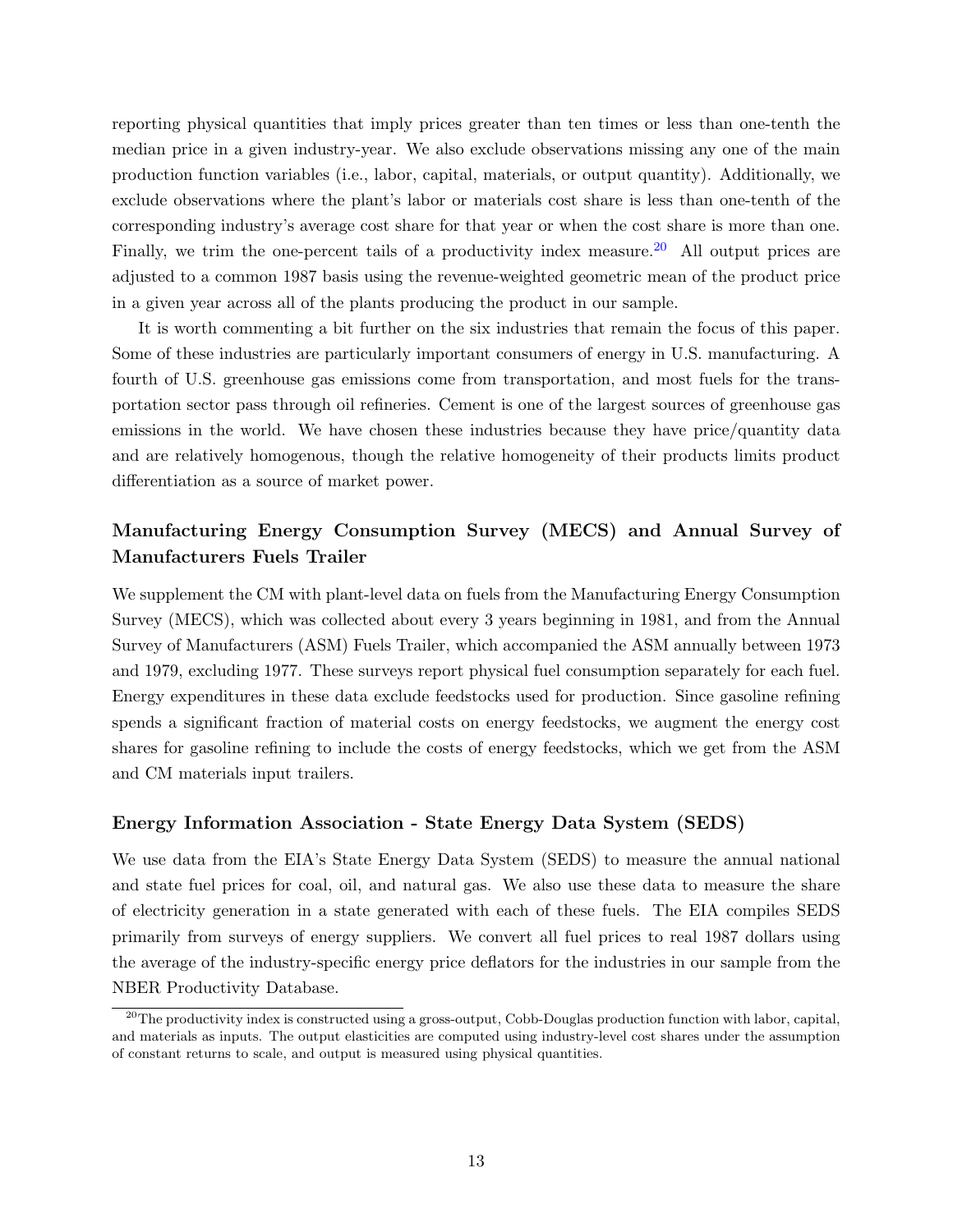### <span id="page-15-0"></span>5 Econometrics of Markups and Pass-Through

We now turn to describe our methodology, in six steps. First, we describe how we recover markups and marginal costs from production data. Second, we describe how we use production functions to recover output elasticities, which are needed to calculate markups and marginal costs. Third, we describe the two research designs for energy prices. Fourth, we describe the analysis of how energy prices affect marginal costs, markups, and output prices. Fifth, we describe how we estimate pass-through. Finally, we describe how we estimate demand elasticities.

#### 5.1 Recovering Markups and Marginal Costs

Our approach to recovering markups and marginal costs follows [Hall](#page-32-0) [\(1986\)](#page-32-0) and [De Loecker and](#page-31-0) [Warzynski](#page-31-0) [\(2012\)](#page-31-0). Let  $Q_{it}$  denote the physical output Q of plant i in year t. Output is a function of variable inputs  $V_{it}$  (i.e., those not subject to adjustment costs) like materials and energy; dynamic inputs  $K_{it}$  like capital or sticky labor, which are subject to adjustment costs; and plant-specific productivity  $\Omega_{it}$ :  $Q_{it} = Q_{it}(V_{it}, K_{it}, \Omega_{it})$ . We assume a firm minimizes the cost of the variable input(s), conditioning on the dynamic inputs. The firm solves the following Lagrangian:

$$
\mathcal{L}(V_{it}, K_{it}, \lambda_{it}) = P_{it}^V V_{it} + R_{it} K_{it} + \lambda_{it} [Q_{it} - Q_{it}(V_{it}, K_{it}, \Omega_{it})]
$$

Here  $P_{it}^V$  is the price of variable inputs,  $R_{it}$  is the price of dynamic inputs, and  $\lambda_{it}$  is the Lagrange multiplier.

The firm's first-order condition for a variable input like materials is

$$
\frac{\partial \mathcal{L}}{\partial V_{it}} = P_{it}^V - \lambda_{it} \frac{\partial Q_{it}(\cdot)}{\partial V_{it}}
$$

Rearranging terms for an optimum where  $\partial \mathcal{L}/\partial V_{it} = 0$  and multiplying the right-hand side by  $V_{it}Q_{it}/V_{it}Q_{it}$  and both sides by  $P_{it}$  shows how we recover markups:

$$
\frac{P_{it}}{\lambda_{it}} = \left[\frac{\partial Q_{it}(\cdot)}{\partial V_{it}} \frac{V_{it}}{Q_{it}}\right] \left[\frac{P_{it}^V V_{it}}{P_{it} Q_{it}}\right]^{-1} \tag{5}
$$

The left-hand side of this equation is the multiplicative markup  $\mu_{it}$ , which equals prices divided the Lagrange multiplier. The Lagrange multiplier represents marginal costs, since it reflects the costs of relaxing the output constraint. The right-hand side is the product of two bracketed terms; we construct empirical analogues to both. The first is the elasticity of output with respect to a variable input, or the "output elasticity." We estimate the output elasticity from production functions, described in the next subsection. The second bracketed term is the cost of the variable input divided by the firm's revenue, or the "revenue share." Our data report the revenue share of each input.

We can then compute a markup by using the estimated output elasticity of a variable input and the revenue share of that input. Since we observe plant-level output prices, we then recover marginal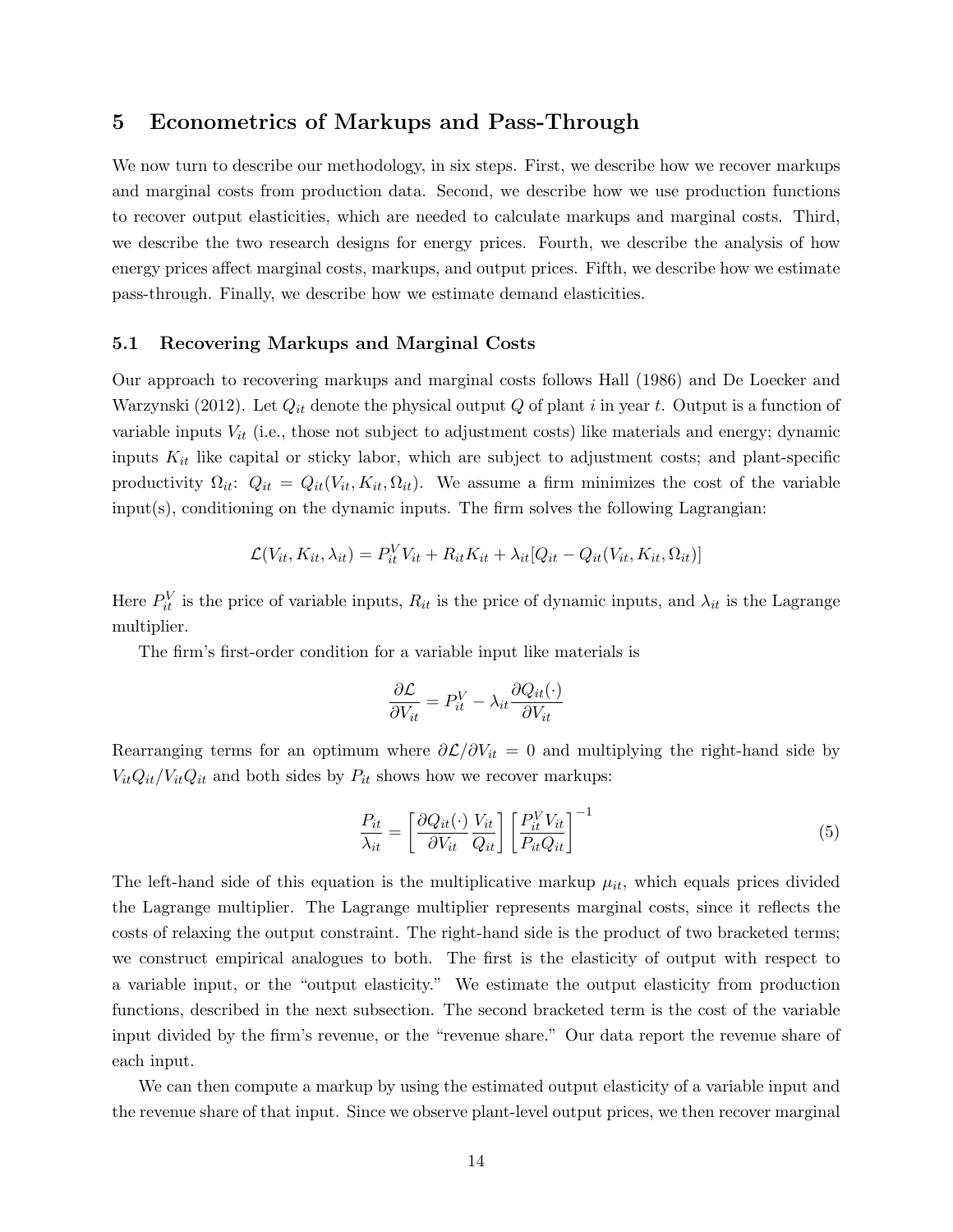costs from the accounting identity that price equals markups times marginal costs:  $MC_{it} = P_{it}/\mu_{it}$ where  $MC_{it}$  is the marginal cost of plant i in year t.

#### 5.2 Output Elasticities and Production Functions

The previous subsection showed that estimating markups requires the output elasticity of a variable plant-level input like materials. We estimate this output elasticity by using proxy methods to estimate production functions [\(Olley and Pakes,](#page-33-13) [1996;](#page-33-13) [Levinsohn and Petrin,](#page-33-14) [2003;](#page-33-14) [Ackerberg,](#page-31-1) [Caves, and Frazer,](#page-31-1) [2015\)](#page-31-1). We focus on production functions with a scalar, Hicks-neutral productivity term and estimate elasticities separately by industry, assuming common technology across firms and over time within an industry.<sup>[21](#page-16-0)</sup> We show a Cobb-Douglas specification here to simplify exposition, though our results use a more flexible translog, gross-output production function: $^{22}$  $^{22}$  $^{22}$ 

<span id="page-16-3"></span>
$$
y_{it} = \beta_k k_{it} + \beta_l l_{it} + \beta_m m_{it} + \omega_{it} + \epsilon_{it}
$$
\n
$$
\tag{6}
$$

Throughout the paper, lowercase represents variables in logs. Here  $y_{it}$  represents a plant's output quantity. We use quantity rather than revenues here to avoid well-known bias in revenue-based productivity estimates.<sup>[23](#page-16-2)</sup> Firms use three inputs: capital, labor, and materials  $(k_{it}, l_{it}, \text{and } m_{it})$ . Materials includes energy inputs in addition to other intermediate inputs used for production. The parameter vector which we estimate,  $\beta \equiv (\beta_k, \beta_l, \beta_m)$ , contains the output elasticities of these three inputs. The term  $\omega_{it}$  represents productivity, which is known to the firm when making static input decisions but unobserved to the econometrician. The residual  $\epsilon_{it}$  includes measurement error and unanticipated shocks to output.

Ordinary least squares estimates of equation [\(6\)](#page-16-3) may suffer from omitted variables bias due to the unobserved productivity term  $\omega_{it}$  [\(Marschak and Andrews,](#page-33-15) [1944\)](#page-33-15). A firm observes its productivity, so input choices  $k_{it}$ ,  $l_{it}$ , and  $m_{it}$  may depend on it, but productivity directly affects output, and data do not report it.

To address the possible omitted variable bias associated with OLS estimates of equation [\(6\)](#page-16-3), we use control-function or proxy methods to control for the unobserved and omitted productivity term. Consider a general demand function for materials:<sup>[24](#page-16-4)</sup>  $m_{it} = m_t(k_{it}, l_{it}, \omega_{it})$ . Assuming that

<span id="page-16-0"></span> $21$ Output elasticities could in principle differ by industry and time period. Such flexible output elasticities are difficult to estimate with our data, however, since we have few years of data, require one lag to construct instruments, and have few observations for most industries.

<span id="page-16-1"></span> $^{22}$ Translog coefficients are the same across firms within an industry. Markups and output elasticities, however, differ across firms within an industry, because input demands differ across firms. This is an advantage of translog over Cobb-Douglas production functions, which would have the same output elasticity across firms within an industry. Under Cobb-Douglas, all variation in markups across firms within an industry would come from revenue shares.

<span id="page-16-2"></span><sup>&</sup>lt;sup>23</sup>Unobserved variation in input prices may bias production function coefficients [\(De Loecker, Goldberg, Khan](#page-31-2)[delwal, and Pavcnik,](#page-31-2) [Forthcoming\)](#page-31-2). The homogeneity of our products potentially gives less scope for input price variation and associated bias [\(De Loecker and Goldberg,](#page-31-11) [2014\)](#page-31-11). We have explored specifications that attempt to control for any remaining input price variation using a polynomial in the output price, and results are largely similar.

<span id="page-16-4"></span> $24$ We focus on materials as a variable input into the production function, where materials include both purchased intermediates as well as energy input expenditures. In theory, we could estimate a separate output elasticity for energy in the production function. In practice, adding a fourth input into a translog production function substantially increases the number of parameters to be estimated. With relatively small sample sizes and relatively few degrees of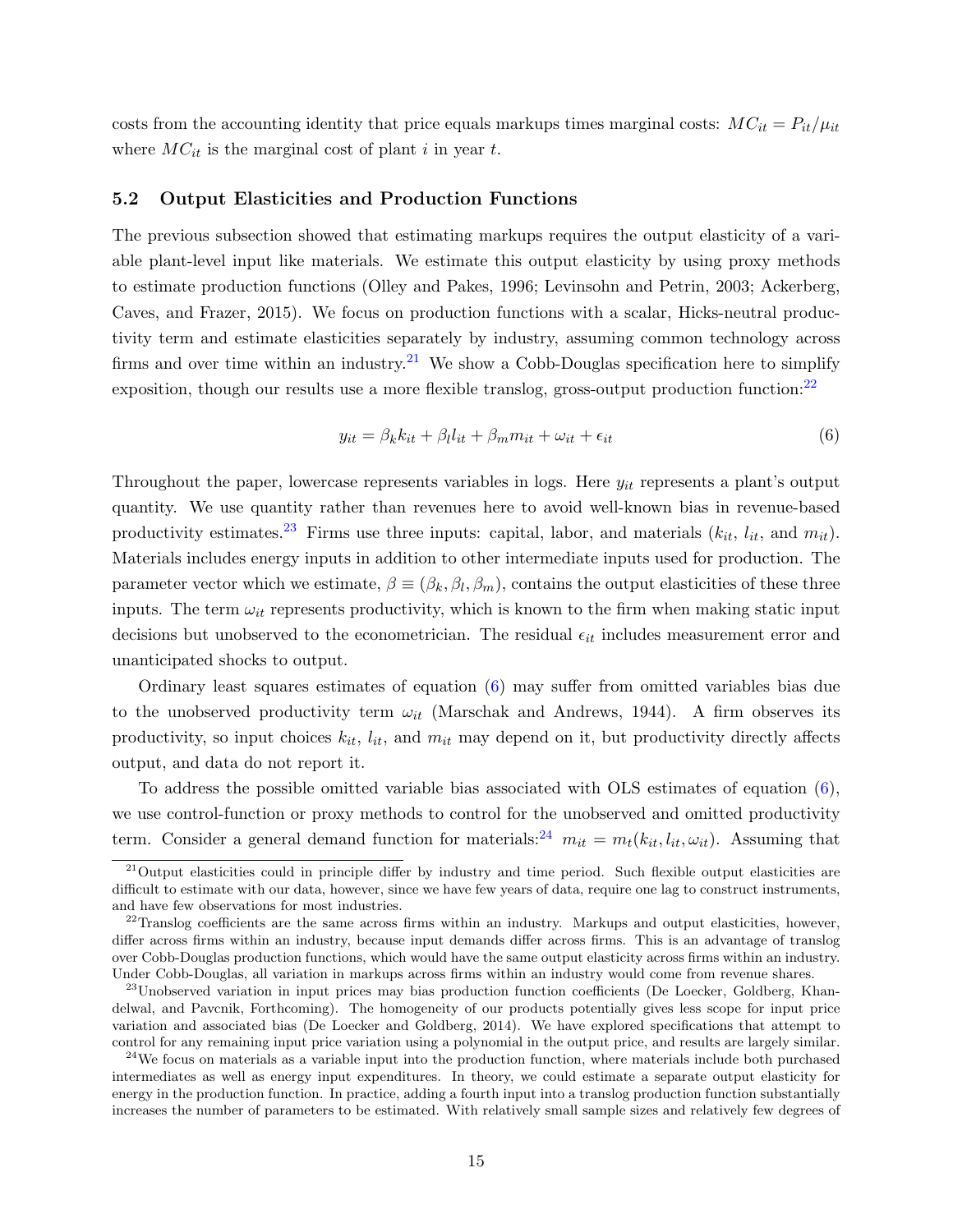$m_t(\cdot)$  is strictly monotonic in inputs, we invert this input demand equation to solve for productivity as a function of the observable inputs:

$$
\omega_{it} = m_t^{-1}(m_{it}, k_{it}, l_{it})
$$

This inversion provides a control function for productivity.<sup>[25](#page-17-0)</sup>

We apply this approach in two steps, following [Ackerberg, Caves, and Frazer](#page-31-1) [\(2015\)](#page-31-1). The first step regresses plant output  $y_{it}$  on a function  $\phi_t(\cdot)$  of observed inputs. This first step is designed to purge output data of measurement error and unanticipated shocks to output  $\epsilon_{it}$ :

$$
y_{it} = \phi_t(k_{it}, l_{it}, m_{it}) + \epsilon_{it}
$$

We approximate  $\phi_t(\cdot)$  using a polynomial expansion. We use estimates from this first step to calculate  $\epsilon_{it}$  from

<span id="page-17-1"></span>
$$
\hat{\epsilon}_{it} = y_{it} - \hat{\phi}_t(k_{it}, l_{it}, m_{it}) \tag{7}
$$

where  $\hat{\phi}$  contains the fitted values from this first step, and  $\hat{\epsilon}_{it}$  are the residuals from this regression. Since  $\epsilon_{it}$  contains measurement error and unanticipated shocks to production, we can use it to obtain a measure of output which is purged of both. After this first step, the only missing information needed to know the output elasticity vector  $\beta$  is the productivity vector  $\omega_{it}$ . Given any candidate elasticity vector  $\hat{\beta}$ , we can estimate productivity by manipulating equations [\(6\)](#page-16-3) and [\(7\)](#page-17-1) to get

$$
\omega_{it}(\tilde{\beta}) = \hat{\phi}_{it} - \tilde{\beta}_k k_{it} - \tilde{\beta}_l l_{it} - \tilde{\beta}_m m_{it}
$$
\n(8)

The second step selects the coefficient vector that best fits the data by relying on the law of motion for productivity. We follow [Ackerberg, Caves, and Frazer](#page-31-1) [\(2015\)](#page-31-1) and assume that productivity follows a first-order Markov process.<sup>[26](#page-17-2)</sup> We define productivity shocks  $\xi_{it}$  as the difference between

freedom, output elasticities become more sensitive and less robust. Moreover, many indirect energy input costs are embodied in material expenditures through feedstock purchases for example.

<span id="page-17-0"></span><sup>&</sup>lt;sup>25</sup> Inverting materials demand to recover productivity requires a one-to-one mapping between plant-level productivity and materials. This assumption fails if unobserved plant-level variables besides productivity drive changes in materials or if there is measurement error in materials. Alternative production function estimators, such as the dynamic panel methods developed by [Blundell and Bond](#page-31-12) [\(2000\)](#page-31-12) are not appropriate in our setting since we have few time periods to construct differences and lags. Some evidence suggests these may not be first-order concerns. [Syverson](#page-34-6) [\(2004\)](#page-34-6) finds robustness among producer TFP measures (and hence output elasticities) for one of our industries, ready-mixed concrete, with a specification incorporating idiosyncratic demand shocks. [Van Biesebroeck](#page-34-7) [\(2007\)](#page-34-7) also finds high TFP correlations across various measurement alternatives. Given the strong assumptions needed to estimate output elasticities, however, subsequent sections explore alternative methods to characterize incidence in the absence of information on output elasticities and/or markups and marginal costs.

<span id="page-17-2"></span><sup>&</sup>lt;sup>26</sup>We use the AR(1) process to derive a plausibly exogenous productivity shock  $\xi_{it}$  along the lines of [Ackerberg,](#page-31-1) [Caves, and Frazer](#page-31-1) [\(2015\)](#page-31-1). We have also allowed for the potential of additional lagged decision variables to affect current productivity outcomes (in expectation) in order to accommodate the concerns raised by [De Loecker](#page-31-13) [\(2011\)](#page-31-13) pertaining to the exogeneity of productivity process. For example, we have allowed productivity to depend on export status and the nonrandom exit of firms [\(De Loecker,](#page-31-13) [2011;](#page-31-13) [Olley and Pakes,](#page-33-13) [1996\)](#page-33-13). In practice, our output elasticity estimates are not particularly sensitive to these modifications.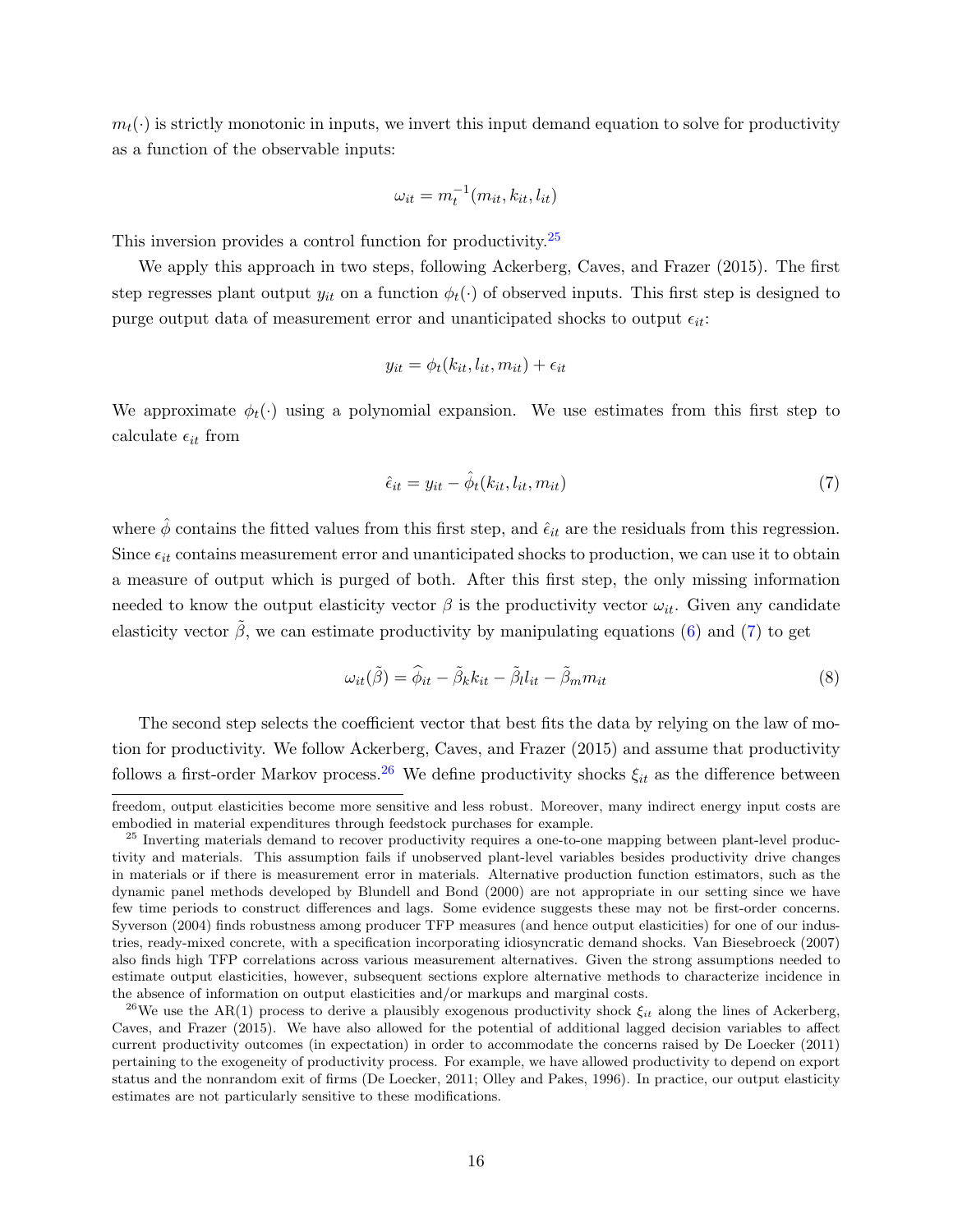productivity and the expectation of last period's productivity given last period's information set  $\mathbb{I}_{it-1}$ :

$$
\xi_{it} = \omega_{it} - \mathbb{E}[\omega_{it}|\mathbb{I}_{it-1}]
$$

where  $\mathbb E$  is the expectation operator. Equivalently,  $\xi_{it}$  represents the component of current productivity which was unexpected at time  $t - 1$ .

The second step estimates the production function coefficients using the assumption that this productivity innovation must be orthogonal to a set of current and lagged input demands  $d_{it}$ . We summarize these conditions as

<span id="page-18-0"></span>
$$
\mathbb{E}[\xi_{it}(\beta)d_{it}] = 0\tag{9}
$$

With the translog production function we use for the empirical implementation, the vector  $d_{it}$  is

$$
d_{it} = \{l_{it}, m_{it-1}, k_{it}, l_{it}^2, m_{it-1}^2, k_{it}^2, l_{it}m_{it-1}, l_{it}k_{it}, m_{it-1}k_{it}\}
$$

These moments above are similar to those suggested by [Ackerberg, Caves, and Frazer](#page-31-1) [\(2015\)](#page-31-1). They exploit the fact that capital and labor have adjustment costs and therefore lagged capital and labor should not be correlated with the current productivity innovation. We use lagged rather than current materials to identify the materials coefficients since current material expenditures may react to contemporaneous productivity innovations. For lagged materials to be a valid instrument for current materials, input prices must to be correlated over time.

Finally, we use generalized method of moments to choose the production function coefficients  $\beta$  which minimize the moment conditions in equation [\(9\)](#page-18-0). With translog production functions, the coefficients  $\beta$  combined with input data give the output elasticities  $\hat{\theta}$ <sup>[27](#page-18-1)</sup>

$$
\hat{\theta}_{it} = \theta(\hat{\beta}, l_{it}, m_{it}, k_{it})
$$

#### 5.3 Two Research Designs for Energy Prices

The previous two subsections show how we estimate output elasticities and marginal costs. These two objects are theoretically sufficient to identify pass-through from a regression of output prices on marginal costs. We enrich this analysis with measures of energy prices for two reasons. First, understanding how energy prices affect output prices, marginal costs, and markups is new to the literature for many of these industries. A second reason to focus on the role of energy prices in production is that OLS regressions of output prices on marginal costs may suffer from measurement error in marginal costs. Variation in energy prices can serve as an instrumental variable for marginal costs, providing an unbiased estimate of pass-through in the presence of classical measurement error. Existing research uses other types of instrumental variables for marginal costs, such as exchange rate shocks for imported intermediate inputs (e.g., [De Loecker, Goldberg, Khandelwal, and Pavcnik](#page-31-2) [\(Forthcoming\)](#page-31-2)), though not in the context of U.S. manufacturing.

<span id="page-18-1"></span><sup>&</sup>lt;sup>27</sup>The estimated output elasticity for materials, for example, is  $\hat{\theta}_{it} = \hat{\beta}_m + 2\hat{\beta}_{mm}m_{it} + \hat{\beta}_{lm}l_{it} + \hat{\beta}_{km}k_{it} + \hat{\beta}_{lmk}l_{it}k_{it}$ .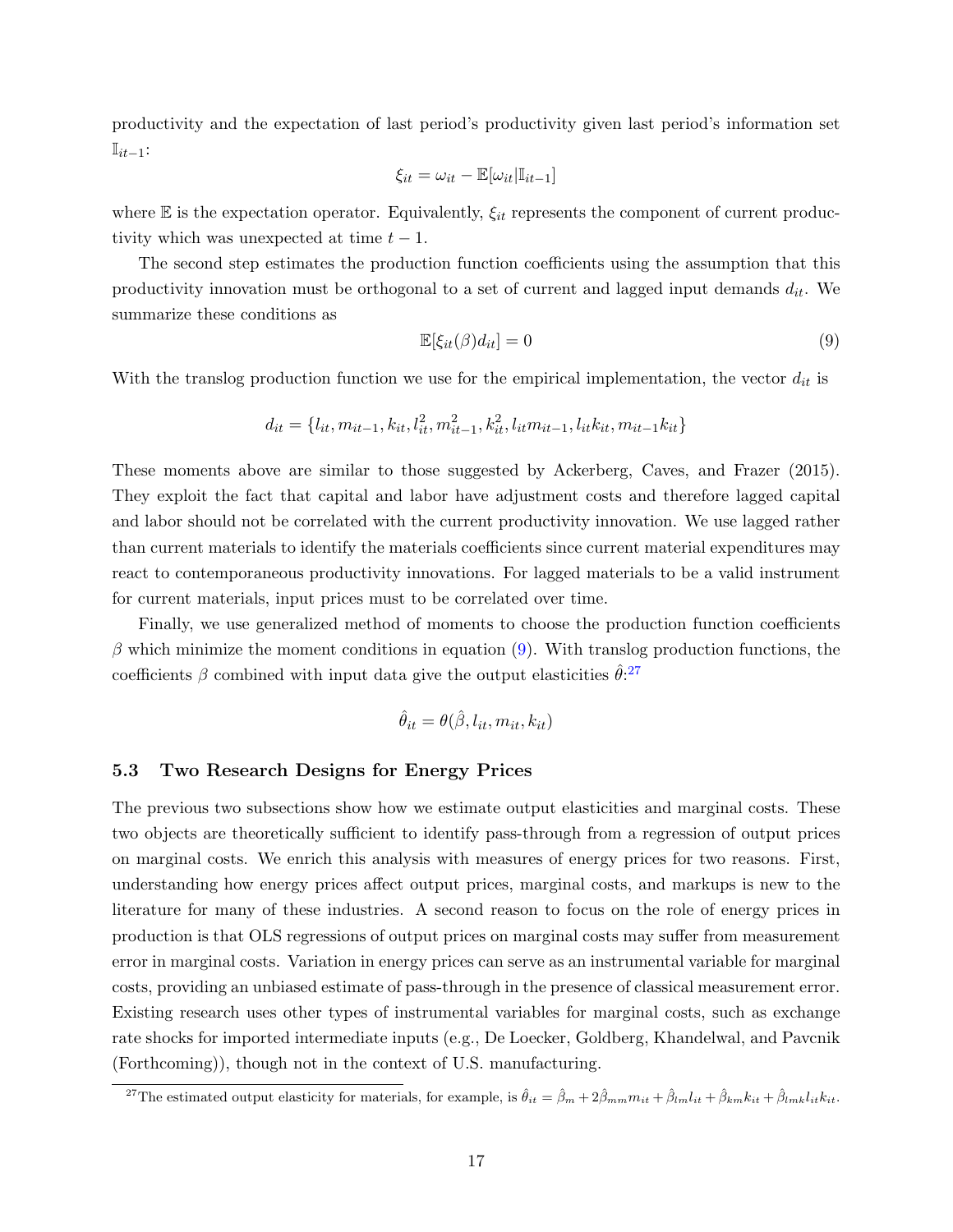Our two measures of variation in local energy prices leverage the fact that national changes in the price of a fuel disproportionately affect regions and industries heavily dependent on that fuel. For example, when the national price of natural gas rises more than the national price of oil or coal, energy prices in regions and industries heavily dependent on natural gas will disproportionately increase.

We first focus on variation in industrial *electricity* prices that are driven by regional differences in electricity generation by fuel type. Figure [3](#page-37-0) depicts the share of total state-level electricity generation that comes from coal, natural gas, and petroleum/oil, respectively. The maps make clear that the primary fuels used for electricity generation vary considerably over space. Coal accounts for more than three-fourths of fuel for electricity generation in the Upper Midwest but practically no electricity generation in the Western coastal states. Natural gas accounts for 15 percent of generation in the South but over 40 percent of generation in California. We interact this cross-sectional variation in energy input shares (i.e., the shares of fuel costs devoted to electricity generation in a state) with national trends in fuel prices to generate predicted changes in regional electricity prices. Figure [4](#page-38-0) shows time-series patterns in the real price of the three primary fuel inputs for electricity — coal, oil, and natural gas. All three fuels had low prices around 1970, a spike during the OPEC crisis in 1975, a decline in the mid-1980s as the crisis subsided, and lastly an increase in the 2000s due in part to rapid economic growth in Asia. While the secular trends are similar among all three fuels, each fuel has independent variation. Coal, for example, was the most costly fuel in the 1970s but the cheapest in the 2000s. While the 1980s crisis produced abrupt changes in oil and natural gas prices, it led to only gradual and smooth changes in coal prices. As fuel prices vary nationally, differences in fuel input shares cause that national fuel price variation to differentially affect regional electricity prices and/or industries dependent on those fuels.

We formalize the relationship between regional electricity prices and regional heterogeneity in fuel inputs used for electricity as follows. We interact (lagged) cross-sectional differences in the share of fuels used to generate electricity in a state-year with national time-series variation in the prices of these fuels:

<span id="page-19-0"></span>
$$
z_{st}^A = \sum_{f \in \{\text{coal, gas, oil}\}} \left[ e_{-s,t,f}^A \cdot \sigma_{s,t-k,f}^A \right] \tag{10}
$$

The variable  $e_{-s,t,f}^A$  represents the unweighted national mean over state-level log mean fuel prices  $f$  in year  $t$ , excluding the state  $s$  mean. This research design considers three fuels: coal, oil, and natural gas. The variable  $\sigma_{s,t-k,f}^A$  represents the cost of fuel f in year  $t-k$ , expressed as a share of total fuel expenditure of these three fuels for electricity generation in state s. We present results using lags  $k$  of zero, two, and five years. We use the leave-out mean and lagged shares to ensure that energy price variation is independent of local demand for fuels and electricity.

The second source of variation in energy input costs stems from the fact that different industries use different fuel inputs to produce outputs. Table [1](#page-39-0) shows the allocation of energy expenditure across fuels as a fraction of total input expenditures, by industry. Total input expenditures are defined as annual expenditures on salary and wages, capital rental rates, materials, electricity, and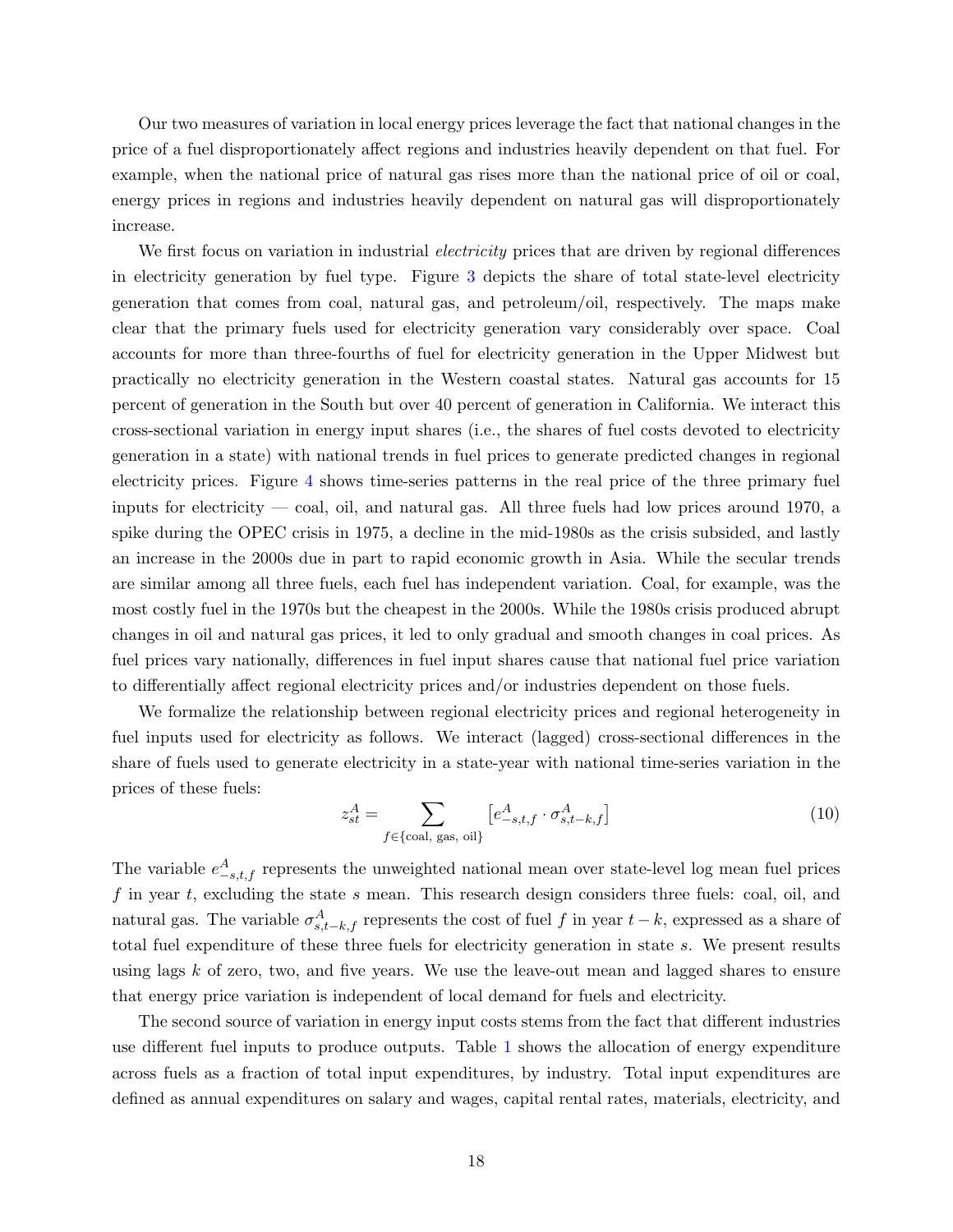fuels. For example, 0.7% of total input costs for box manufacturing come from natural gas, but 13 percent of total input costs in cement come from coal. We formalize the predicted variation in industrial energy prices by interacting national, leave-out mean energy input prices for industrial consumers with the (lagged) share of energy input costs in an industry-year devoted to a particular fuel.

<span id="page-20-1"></span>
$$
z_{it}^B = \sum_{f \in \{\text{coal, gas, oil, electricity}\}} \left[e_{-s,t,f}^B \cdot \sigma_{i,t-k,f}^B\right]
$$
 (11)

The variable  $\sigma_{i,t-k,f}^B$  represents the share of total expenditures in industry i and year  $t-k$  devoted to fuel f. The variable  $e_{-s,t,f}^B$  denotes the national, leave-out mean input price of fuel f for industrial consumers.<sup>[28](#page-20-0)</sup> This research design considers four energy inputs: coal, oil, natural gas, and electricity.

There are three main differences between the equations used in the two research designs [\(10\)](#page-19-0) and [\(11\)](#page-20-1). First, the electricity price research design uses national energy input prices for electricity  $e_{-s,t,f}^{A}$ , whereas the energy price research design uses national energy input prices for industrial consumers  $e_{-s,t,f}^B$ . Second, the energy price research design includes electricity along with the three primary fuels as energy inputs, while the electricity price research design only uses the three primary fuels since it is modeling electricity price variation faced by industrial consumers. Lastly, energy input shares  $\sigma$  are calculated differently in both equations; equation [\(10\)](#page-19-0) calculates shares as the fraction of electricity generation in a state that comes from fuel  $f$ , and equation [\(11\)](#page-20-1) calculates energy expenditures as a fraction of total expenditures for a given industry, fuel, and year.

#### 5.4 Effects of Energy Prices on Output Prices, Marginal Costs, and Markups

The goal of these "shift-share" research designs is to use the predicted sources of variation in energy prices to analyze the pass-through of marginal costs to product prices. However, it is also informative to understand how changes in energy prices directly affect output prices, marginal costs, and markups. We investigate this question with the following fixed effects regression model:

<span id="page-20-2"></span>
$$
y_{ist} = z'_{ist}\beta + X'_{st}\gamma + \eta_i + \pi_t + \nu_{ist}
$$
\n<sup>(12)</sup>

Equation [\(12\)](#page-20-2) describes a regression of outcome y in logs (output prices, marginal costs, or markups) for plant i in state s and year t. The vector  $z_{ist}$  represents either the interaction between national fuel prices and state-level electricity generation shares from  $z_{st}^A$  (i.e., equation [\(10\)](#page-19-0)) or the interaction between national energy prices and industry-level energy input shares from  $z_{it}^{B}$  (i.e., equation [\(11\)](#page-20-1)). The vector  $X_{st}$  includes the leave-out mean energy/fuel prices  $e_{-s,t,f}$  separately for each fuel. It also includes the either the generation share  $\sigma_{s,t-k,f}^A$ , measured k years ago in state s, or the industry energy input share  $\sigma_{i,t-k,f}^B$ , measured k years ago in industry i. Some specifications also control

<span id="page-20-0"></span><sup>&</sup>lt;sup>28</sup>We calculate energy input expenditure shares at the industry level using the data from MECS and the ASM fuel trailers. In principle, we could compute energy input expenditure shares by plant or industry×region. Small sample sizes in both the MECS and the ASM preclude the use of more granular industry energy input expenditure share definitions. Industry×region energy input expenditure share definitions deliver similar but less precise results.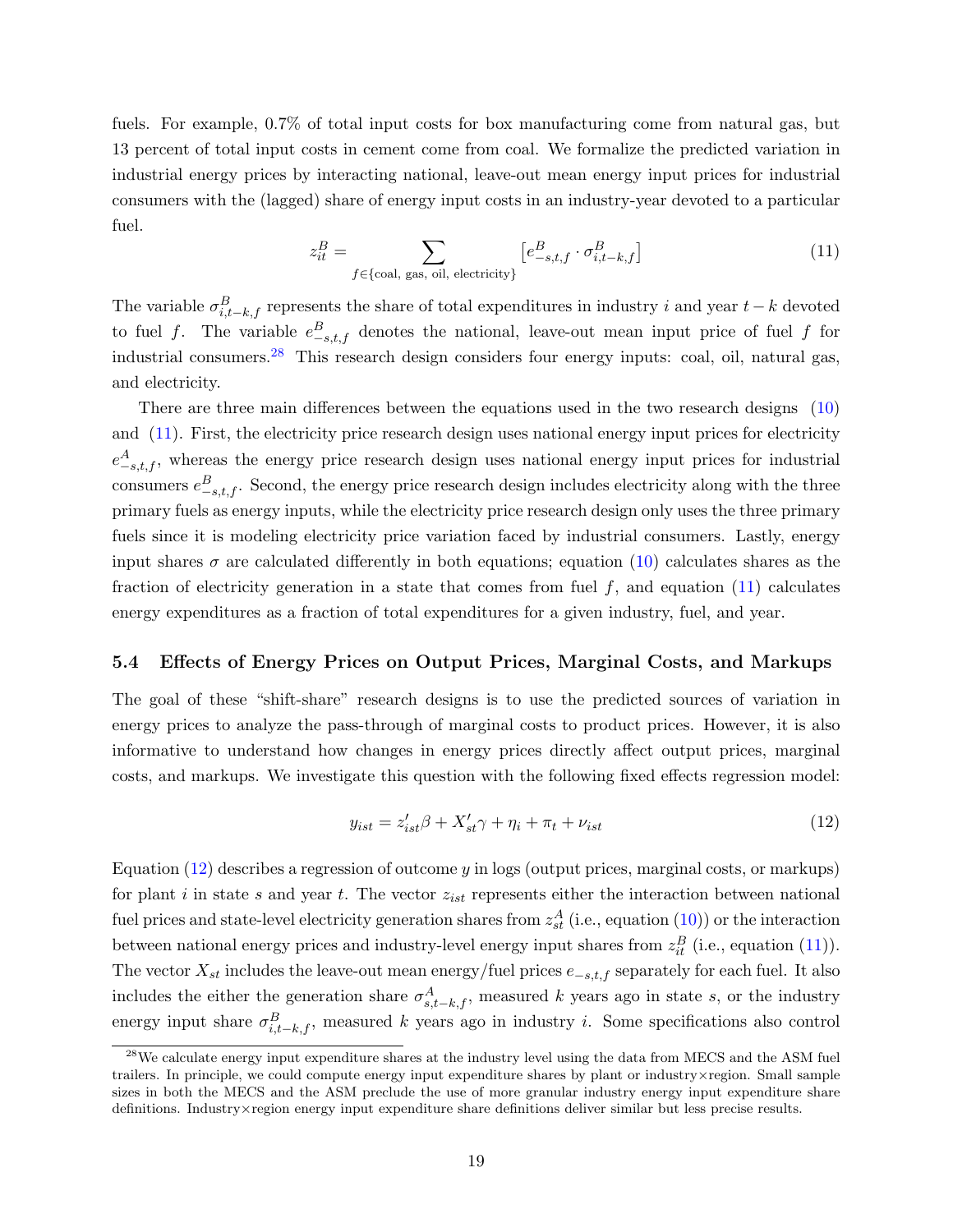separately for differential trends by state, region by year fixed effects, and industry by year fixed effects. The regression also includes plant fixed effects  $\eta_i$  and year fixed effects  $\pi_t$ .

The interpretation of the coefficient vector of interest  $\beta$  differs across the two research designs. When estimating equation [\(12\)](#page-20-2) using the electricity price shift-share  $z_{st}^A$ , the vector  $\beta$  describes the elasticity of outcome  $Y_{ist}$  with respect to the national (leave-out mean) fuel price for fuel f for a state that produces 100 percent of its electricity using fuel  $f$ . In practice, no state generates all of its electricity from a single fuel source, so these coefficients should be evaluated at the mean value of a fuel's generation share. During our sample, this is about 20 percent for natural gas. When estimating equation [\(12\)](#page-20-2) using the energy price shift-share  $z_{it}^B$ , the vector  $\beta$  describes the elasticity of outcome  $Y_{ist}$  with respect to the national (leave-out mean) fuel price for fuel f in an industry for which 100 percent of the industry's total annual expenditures are devoted to energy input  $f$ , where  $f$  is electricity, fuel oil, natural gas, or coal. Again, no industry uses a single fuel input for production, and so these coefficients should be evaluated at the mean value of respective energy expenditure share (see Table [1\)](#page-39-0).

#### 5.5 Pass-Through

We use our observed data on output prices, recovered estimates of marginal costs, and constructed energy price variation to estimate marginal cost pass-through. We estimate the marginal cost passthrough elasticity from the following plant-level regression of (log) output price on (log) marginal costs:

<span id="page-21-0"></span>
$$
p_{ist} = \rho_{MC,\epsilon}mc_{it} + X'_{st}\gamma + \eta_i + \pi_t + \epsilon_{ist}
$$
\n(13)

The main coefficient of interest,  $\rho_{MC,\epsilon}$ , measures the elasticity of output prices with respect to marginal costs. Note that  $\rho_{MC,\epsilon}$  differs from the marginal cost pass-through rate  $\rho_{MC}$  outlined earlier in that  $\rho_{MC,\epsilon}$  represents an elasticity whereas  $\rho_{MC}$  is pass-through in levels. The marginal cost pass-through rate can be calculated by multiplying the pass-through elasticity by the markup:  $\rho_{MC} = \rho_{MC,\epsilon} \times P/MC.$ 

Equation [\(13\)](#page-21-0) includes the same vector of controls  $X_{st}$  as above, along with plant fixed effects  $\eta_i$ , year fixed effects  $\pi_t$ , and an idiosyncratic error  $\epsilon_{ist}$ . As above, we report additional regression estimates that control separately for differential trends by state, region by year fixed effects, and industry by year fixed effects. We instrument for  $mc_{it}$  using either  $z_{st}^A$  or  $z_{it}^B$ . Hence, equation [\(12\)](#page-20-2) describes both the first stage and reduced form from an instrumental variables regression of price on marginal cost in equation [\(13\)](#page-21-0).

#### 5.6 Demand Estimation

Finally, estimating incidence under imperfect competition requires industry-specific demand elasticities. We estimate demand for each industry using methods proposed by FHS. They estimate log-linear demand by regressing log quantity on log price, instrumenting price with a measure of physical total factor productivity, and controlling for year fixed effects and the log of county in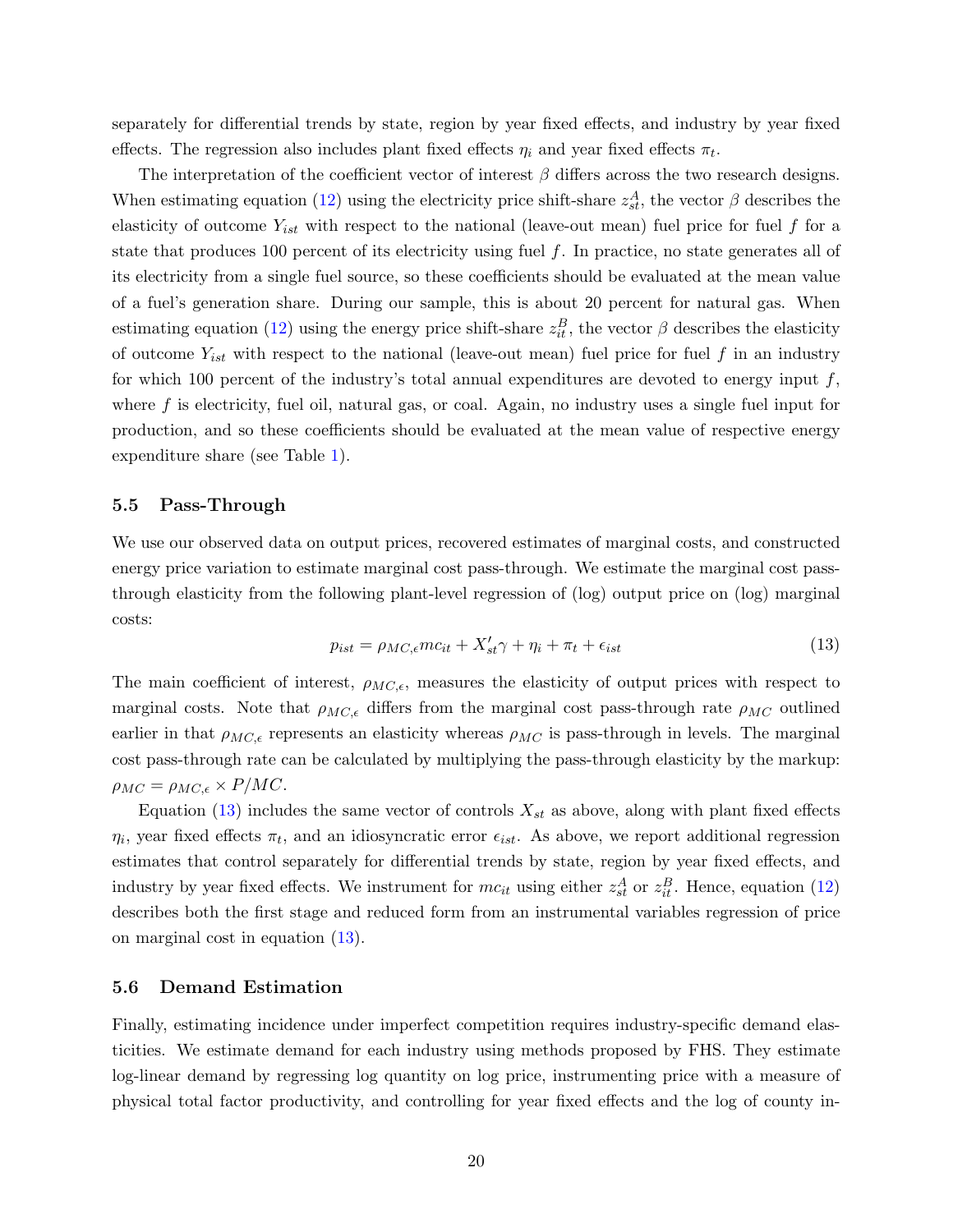come. As FHS discuss, physical productivity measures producers' idiosyncratic technologies (physical production costs), and it strongly predicts prices. Further, it is unlikely it will be correlated with short-run, plant-specific demand shocks embodied in the error term of an OLS regression of log quantity on log price. We use the same physical productivity index used in FHS. We create this index by subtracting log inputs from log outputs, using industry-level cost shares as proxies for output elasticities. We use capital, materials, labor, and energy inputs, where capital, materials, and energy are deflated by industry-year input price deflators, and labor is measured in production hours. The industry specific input price deflators come from the NBER-CES Productivity database. County income measures come from the BEA Local Area Employment Statistics.

This methodology estimates exactly the demand elasticity described in the incidence theory section. The formulas in that section depend on the demand elasticity for an individual firm, i.e., the effect of a change in a specific firm's price on that firm's quantity. Because this methodology uses the physical productivity level for an individual plant and year, it corresponds well with the theory. Importantly, this is a different elasticity from the change in demand if the entire market faced a cost shock.

### <span id="page-22-0"></span>6 Results

Now that we have described the theory, data, and methodology, we turn to describe four sets of results: mean levels of prices, markups, and marginal costs; the effects of energy input cost shocks on these variables; marginal cost pass-through; and incidence.

#### 6.1 Average Levels of Marginal Costs, Output Prices, and Markups

Table [2](#page-40-0) presents some key summary statistics by industry. Column (1) shows that total annual expenditures on electricity and fuels comprise a limited fraction of input costs.<sup>[29](#page-22-1)</sup> The mean energy cost share for most industries in our sample is 2 percent of total annual input expenditures, though cement and gasoline refining are obvious outliers with 32 and 84 percent of total expenditures devoted to electricity and fuels.<sup>[30](#page-22-2)</sup>

Columns (2) through (4) show median estimates of output elasticities separately for labor, materials, and capital. As described in the previous section, we estimate production functions, and hence output elasticities, separately for each industry using a translog, gross-output production function, so output elasticities vary by plant. A few properties of the estimated output elasticities are worth noting. First, median output elasticities for all industries and factors of production are positive. Second, elasticities vary considerably across industries. The estimated output elasticity for labor, for example, is 0.04 for boxes but 0.91 for cement. For each of the three factors of

<span id="page-22-1"></span><sup>&</sup>lt;sup>29</sup>Energy cost shares are defined as annual energy and electricity expenditures at a plant divided by salary and wage payments, rental payments on capital stocks, and expenditures on materials, electricity, and fuels.

<span id="page-22-2"></span> $30\text{As}$  mentioned earlier, the energy cost share for gasoline is high in large part because much of the crude oil used at refineries is physically transformed into gasoline (i.e., it is "feedstock") rather than being combusted at the refinery for heat or fuel.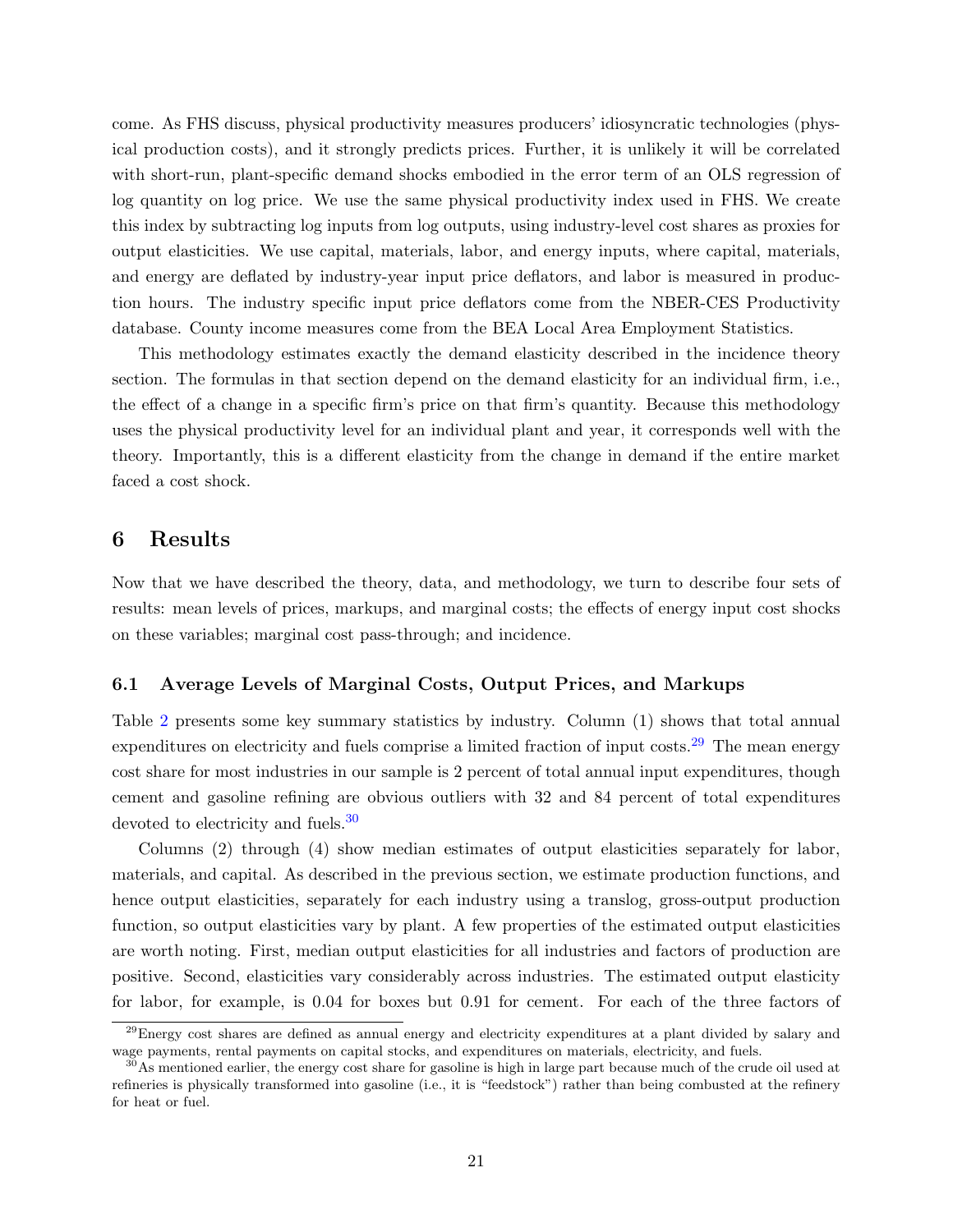production, cement has the largest estimated output elasticity among all industries. Third, the output elasticities differ considerably across factors of production. For all industries, materials has the largest output elasticity, at between 0.6 and 1.1. Capital and labor output elasticities are much smaller.

Column (5) of Table [2](#page-40-0) presents the median of the sum of the three output elasticities, which is a measure of returns to scale in the industry. The results suggest that, except for cement, all the industries in our study cement have approximately constant returns to scale, with estimated returns to scale of 0.92 to 1.13. Cement is an obvious outlier, with strongly increasing returns to scale at 2.46. [Foster, Haltiwanger, and Syverson](#page-32-1) [\(2008\)](#page-32-1) find constant returns to scale for all of these industries except cement, which they do not analyze. Since cement uses some of the largest industrial equipment in the world, it may not be surprising that we estimate cement to have increasing returns to scale. Column (6) shows average markups of ten to fifty percent across industries except for cement, which is an outlier with markups of 130 percent. The product with the lowest estimated markup is gasoline, with markups of only 11 percent. These levels of industry markups are largely consistent with the existing literature that estimates markups using production function methods [\(Hall,](#page-32-0) [1986;](#page-32-0) [De Loecker, Goldberg, Khandelwal, and Pavcnik,](#page-31-2) [Forthcoming;](#page-31-2) [Collard-Wexler and](#page-31-14) [De Loecker,](#page-31-14)  $2015$ .<sup>[31](#page-23-0)</sup>

Columns (7) and (8) present mean output prices and marginal costs by industry. Output prices are constructed by dividing revenue by output quantities, and marginal costs are constructed by subtracting the log markup from the log output price. Lastly, column (9) presents the share of materials expenditures as a fraction of total revenue, which is used to construct markups in Column (6).

#### 6.2 Effects of Energy Prices on Marginal Costs, Output Prices, and Markups

Table [3](#page-41-0) presents our baseline set of results describing how variation in fuel input costs for electricity generation differentially affects markups, marginal costs, and output prices for U.S. manufacturing plants. Table [4](#page-42-0) presents similar estimates using industry heterogeneity in energy input cost shares. These two tables reflect the two research designs in equations [\(10\)](#page-19-0) and [\(11\)](#page-20-1), and they stem from various versions of equation [\(12\)](#page-20-2) which are estimated using OLS. Standard errors in this table and all subsequent regression output are clustered by state, unless otherwise mentioned.

Panel A of Table [3](#page-41-0) analyzes how variation in fuel prices affects plant-level marginal costs. We report coefficients on the interactions between fuel prices and (lagged) state-level electricity generation shares. The regression models also control separately for the levels of fuel prices and for generation shares. Since both the dependent variable and the fuel variables are measured in logs,

<span id="page-23-0"></span><sup>&</sup>lt;sup>31</sup> [De Loecker, Goldberg, Khandelwal, and Pavcnik](#page-31-2) [\(Forthcoming\)](#page-31-2) find industry median markups in Indian manufacturing ranging from 1.15 to 2.27. [Collard-Wexler and De Loecker](#page-31-14) [\(2015\)](#page-31-14) explore markups in the U.S. steel industry ranging from 1.2 to 1.5 depending on the time period studied. [Hall](#page-32-0) [\(1986\)](#page-32-0) explores markups using more aggregated industry definitions (2-digit SIC) but finds results that are largely consistent with our own. For example, [Hall](#page-32-0) [\(1986\)](#page-32-0) finds an estimated markup for SIC 34, which consists of both Cement and Ready Mix Concrete, of 1.81. Similarly, Plywood manufacturing, SIC 24, has an estimated markup above marginal cost of 1.0.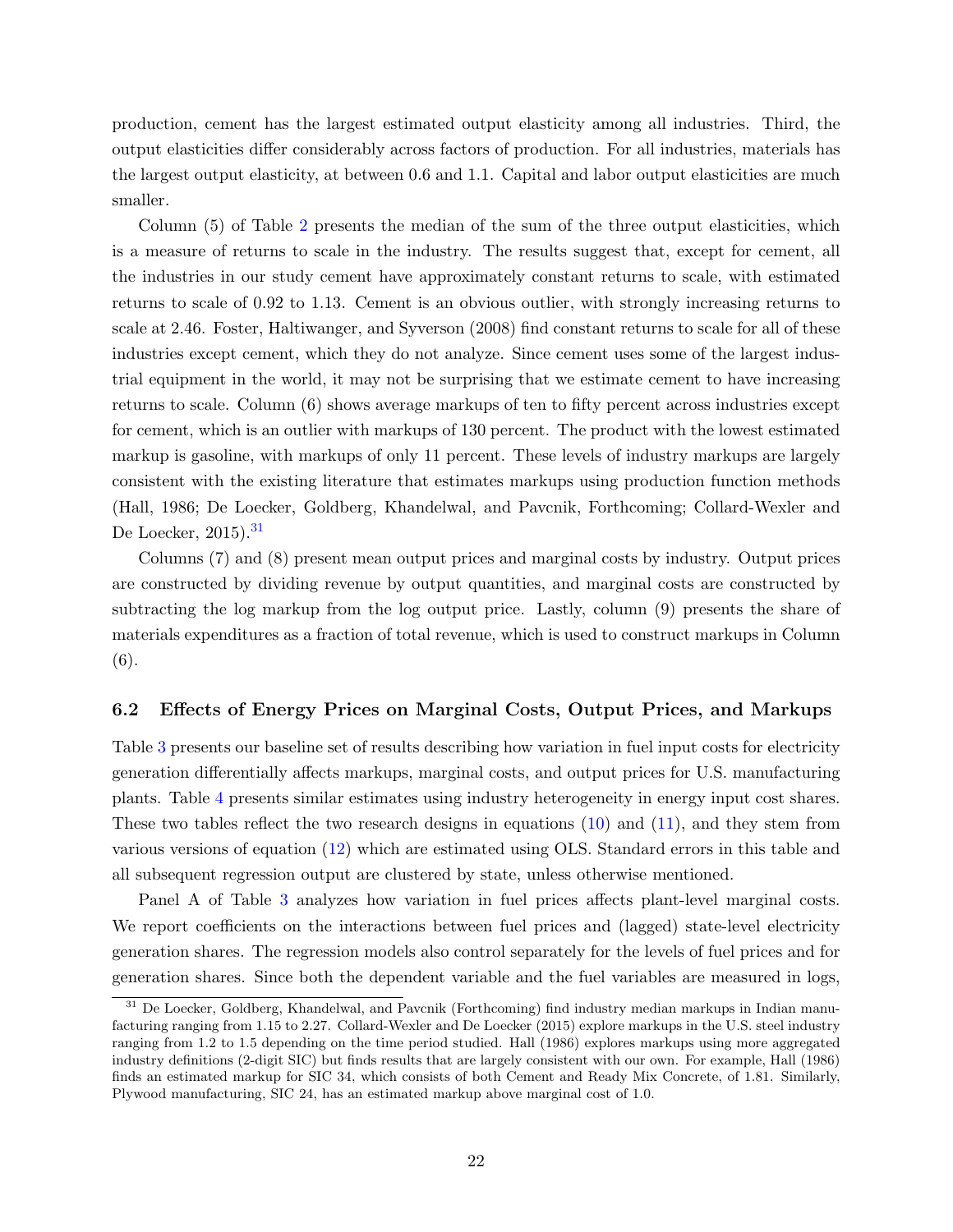the reported interaction terms represent an elasticity for states in which 100 percent of generation comes from a given fuel. Each column in the table shows a slightly different specification. Columns (1) and (4) use the contemporaneous state-level generation mix for each fuel; columns (2) and (5) use two year lags, and columns (3) and (6) use five-year lags of the generation shares. Columns (1) through (3) control for plant fixed effects, year fixed effects, and state trends, whereas columns (4) through (6) control for product-year fixed effects, region-year fixed effects, and state trends. The identifying variation across all columns comes from within-plant variation in fuel shares and prices, while adjusting for various forms of time-varying observed and unobserved determinants of marginal costs that may be correlated with changes in predicted regional fuel prices.

These regressions give expected signs and plausible magnitudes. The coefficients in Panel A of Table [3](#page-41-0) are mostly positive, which is expected since shocks to fuel input prices are likely to increase electricity prices that firms face and hence increase their marginal costs of production. The magnitudes of these coefficients are also reasonable. Recall that energy is on average 2 percent of production costs for most of these industries, and electricity expenditures represent an even smaller share. Column (6), which includes a 5-year lag in generation shares, implies that if natural gas provides 100 percent of in-state electricity generation, then a 1 percent increase in the price of natural gas used for electricity results in a 0.29 percent increase in the marginal costs of manufacturing production. In practice, natural gas constitutes about 20 percent of electricity generation over this time period.<sup>[32](#page-24-0)</sup> Thus, these estimates imply that a 1 percent increase in natural gas prices would cause an  $0.06$  percent increase in marginal costs.<sup>[33](#page-24-1)</sup> The magnitude of this coefficient varies across fuels. The response of power plants and regulators to energy price shocks through fuel substitution, efficiency improvements, or strategic production decisions, however, may also vary across fuels.

Panel B of Table [3](#page-41-0) presents a version of equation [\(12\)](#page-20-2) which uses log output prices as the dependent variable. The signs and precision are similar to the marginal cost estimates of Panel A. The positive and precise estimates in Panel B provide a first piece of evidence that energy price shocks are passed through to plant-level output prices. The fact that the effects of energy price shocks on output prices (in Panel B) are smaller than the estimated effects on marginal costs (in Panel A), however, suggests that these cost shocks are less than fully passed through to prices.

Finally, Panel C of Table [3](#page-41-0) presents a version of equation [\(12\)](#page-20-2) which uses log markups as the dependent variable. Since markups are defined as the ratio of prices to marginal costs, the effects of changes in energy prices on markups approximately equal the difference between their effects on marginal costs and output prices. Thus, the numbers in Panel C can largely be inferred from the numbers in Panels A and B. The point estimates suggest that increasing the price of fuels used for electricity causes modest decreases in markups. The more stringent specifications of columns (4)-(6) imply that increasing the natural gas price by 1 percent for in-state electricity generation

<span id="page-24-0"></span> $3220$  percent natural gas generation corresponds to the fraction of production that is generated by coal, natural gas, and oil (i.e., excluding other methods of generation such as nuclear or hydroelectric).

<span id="page-24-1"></span> $33$  $33$ Note that the results in Table 3 do not control for and/or model industry specific variation in fuel input usage. Thus, to the extent that national fuel prices affect the marginal cost of production through channels other than electricity prices (e.g., through increased fuel costs used directly for production), these estimates implicitly incorporate this variation.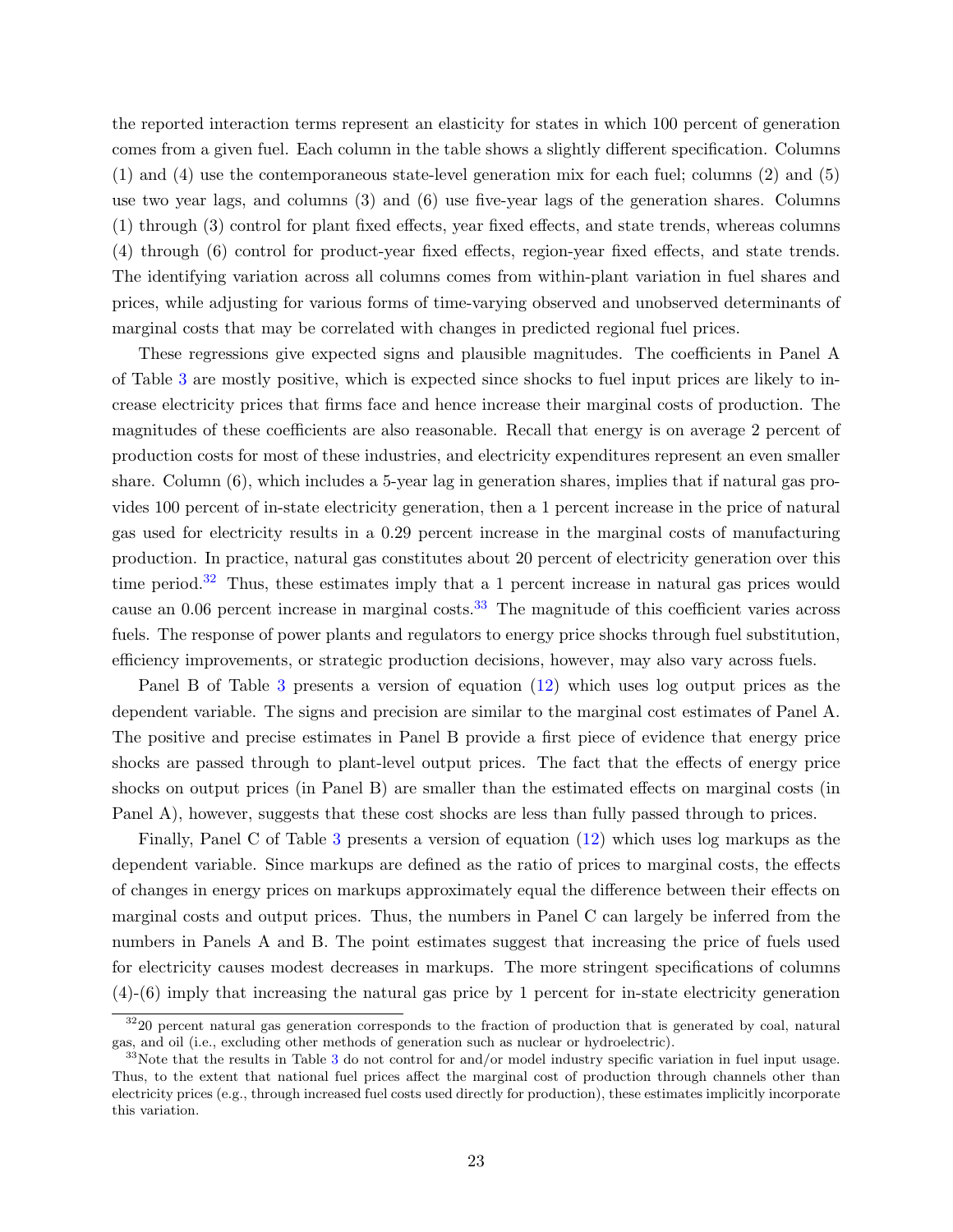decreases markups by around 0.01 percent.<sup>[34](#page-25-0)</sup>

Table [4](#page-42-0) presents a similar set of results, exploring how markups, marginal costs, and output prices differentially respond to changes in energy input costs used for production. As before, we report the coefficients from the interaction between energy input shares, which is defined as the share of total input costs devoted to a specific energy input, with national energy prices, which are defined as the leave out mean national industrial energy price, omitting the focal state's average industrial energy price. We focus on the four primary energy inputs into manufacturing production: coal, natural gas, oil, and electricity. Since we use information from MECS and the ASM fuel trailers to construct energy input shares, and the ASM trailers only begin in 1975, we are not able to lag these shares more than 2 years without losing an extra year in our analysis sample.

Panel A of Table [4](#page-42-0) suggests that increases in the costs of energy used for manufacturing increase marginal costs. The interaction term represents the elasticity of marginal costs with respect to energy input prices in a plant for which 100 percent of total expenditures comes from one of the four energy sources. Thus, if we were able to perfectly measure fuel prices faced by a plant, we might expect that the coefficient should be close to 100. In practice, there are many reasons that the coefficients may deviate from 100, not the least of which is that fuel expenditure shares in the neighborhood of 100 percent are far out of sample. Moreover, we observe average industrial fuel prices which might be quite different than marginal fuel prices faced by the firms in our sample. As before, Panels B and C suggest that increases in energy input prices are correlated with increases in output prices and reductions in markups. The broad takeaway is that relative fuel input usage interacted with national fuel prices strongly predicts changes in marginal costs, output prices, and markups. Subsequent sections use these relationships to quantify by how much fuel and electricity price induced increases in marginal costs are passed through to consumers in the form of higher output prices.

#### 6.3 Marginal Cost Pass-Through

We now take the estimated relationships between prices, marginal costs, markups, and energy prices and embed them into a pass-through regression of output prices regressed on marginal costs. Table [5](#page-43-0) presents OLS regression estimates corresponding to various versions of equation [\(13\)](#page-21-0). Column (1) presents estimates with plant fixed effects, year fixed effects, and state trends. Columns (2) and (3) add product-year and region-year fixed effects, respectively. Column (4) includes the full set of product-year and region-year controls to the model from Column (1). Since both the dependent and independent variables are in logs, the coefficient estimates measure an elasticity. The estimates across the four columns are broadly similar, suggesting that a 1 percent increase in marginal costs is associated with a 0.6 percent increase in the output price. In order to convert this pass-through elasticity into a pass-through rate, we multiply the coefficient by the average markup in the sample of 1.15, which gives a marginal cost pass-through rate of 0.7.

<span id="page-25-0"></span> $34$ This comes from calculating the means across columns (4) through (6), weighting by the inverse standard error, and then multiplying by the average generation share of natural gas in our sample of 0.2.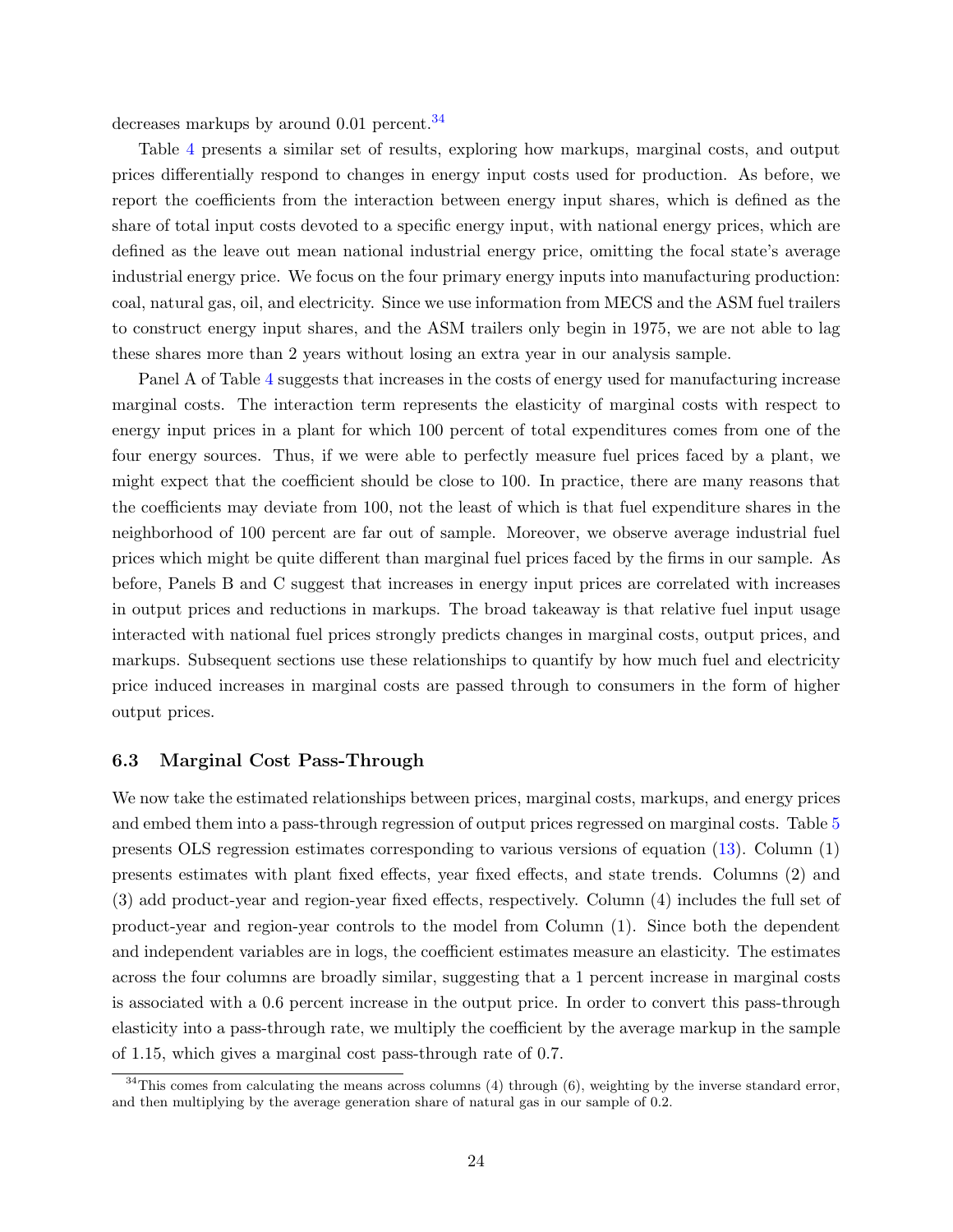To address possible measurement error and/or other forms of endogeneity in marginal costs, Table [6](#page-44-0) presents instrumental variable estimates of equation [\(13\)](#page-21-0), where marginal costs are instrumented in two separate ways. Panel A presents pass-through estimates where marginal costs are instrumented using the interactions between the lagged electricity generation mix in a state and the log of the leave out mean electricity fuel input prices. Panel B instruments marginal costs with the interaction between an industry's share of annual expenditures devoted to one of four energy inputs multiplied by the national, leave-out mean of that energy input price. As before, columns (1) through (3) include plant fixed effects, year fixed effects, and state-specific trends. These columns vary the lag in the fuel share component of the marginal cost instrument between zero, two, and five years. Columns (4) through (6) of Panel A add region-year fixed effects and product-year fixed effects, whereas Columns (4) through (6) of Panel B add only region-year fixed effects.<sup>[35](#page-26-0)</sup> We present estimates showing zero, two, and five lags of the fuel share. All columns include the uninteracted log of the fuel prices and the uninteracted, lagged generation mix (not reported).

Panel A suggests that pass-through elasticities range between 0.62 and 0.72, which translates into pass-through rates of 0.71 to 0.83. The strength of the identifying variation in the instrument varies slightly across the specifications, with first stage partial F statistics ranging from 4 to 14. These first stage F-statistics suggest there may be bias stemming from a weak first stage, where the bias is towards the OLS counterpart. The results in Panel B are broadly consistent with those in Panel A, though they were estimated using a different instrument for marginal costs. The energy price instrument in Panel B is also a stronger predictor of marginal costs than the electricity price instrument in Panel A, as reflected by the first stage F-statistics of between 66 and 137. The average pass-through elasticity in Panel B is around 0.51, which translates into a pass-through rate of 0.59.

This overall pass-through elasticity may hide important cross-industry heterogeneity. Table [7](#page-45-0) reports estimates of pass-through rates separately for each of the six industries in our sample. Panel A presents specifications that instrument marginal costs with our electricity price instrument, controlling for year fixed effects and state specific linear time trends. Panel B presents estimates that also include region-year fixed effects. All regressions control for plant fixed effects. Note that year fixed effects in an industry-level regression correspond to industry-year fixed effects from a pooled cross-industry regression. These tables reveal substantial cross-industry heterogeneity in the pass-through of marginal costs into output prices. Pass-through elasticities vary from a high of 0.96 for boxes to a low of 0.33 for gasoline refining. Table [7](#page-45-0) also reports the corresponding pass-through rates, which are calculated by multiplying the elasticity estimate by the industry-specific markup. These estimates suggest that boxes, cement, and plywood "overshift" changes in marginal costs into changes in output prices. The pass-through rates for these industries vary between 1.02 and 1.78. Conversely, bread, concrete, and gasoline refining have comparatively low pass-through rates ranging from 0.36 to 0.82.

How reasonable are these numbers? Some industries exhibit pass-through rates that exceed

<span id="page-26-0"></span><sup>35</sup>Industry expenditure shares for fuel inputs are collinear with product-year fixed effects in Panel B.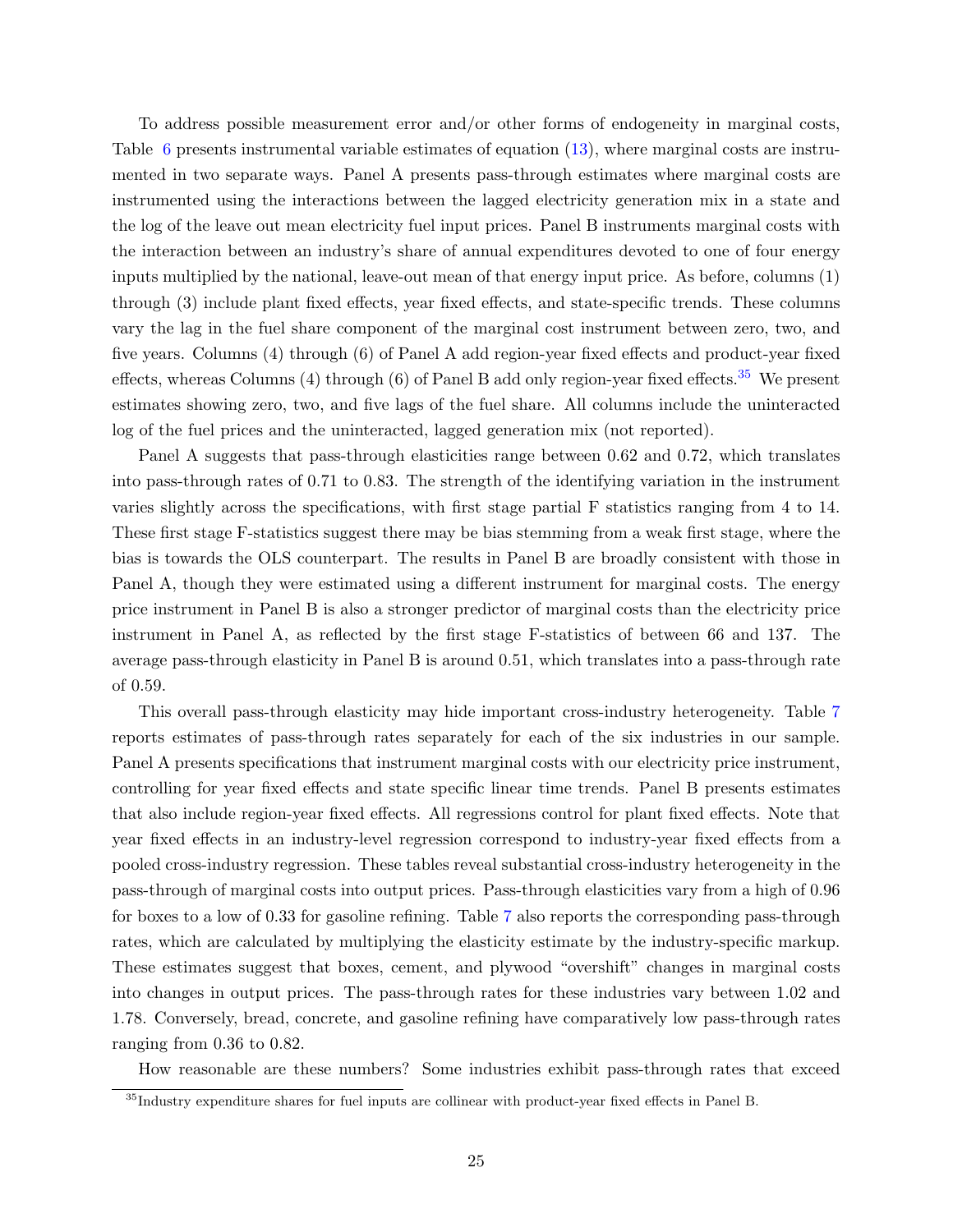one, suggesting that producer surplus may actually increase due to a change in tax. Various researchers have shown the conditions under which overshifting can occur under oligopoly (see e.g., [Bulow and Pfleiderer](#page-31-15) [\(1983\)](#page-31-15); [Seade](#page-34-8) [\(1985\)](#page-34-8); [Delipalla and Keen](#page-32-16) [\(1992\)](#page-32-16)). The general intuition from this literature suggests that in the presence of oligopoly, a single firm can raise industry prices by reducing its own output, but it fails to do so because it is costly for the single firm in terms of foregone profits. A tax-induced cost increase will necessarily induce output-reductions for all firms, imposing upon the producers some of the collusion they themselves had been unable to achieve.[36](#page-27-0) Empirically, studies have found pass-through rates ranging from below unity [\(Goldberg](#page-32-8) [and Hellerstein,](#page-32-8) [2008;](#page-32-8) [Gopinath, Gourinchas, Hsieh, and Li,](#page-32-9) [2011;](#page-32-9) [Campa and Goldberg,](#page-31-7) [2005\)](#page-31-7), to above unity [\(Besley and Rosen,](#page-31-16) [1999\)](#page-31-16), to equal to unity [\(Poterba,](#page-33-6) [1996;](#page-33-6) [Fabra and Reguant,](#page-32-7) [2014\)](#page-32-7), depending on the methodology, market, time-period, or data used. We observe higher pass-through rates in industries where we see relatively inelastic demand and higher markups. Conversely, we observe lower pass-through rates in industries with elastic demand and lower markups. As emphasized by [Seade](#page-34-8) [\(1985\)](#page-34-8) and more recently by [Weyl and Fabinger](#page-34-0) [\(2013\)](#page-34-0), pass-through in imperfectly competitive product markets is closely related to the curvature of demand—very convex demand will typically have pass-through rates exceeding one, whereas concave demand will have pass-through rates below one.

Whether firms actually benefit from the increase in input costs is an empirical question that turns on whether the pass-through of the tax increases revenues enough to overcome both the lower demand due to higher prices as well as the direct cost increase due to the tax. We now turn to this question by computing incidence for each of the six industries in our study.

#### 6.4 Incidence

#### 6.4.1 Symmetric Oligopoly

Table [8](#page-46-0) describes the incidence of an energy input tax separately for each of the six industries. Panel A presents the necessary components for calculating incidence using equation [\(2\)](#page-11-2). We require estimates of pass-through rates, demand elasticities, and the Lerner index, by industry. We use the average industry pass-through rate from Table  $7<sup>37</sup>$  $7<sup>37</sup>$  $7<sup>37</sup>$  This panel also presents our estimates of demand elasticities and combines results from previous tables to construct the Lerner index. Cement has fairly inelastic demand with an elasticity of 1.82, which fits with its high estimated markup. Gasoline refining has relatively elastic demand of 8.70 percent, which fits with its low

<span id="page-27-0"></span> $36$ [Seade](#page-34-8) [\(1985\)](#page-34-8) describes this as a "public-goods problem" – restraint by any one firm in the industry in question raises the prices they all face for their outputs, constituting a common benefit. But the cost of this restraint, in the form of profitable revenue foregone, is borne by that one firm alone. Hence, too little of that good is produced (i.e., there is too little restraint). A cost increase will necessarily reduce output, thus raising the supply of the public good "restraint." In other words, in the absence of explicit collusion, the tax acts as a coordinating device allowing oligopolists to restrict output and thereby increase profit.

<span id="page-27-1"></span><sup>&</sup>lt;sup>37</sup>We average the two pass-through estimates for each industry weighting by the inverse of the standard error of each estimate.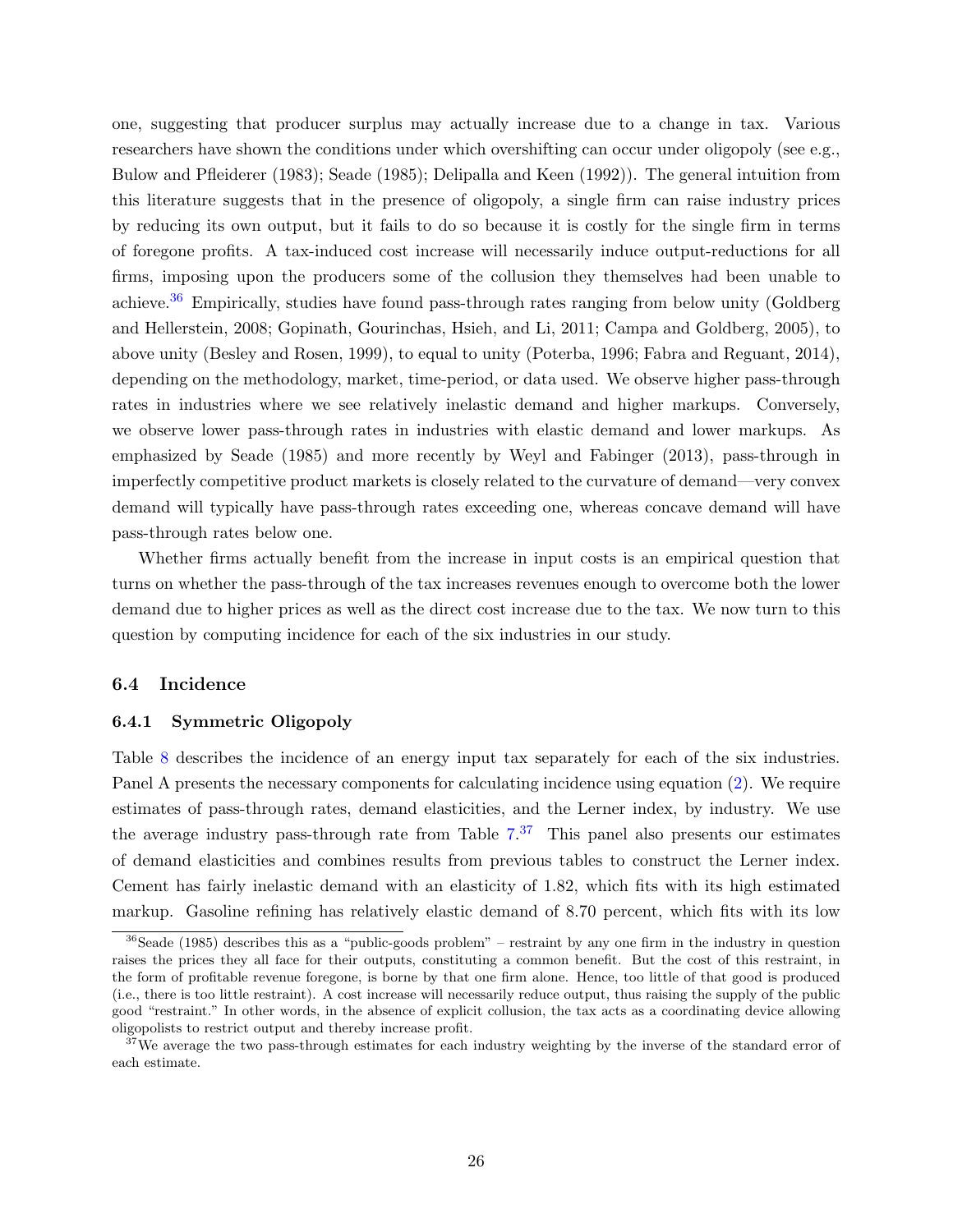markups.[38](#page-28-0) Appendix Table [A1](#page-47-0) presents a table of our demand elasticity estimates that contains both OLS and instrumental variable estimates.

Panel B presents incidence estimates under the assumption of symmetric firms. To simplify exposition, we report the change in consumer surplus as a share of the total change in surplus between producers and consumers, or  $I/(I+1) = \frac{(dCS/d\tau)}{dCS/d\tau + dPS/d\tau}$ . The results suggest, that even in industries with pass-through rates below 1, consumers bear a majority of the burden of a change in input costs. Gasoline refining is a notable exception, with producers bearing 76 percent of the burden of an energy price induced increase in marginal costs. In general, for industries with lower pass-through rates, consumers bear a smaller share of the burden of the increase in input costs – 53 percent in the bread industry, 49 percent in concrete, and about a 25 percent of the burden in gasoline refining. In all industries, consumers bear substantially less than 100 percent of the burden.

#### <span id="page-28-2"></span>6.4.2 Asymmetric Oligopoly

Panel C of Table [8](#page-46-0) presents incidence results when we relax the symmetric firm assumption in Panel B. Incidence under asymmetric firms is described by equation [\(4\)](#page-12-2), which requires firm-specific estimates of pass-through, markups, and demand elasticities. This is more empirically challenging, and we are forced to make several simplifying assumptions to reduce the dimensionality of the problem. We assume that marginal cost pass-through is identical across all firms  $\rho_{MC,i} = \rho_{MC}$ ; that firms face identical demand  $\epsilon_{D,i} = \epsilon_D$ ; and that the production function exhibits constant returns to scale  $Q_i(aV_i, aK_i) = aQ_i(V_i, K_i).^{39}$  $Q_i(aV_i, aK_i) = aQ_i(V_i, K_i).^{39}$  $Q_i(aV_i, aK_i) = aQ_i(V_i, K_i).^{39}$  The first and second assumptions are shaped by data availability and empirical tractability. Our econometric specification recovers a mean  $\rho_{MC}$ across all firms, and we only have industry level demand elasticity estimates. The constant returns to scale assumption allows us to compute a firm-specific cost-shift directly from the production function estimates without accounting for differential economies of scale across various firms.

The results in Panel C are quite similar to those in Panel B. All industries except gasoline refining have consumers bearing a majority of the burden, though substantially less than 100 percent of the burden. Incidence estimates under asymmetric oligopoly are all similar to incidence estimates under symmetric oligopoly, though all imply a relative increase in the burden faced by consumers.

<span id="page-28-0"></span><sup>38</sup>Many studies use time-series data estimate the "demand elasticity for gasoline" as the change in national consumer gasoline consumption due to a national change in retail gasoline sales. As discussed earlier, our paper analyzes a different demand elasticity, which represents the change in wholesale gasoline sales from a single refinery due to a price increase at that single refinery. Because gasoline is homogenous and easily substitutable between refineries, it is perhaps not surprising that we estimate a somewhat large demand elasticity.

<span id="page-28-1"></span><sup>&</sup>lt;sup>39</sup>Constant returns to scale requires that the output elasticities of the factors of production sum to one. Under the Cobb-Douglas specification used for exposition, this requires  $\beta_k + \beta_l + \beta_m = 1$ . While the constant returns to scale assumption may be particularly strong for some of the industries we study (in particular concrete), it allows us to directly compute  $dMC_i/d\tau$  without considering  $dMC_i/dQ$ . In particular, a tax  $\tau$  will induce a change in quantity  $Q_i$ , and it is not clear how tax  $\tau$  will differentially affect firm quantity without further details on market structure.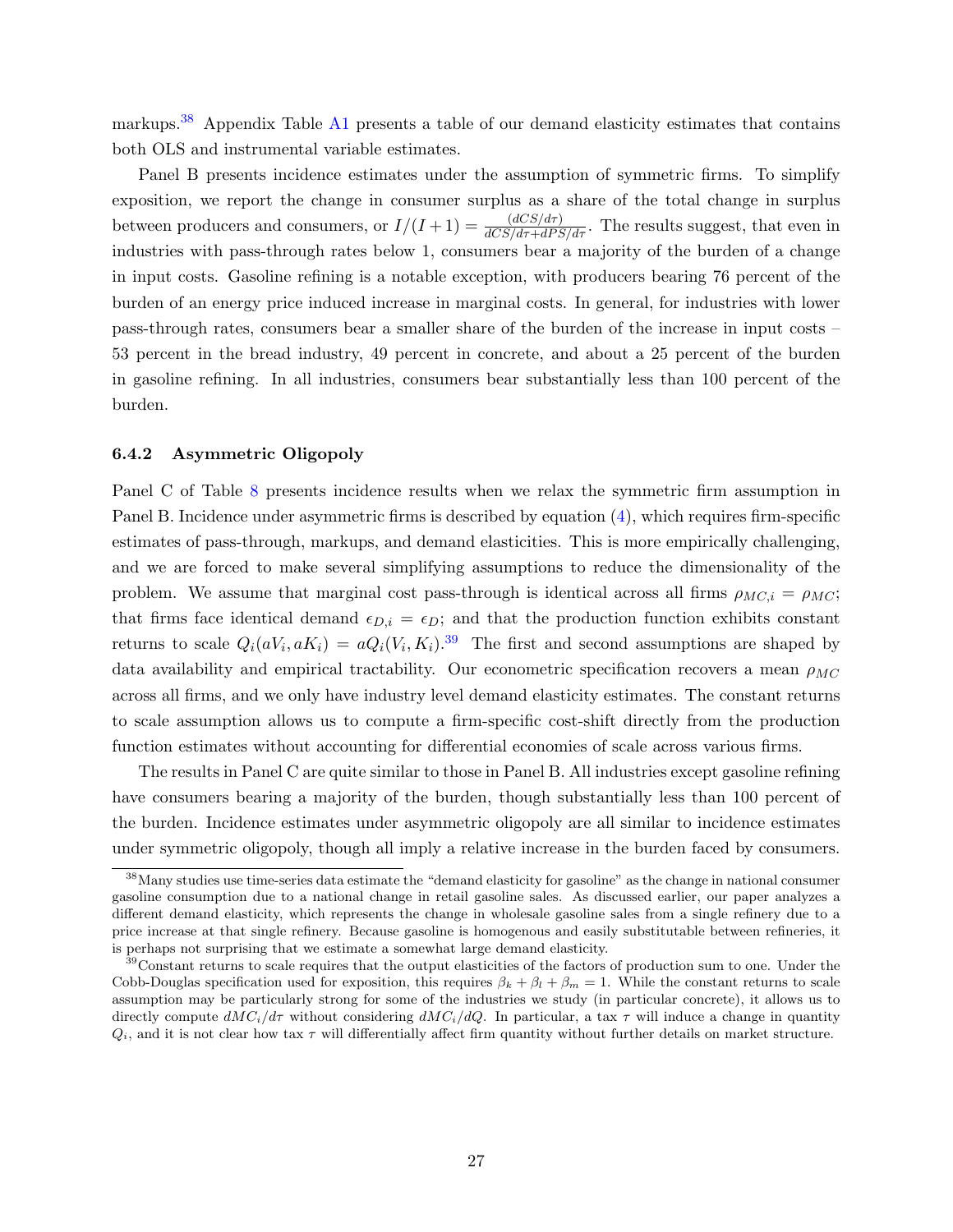#### 6.4.3 Incidence Bounding

Panels D and E of Table [8](#page-46-0) present our estimates of incidence under the assumption that firms engage in perfect competition or monopoly, respectively. Incidence under monopoly assumes the Lerner index is the inverse of the demand elasticity, and incidence under perfect competition assumes that the Lerner index equals zero, since perfectly competitive firms do not charge markups. Therefore, computing incidence for the polar cases of perfect competition or monopoly only require estimates of marginal cost pass-through and does not require either demand elasticities or firm markups. Moreover, if products in an industry are substitutes and there is no collusion, these polar cases will bound the "true" incidence in the presence of market power.

The results in panel D under monopoly are somewhat similar to those under both symmetric and asymmetric oligopolies. In general, under the assumption of monopoly, incidence shifts more towards producers relative to consumers. The greatest difference occurs in the plywood industry, where consumers go from facing 67-87% of the burden to only 52% of the burden.

Panel E presents incidence of input costs under the assumption of perfect competition. The incidence of the increase in input costs under perfect competition are identical to the pass-through rates. When pass-through rates are greater than .50, consumers face more than 50% of the burden. In the box, cement, and plywood industries, consumers face more than 100% of the burden as producers pass through over 100% of marginal cost increases onto the consumer.

### <span id="page-29-0"></span>7 Conclusion

In this paper we develop a methodology for estimating the incidence of input cost shocks in imperfectly competitive product markets under relatively weak assumptions on preferences or market structure. The approach leverages the fact that equilibrium prices, and the extent to which they respond to cost shocks, are sufficient statistics for more primitive demand and supply parameters describing a market. With further information on markups and demand elasticities, we are able to extend this intuition to general forms of imperfect competition.

We consider the specific application of energy cost shocks for U.S. manufacturing, and we assess the extent to which the welfare consequences of these shocks are borne by manufacturing producers versus consumers. Standard analyses of the incidence of various types of energy cost shocks, such as climate change mitigation regulations, typically assume perfect competition and complete passthrough. Our results suggest that the incidence of a change in input costs, defined as the ratio of the change in consumer to producer surplus, differs dramatically from these assumptions. In one industry consumers bear almost 90 percent of the total change in input costs. This result stems from the ability of producers to more than fully pass through the change in input prices into output prices. In other industries, especially those with elastic demand, producers bear a greater incidence of the change in input costs.

This paper also arrives at a few additional conclusions that may be of broader interest. First, the standard assumptions of complete pass-through and perfect competition in research on the incidence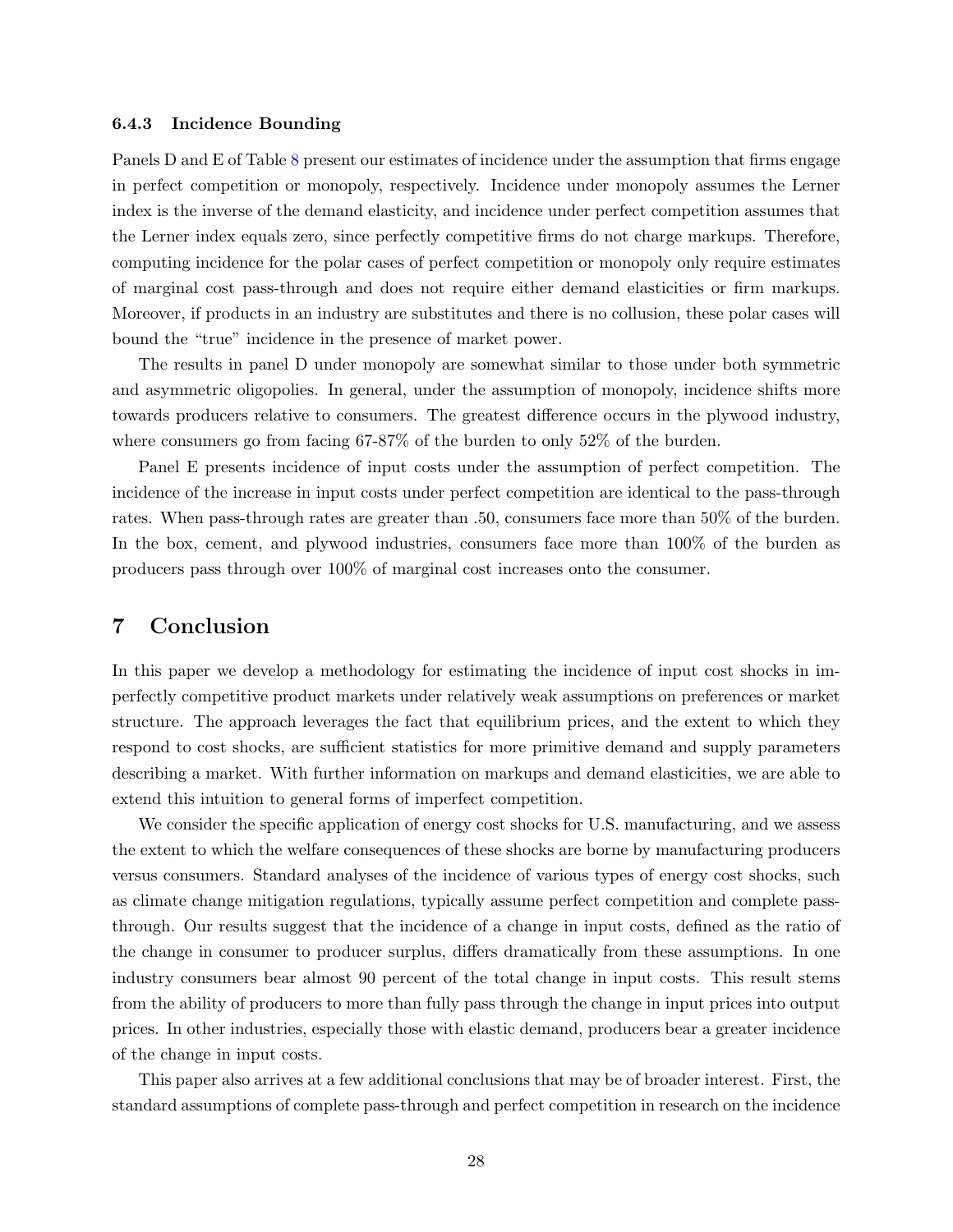of commodity price shocks may be overly strong; these assumptions appear to be incorrect for all the industries we study. This existing research has led to politically sensitive conclusions on the extent to which greenhouse gas mitigation policies are regressive, and it would be productive to revisit those conclusions while accounting for market power and incomplete pass-through. For example, firm owners may shoulder more of the burden than existing research would suggest. On the other hand, some industries may actually benefit from increasing energy prices through a carbon tax. For example, in industries that "overshift" input taxes, the firm-level gains from reducing output in an economy with market power may exceed the direct detrimental effect of the tax for the firm. While we do not observe energy price-induced increases in producer surplus in this setting, more work is needed to understand how these results generalize into other industries and time periods. The second more general takeaway is the considerable heterogeneity across industries; the one industry which has been the subject of scrutiny in research on market power and the environment – cement – seems to be an outlier in much of our analysis.

One productive avenue for future work is to overcome the existing limitations associated with the paucity of producer price data linked to information on firm input and output decisions in the United States. Another is to incorporate our conclusions about incomplete pass-through and market power into an economy-wide, general equilibrium framework that can both account for pre-existing distortions in other markets while analyzing incidence by different consumer demographics. Lastly, the technology developed here is well-suited to think about incidence of other changes in input costs across industries, for example, stemming from changes in minimum wage laws or increased capital costs. We leave these avenues for future work.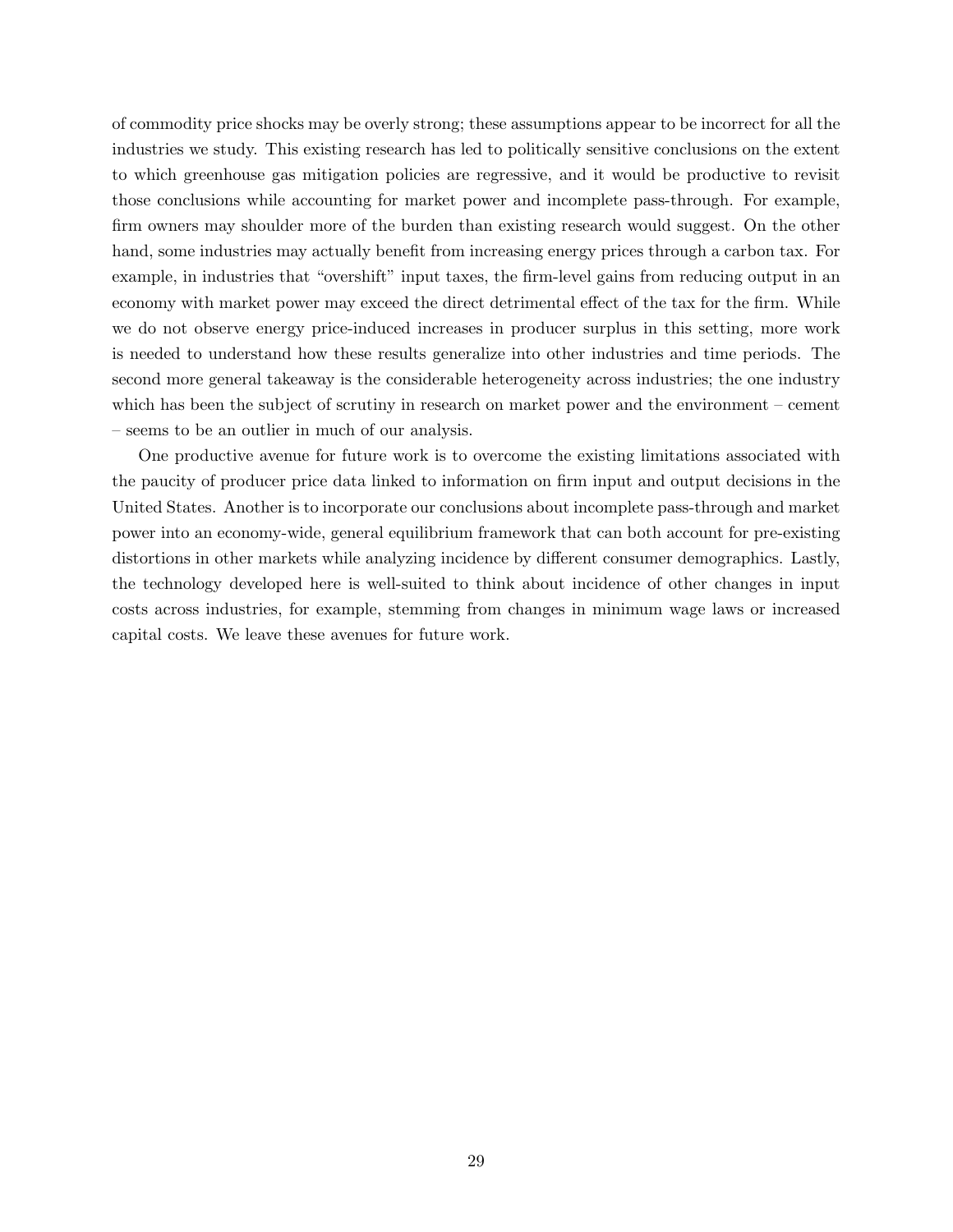## <span id="page-31-17"></span>References

- <span id="page-31-1"></span>Ackerberg, D. A., K. Caves, and G. Frazer (2015): "Identification Properties of Recent Production Function Estimators," Econometrica, 83(6), 2411–2451.
- <span id="page-31-6"></span>Aldy, J. E., and W. A. Pizer (2015): "The Competitiveness Impacts of Climate Change Mitigation Policies," Journal of the Association of Environmental and Resource Economists, 2(4), 565–595.
- <span id="page-31-10"></span>BAILY, M. N., C. HULTEN, AND D. CAMPBELL (1992): "The distribution of productivity in manufactruing plants," Brookings Papers: Macroeconomics, 187.
- <span id="page-31-5"></span>BARNETT, A. H. (1980): "The Pigouvian tax rule under monopoly," The American Economic Review, pp. 1037–1041.
- <span id="page-31-9"></span>Becker, R., W. Gray, and J. Marvakov (2013): "NBER-CES Manufacturing Industry Database: Technical Notes," Discussion paper, NBER-CES.
- <span id="page-31-16"></span>BESLEY, T., AND H. S. ROSEN (1999): "Sales taxes and prices: an empirical analysis," National Tax Journal, 52, 157–178.
- <span id="page-31-12"></span>BLUNDELL, R., AND S. BOND (2000): "GMM estimation with persistent panel data: an application to production functions," Econometric reviews, 19(3), 321–340.
- <span id="page-31-3"></span>BOVENBERG, A. L., AND L. H. GOULDER (2001): Behavioral and Distributional Effects of Environmental Policychap. Neutralizing the Adverse Industry Impacts of CO2 Abatement Policies: What Does It Cost?, pp. 45–90. University of Chicago Press.
- <span id="page-31-4"></span>Buchanan, J. M. (1969): "External Diseconomies, Corrective Taxes, and Market Structure," American Economic Review, 59(1), 174–177.
- <span id="page-31-15"></span>BULOW, J. I., AND P. PFLEIDERER (1983): "A note on the effect of cost changes on prices," Journal of political Economy, 91(1), 182–185.
- <span id="page-31-8"></span>Cabral, M., M. Geruso, and N. Mahoney (2015): "Does Privatized Health Insurance Benefit Patients or Producers? Evidence from Medicare Advantage," Mimeo, UT Austin.
- <span id="page-31-7"></span>CAMPA, J. M., AND L. S. GOLDBERG (2005): "Exchange rate pass-through into import prices," Review of Economics and Statistics, 87(4), 679–690.
- <span id="page-31-14"></span>Collard-Wexler, A., and J. De Loecker (2015): "Reallocation and technology," American Economic Review, 105(1), 131–171.
- <span id="page-31-13"></span>DE LOECKER, J. (2011): "Product differentiation, multiproduct firms, and estimating the impact of trade liberalization on productivity," Econometrica, 79(5), 1407–1451.
- <span id="page-31-11"></span>DE LOECKER, J., AND P. K. GOLDBERG (2014): "Firm Performance in a Global Market," Annu. Rev. Econ.,  $6(1)$ ,  $201-227$ .
- <span id="page-31-2"></span>De Loecker, J., P. K. Goldberg, A. Khandelwal, and N. Pavcnik (Forthcoming): "Prices, Markups and Trade Reform," Econometrica.
- <span id="page-31-0"></span>DE LOECKER, J., AND F. WARZYNSKI (2012): "Markups and Firm-Level Export Status," The American Economic Review, 102(6), 2437–2471.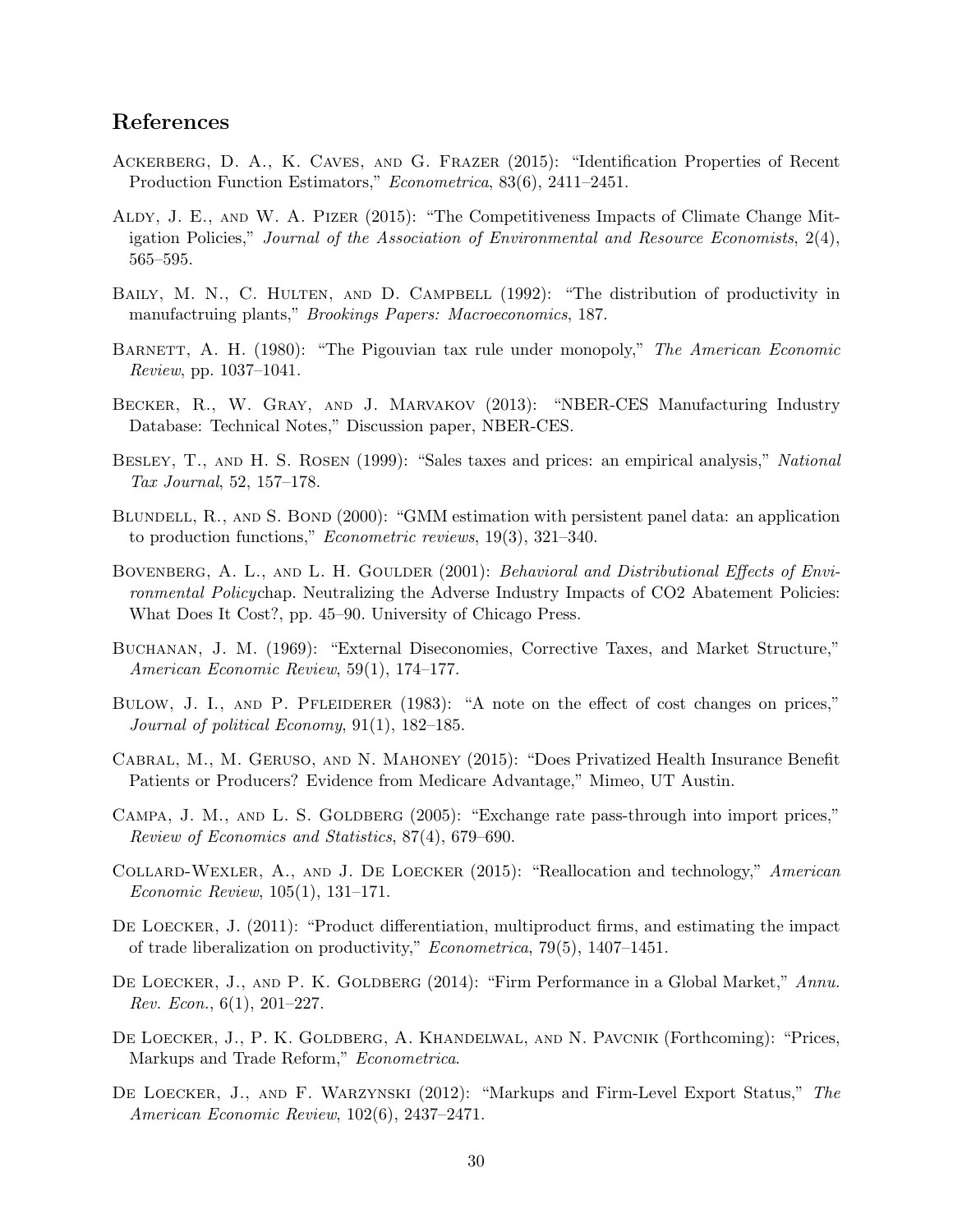- <span id="page-32-16"></span>DELIPALLA, S., AND M. KEEN (1992): "The comparison between ad valorem and specific taxation under imperfect competition," Journal of Public Economics, 49(3)(351-367).
- <span id="page-32-6"></span>DOYLE, JR., J. J., AND K. SAMPHANTHARAK (2008): "200 Gas! Studying the Effects of a Gas Tax Moratorium Across State Borders," Journal of Public Economics, 92, 869–884.
- <span id="page-32-10"></span>Duggan, M., A. Starc, and B. Vabson (2014): "Who Benefits when the Government Pays More? Pass-Through in the Medicare Advantage Program," Working Paper 19989, National Bureau of Economic Research.
- <span id="page-32-14"></span>EIA (2010): "2010 Manufacturing Energy Consumption Survey, Form EIA-846," Discussion paper, EIA, Office of Energy Consumption and Efficiency Statistics.
- <span id="page-32-13"></span>(2015): "Monthly Energy Review," Discussion paper, EIA.
- <span id="page-32-7"></span>FABRA, N., AND M. REGUANT (2014): "Pass-Through of Emissions Costs in Electricity Markets," American Economic Review, 104(9), 2872–2899.
- <span id="page-32-1"></span>Foster, L., J. Haltiwanger, and C. Syverson (2008): "Reallocation, Firm Turnover, and Efficiency: Selection on Productivity or Profitability?," American Economic Review, 98(1), 394– 425.
- <span id="page-32-5"></span>Fowlie, M., M. Reguant, and S. P. Ryan (2016): "Market-Based Emissions Regulation and Industry Dynamics," Journal of Political Economy, 124(1), 249–302.
- <span id="page-32-2"></span>FULLERTON, D., AND G. HEUTEL (2007): "The general equilibrium incidence of environmental taxes," Journal of Public Economics, 91(3-4), 571–591.

<span id="page-32-4"></span>(2010): "The General Equilibrium Incidence of Environmental Mandates," American Economic Journal: Economic Policy, 2(3), 64–89.

- <span id="page-32-12"></span>Goettle, R. J., M. S. Ho, D. W. Jorgenson, D. T. Slesnick, P. J. Wilcoxen, and E. C. EP-W (2007): "IGEM, an inter-temporal general equilibrium model of the US economy with emphasis on growth, energy and the environment," Model documentation in support of ongoing policy analysis for the US Environmental Protection Agency, EPA Contract No. EP-W-05-035.
- <span id="page-32-8"></span>GOLDBERG, P. K., AND R. HELLERSTEIN (2008): "A structural approach to explaining incomplete exchange-rate pass-through and pricing-to-market," The American Economic Review, 98(2), 423– 429.
- <span id="page-32-9"></span>Gopinath, G., P.-O. Gourinchas, C.-T. Hsieh, and N. Li (2011): "International prices, costs, and markup differences," The American Economic Review, 101(6), 2450–2486.
- <span id="page-32-15"></span>GOULDER, L. H., AND R. C. WILLIAMS III (2003): "The substantial bias from ignoring general equilibrium effects in estimating excess burden, and a practical solution," Journal of political Economy,  $111(4)$ , 898–927.
- <span id="page-32-3"></span>GRAINGER, C. A., AND C. D. KOLSTAD (2010): "Who Pays a Price on Carbon?," *Environmental* and Resource Economics, 46, 359–376.
- <span id="page-32-0"></span>HALL, R. E. (1986): "Market structure and macroeconomic fluctuations," *Brookings papers on* economic activity, pp. 285–338.
- <span id="page-32-11"></span>HARASZTOSI, P., AND A. LINDNER (2015): "Who Pays for the Minimum Wage?,".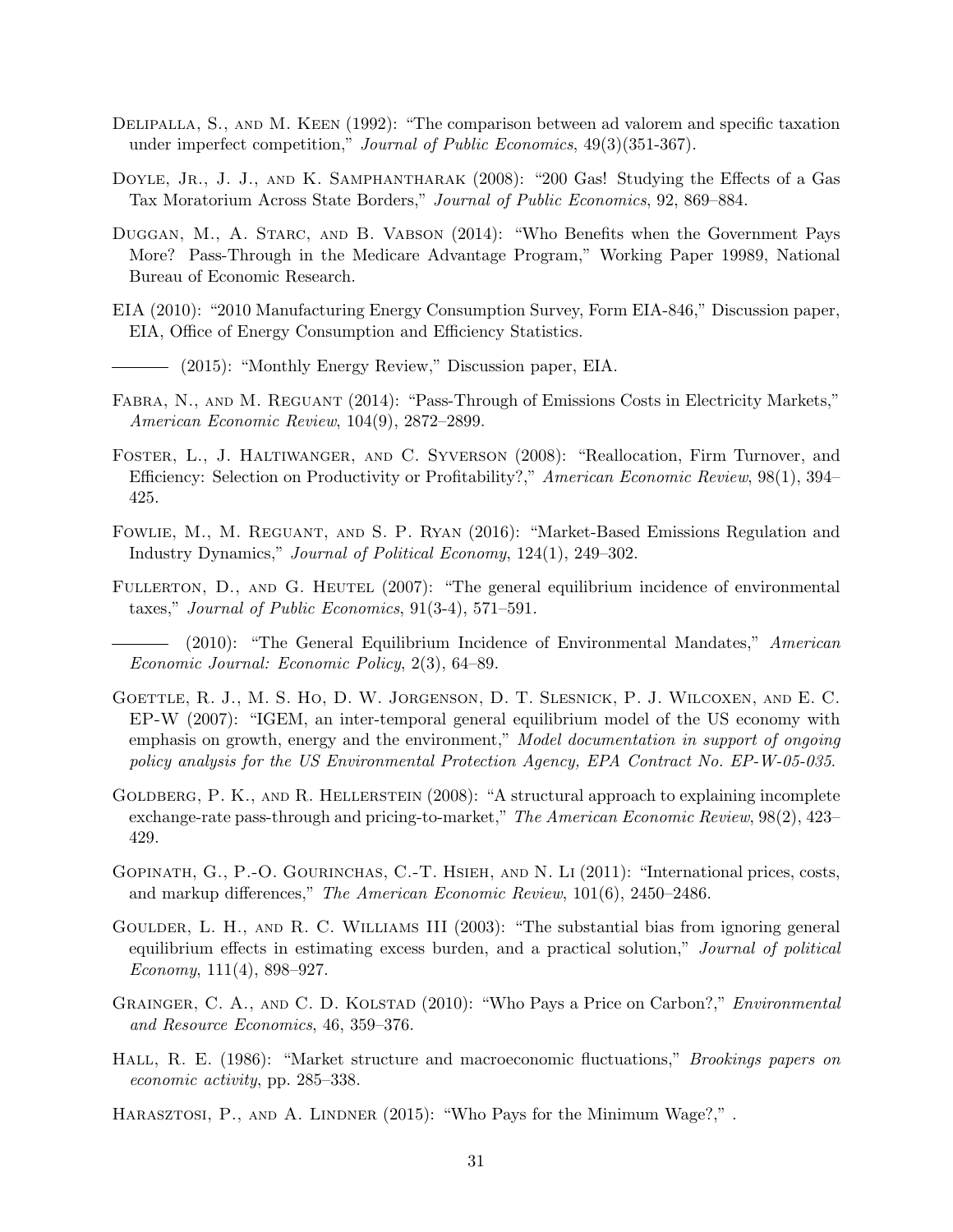- <span id="page-33-1"></span>HASSETT, K. A., A. MATHUR, AND G. E. METCALF (2009): "The Incidence of a U.S. Carbon Tax: A LifeLife and Regional Analysis," The Energy Journal.
- <span id="page-33-8"></span>HAUSMAN, C., AND R. KELLOGG (2015): "Welfare and Distributional Implications of Shale Gas," NBER Working Paper, (w21115).
- <span id="page-33-7"></span>Ho, M. S., R. D. Morgenstern, and J.-S. Shih (2008): "Impact of carbon price policies on US industry," .
- <span id="page-33-0"></span>Jenkin, F. (1872): "On the Principles which regulate the Incidence of Taxes," Proceedings of the Royal Society of Edinburgh, 7, 618–631.
- <span id="page-33-5"></span>Kahn, M. E., and E. T. Mansur (2012): "Do Local Energy Prices and Regulation Affect the Geographic Concentration of Employment? A Border Pairs Approach," Mimeograph, UCLA.
- <span id="page-33-9"></span>Katz, M. L., and H. S. Rosen (1985): "Tax Analysis in an Oligopoly Model," Public Finance Quaryerly, 13, 3–19.
- Kleibergen, F., and R. Paap (2006): "Generalized reduced rank tests using the singular value decomposition," Journal of econometrics, 133(1), 97–126.
- <span id="page-33-3"></span>Kopczuk, W., J. Mario, E. Muehlegger, and J. Slemrod (2016): "Does Tax-Collection Invariance Hold? Evasion and the Pass-Through of State Diesel Taxes," American Economic Journal: Economic Policy, 8, 2.
- <span id="page-33-10"></span>LERNER, A. P. (1934): "The Concept of Monopoly and the Measurement of Monopoly," Review of Economic Studies, 1, 157–175.
- <span id="page-33-14"></span>Levinsohn, J., and A. Petrin (2003): "Estimating Production Functions Using Inputs to Control for Unobservables," Review of Economic Studies, 70(2), 317–341.
- <span id="page-33-2"></span>MARION, J., AND E. MUEHLEGGER (2011): "Fuel tax incidence and supply conditions," Journal of Public Economics, 95(9), 1202–1212.
- <span id="page-33-15"></span>MARSCHAK, J., AND W. H. ANDREWS (1944): "Random simultaneous equations and the theory of production," Econometrica, Journal of the Econometric Society, pp. 143–205.
- <span id="page-33-4"></span>MILLER, N. H., M. OSBORNE, AND G. SHEU (2015): "Pass-Through in a Concentrated Industry: Empirical Evidence and Regulatory Implications," Mimeo, Georgetown University.
- <span id="page-33-13"></span>Olley, G. S., and A. Pakes (1996): "The Dynamics of Productivity in the Telecommunications Equipment Industry," Econometrica, 64(6), 1263–1297.
- <span id="page-33-6"></span>POTERBA, J. M. (1996): "Retail price reactions to changes in state and local sales taxes," National Tax Journal, pp.  $165-176$ .
- <span id="page-33-11"></span>ROBERTS, M. J., AND D. SUPINA (1996): "Output price, markups, and producer size," *European* Economic Review, 40(3-5), 909–921.

<span id="page-33-12"></span>(2000): Advances in Applied Microeconomics, Vol 9, Industrial Organizationchap. Output Price and Markup Dispersion in Producer Micro Data: The Roles of Producer Heterogeneity and Noise. JAI Press.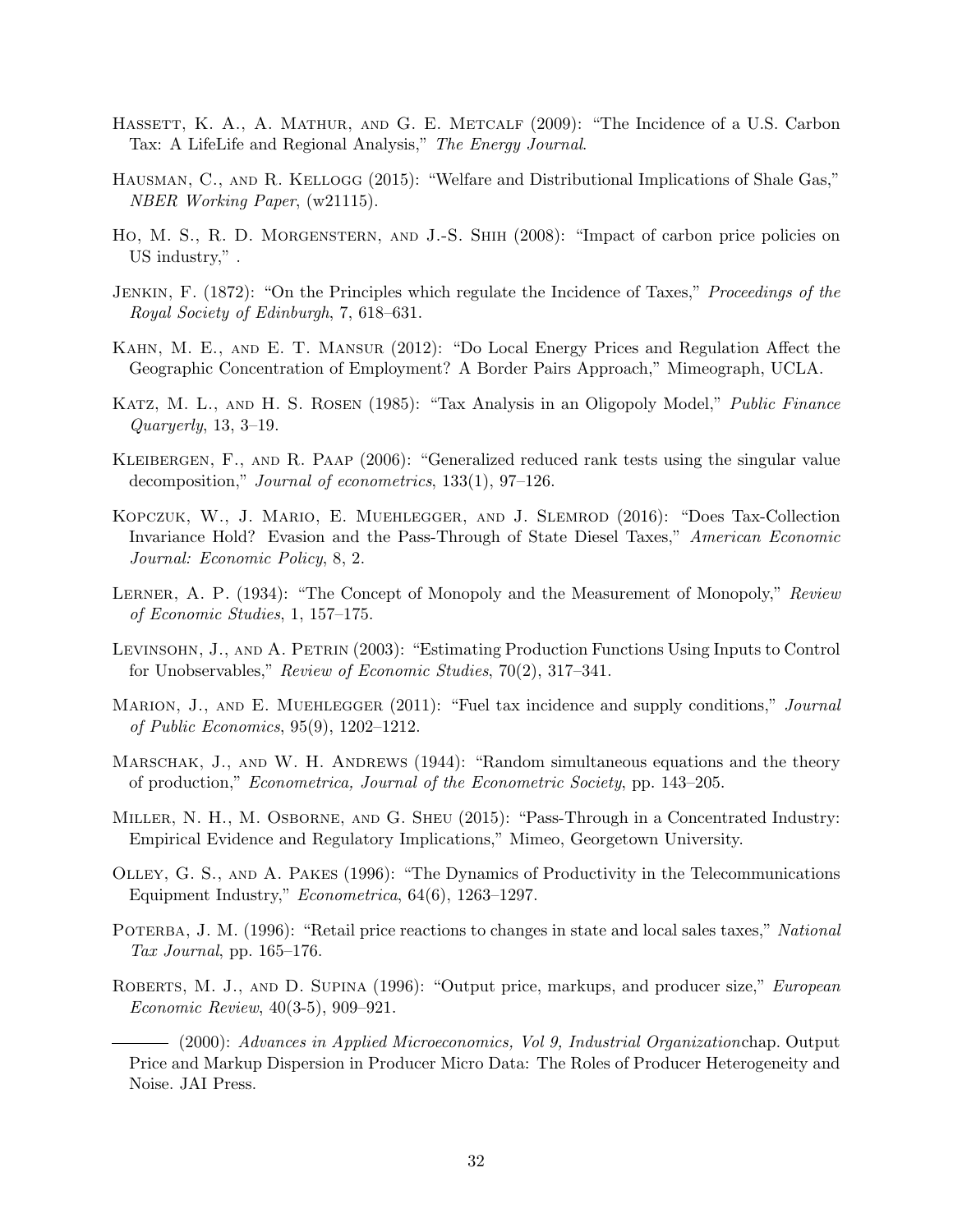- <span id="page-34-3"></span>Ryan, S. (2012): "The Costs of Environmental Regulation in a Concentrated Industry," Econometrica, 80(3), 1019–1061.
- <span id="page-34-8"></span>Seade, J. (1985): "Profitable cost increases and the shifting of taxation: equilibrium response of markets in Oligopoly," Discussion paper, University of Warwick, Department of Economics.
- <span id="page-34-5"></span>Stern, N. (1987): "The Effects of Taxation, Price Control, and Government Contracts in Oligopoly and Monopolistic Competiion," Journal of Public Economics, 32, 133–158.
- <span id="page-34-6"></span>SYVERSON, C. (2004): "Market Structure and Productivity: A Concrete Example," Journal of Political Economy, 112(6), 1181–1222.
- <span id="page-34-2"></span>USEPA (1995): "Regulatory Impact Analysis of Proposed Effluent Limitations Guidelines and Standards for the Metal Products and Machinery Industry (Phase 1)," Discussion paper.
- <span id="page-34-4"></span>(2015): "Inventory of U.S. Greenhouse Gas Emissions and Sinks: 1990-2013," Discussion paper, USEPA.
- <span id="page-34-7"></span>VAN BIESEBROECK, J. (2007): "Robustness of Productivity Estimates," The Journal of Industrial Economics, 55(3), 529–569.
- <span id="page-34-0"></span>WEYL, E. G., AND M. FABINGER (2013): "Pass-through as an economic tool: Principles of incidence under imperfect competition," Journal of Political Economy, 121(3), 528–583.
- <span id="page-34-1"></span>Williams, III, R. C., H. Gordon, D. Burtraw, J. C. Carbone, and R. D. Morgenstern (2014): "The Initial Incidence of a Carbon Tax across U.S. States," National Tax Journal,  $67(4)$ , 807–830.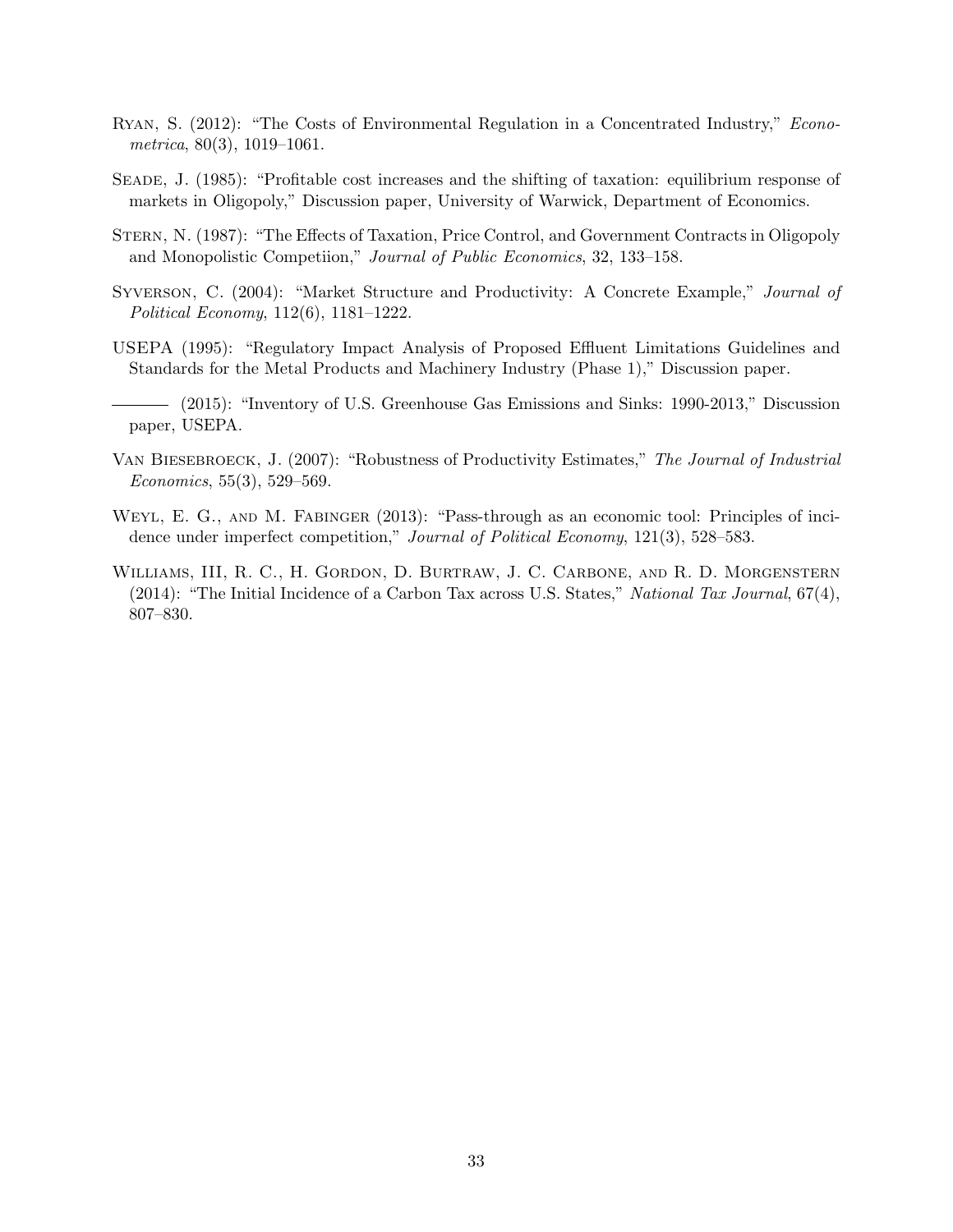## <span id="page-35-0"></span>Figures



Figure 1: Pass-Through and Incidence under Perfect Competition

(a) Shift in Marginal Cost

NOTES: See text for full description. The top panel shows consumer and producer surplus (denoted CS and PS, respectively) under general supply and demand curves in a market exhibiting perfect competition. The bottom panel shows consumer and producer surplus following a tax rate  $\tau$  that changes marginal costs by  $\gamma$ , prices by  $\rho$ , and quantity sold by  $\Delta Q.$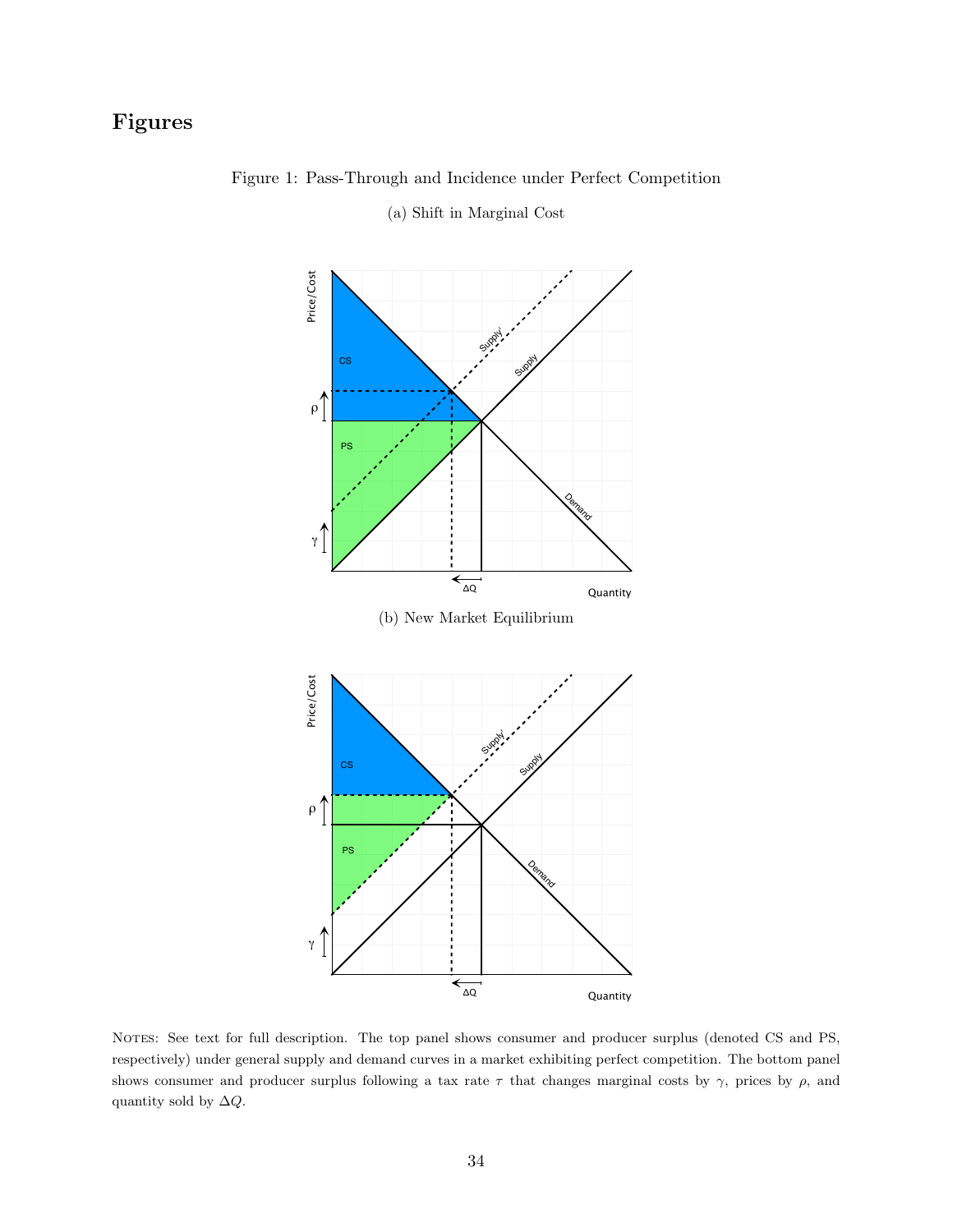Price/Cost Price/Cost .<br>W CS MC  $\rho$   $\uparrow$ DWL PS Demand  $\mathcal{F}_{\mathcal{D}}$ γ  $\overline{\mathcal{L}_{\mathbf{Q}}}$ Quantity (b) New Market Equilibrium Price/Cost Price/Cost .<br>W MC CS  $\rho$   $\uparrow$ DWL PS  $O_{\!\!\mathsf{D}_{\!\mathsf{y}}}$ γ MR

<span id="page-36-0"></span>

NOTES: See text for full description. The top panel shows consumer surplus, producer surplus, and the deadweight loss (denoted CS, PS, and DWL respectively) in a market with a single constant marginal cost monopolist. The MR line denotes marginal revenue and the MC line reflects an increasing marginal cost production function. The bottom panel shows consumer and producer surplus, as well as deadweight loss following a tax  $t$  that changes marginal costs by  $\gamma$ , prices by  $\rho$  and quantity sold by  $\Delta Q$ .

 $\overline{\overline{a}}$ 

Quantity

### (a) Shift in Marginal Cost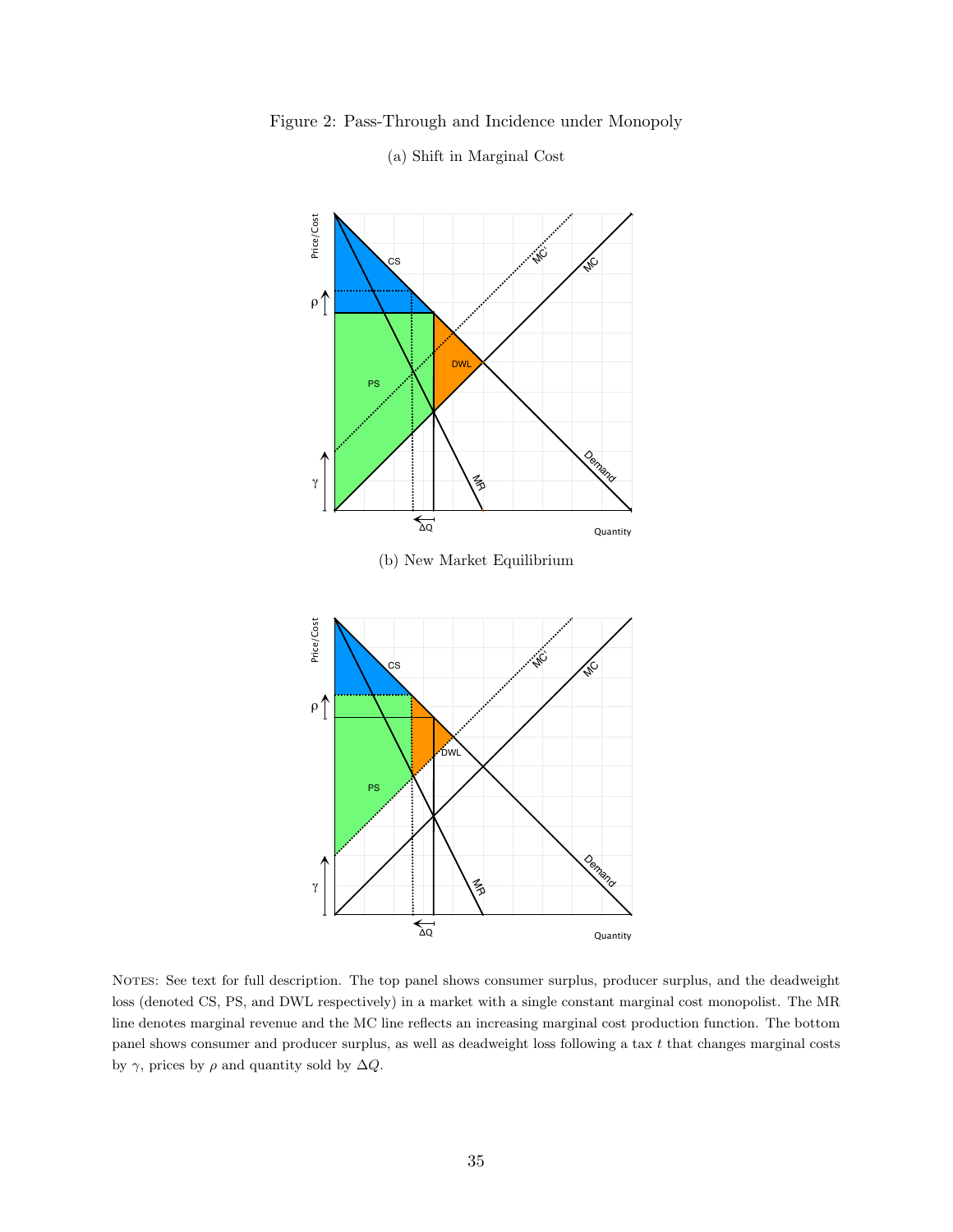

Notes: These maps show the spatial distribution of electricity generation by fuel type by state averaged over our sample period, 1972-1997. Panel <sup>A</sup> shows the fraction of electricity generation in <sup>a</sup> state that comes from coal-fired generation; Panel B shows the fraction of electricity generation in <sup>a</sup> state that comes fromnatural gas; Panel C shows the fraction of electricity generation in <sup>a</sup> state that comes from petroleum.

<span id="page-37-0"></span>Source: Energy Information Association, State Energy Data System.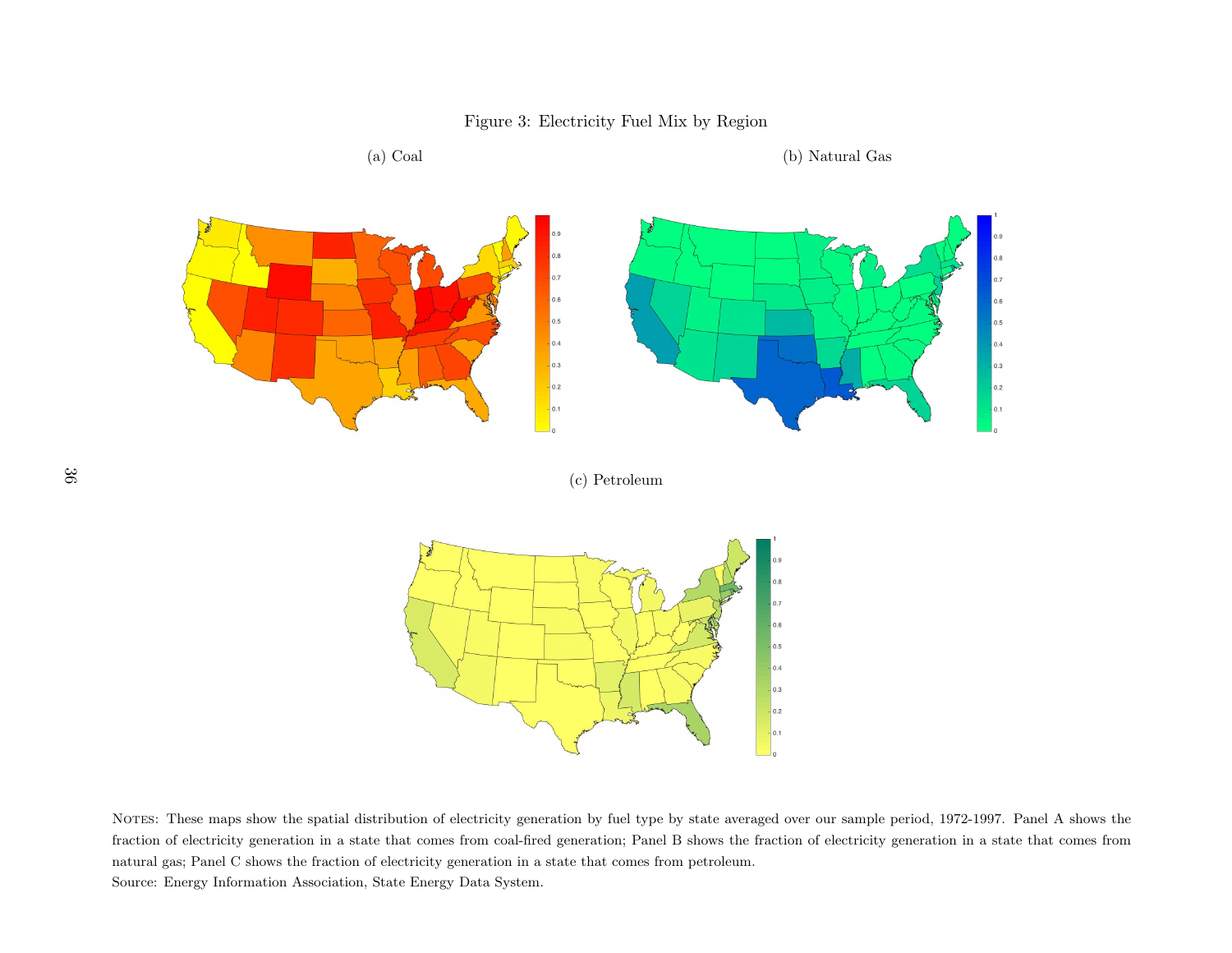

<span id="page-38-0"></span>

NOTES: This figure plots a time series of national fuel prices from 1967 to 2012. Prices have been converted to real 2011 dollars using the consumer price index. Crude oil prices reflect the price of U.S. crude oil net imports in dollars per barrel. Natural gas prices reflect wellhead prices in dollars per thousand cubic feet. Coal prices reflect dollars per short ton. Prices for coal and crude oil have been divided by 10 to facilitate a common axis across the 3 fuels. Source: Energy Information Association, Annual Energy Review.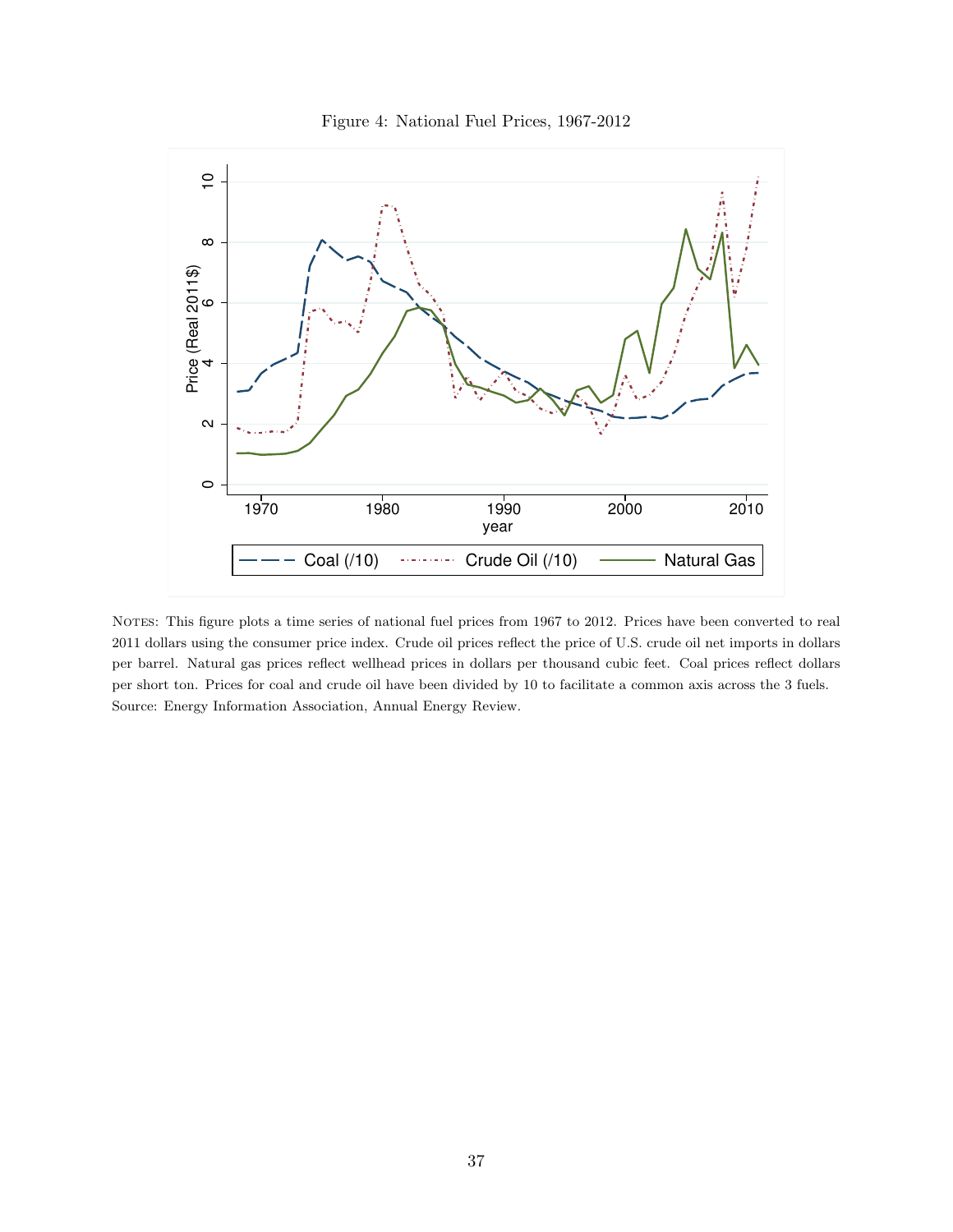## <span id="page-39-0"></span>Tables

|              | Coal  | Natural Gas Fuel Oil |       | Electricity |
|--------------|-------|----------------------|-------|-------------|
| <b>Boxes</b> | 0.000 | 0.007                | 0.002 | 0.009       |
| <b>Bread</b> | 0.000 | 0.007                | 0.002 | 0.011       |
| Cement       | 0.130 | 0.049                | 0.010 | 0.134       |
| Concrete     | 0.000 | 0.002                | 0.011 | 0.007       |
| Gasoline     | 0.000 | 0.014                | 0.817 | 0.007       |
| Plywood      | 0.000 | 0.005                | 0.002 | 0.012       |

Table 1: Allocation of Energy Input Expenditures Across Fuels, by Industry

Notes: This table shows the average energy input percentage by industry for each of the four primary energy inputs into manufacturing production. These statistics are calculated by dividing the expenditure on each of the four energy inputs by the total annual expenditures (salary and wages; capital rental rates; materials; electricity; fuels) in the industry. Expenditures on energy inputs for gasoline refining include energy feedstocks. Source: Manufacturing Energy Consumption Survey, Census and Annual Survey of Manufacturers.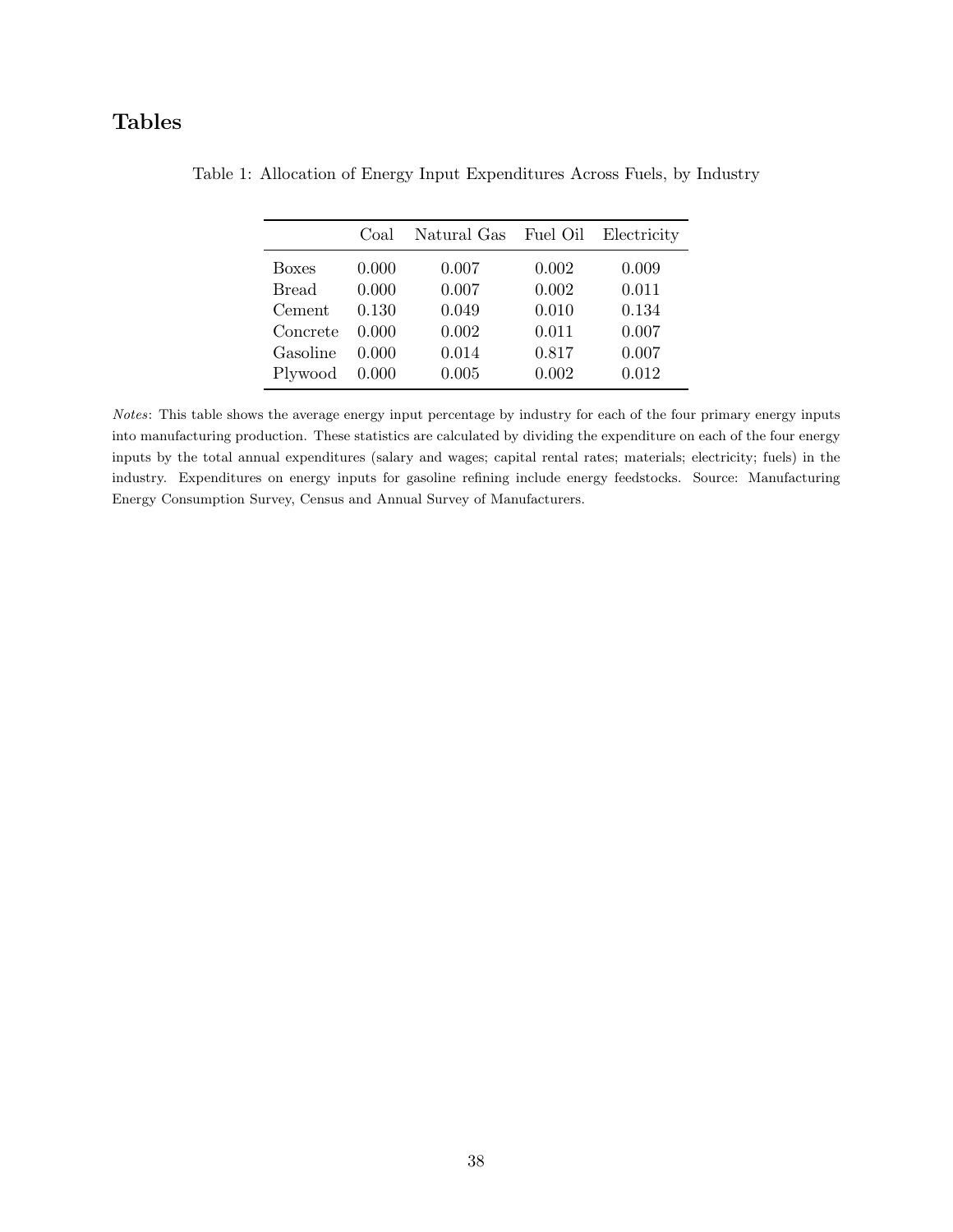Table 2: Summary Statistics

|              | <b>Output Elasticities</b>  |              |                  |                     |                            |               |                                      |                          |                                      |                                   |
|--------------|-----------------------------|--------------|------------------|---------------------|----------------------------|---------------|--------------------------------------|--------------------------|--------------------------------------|-----------------------------------|
|              | Energy<br>Cost Share<br>(1) | Labor<br>(2) | Materials<br>(3) | Capital<br>$^{(4)}$ | Returns<br>to Scale<br>(5) | Markup<br>(6) | Output<br>Price<br>$\left( 7\right)$ | Marginal<br>Costs<br>(8) | Materials Share<br>of Revenue<br>(9) | Observations<br>$\left(10\right)$ |
| <b>Boxes</b> | 0.02                        | 0.04         | 0.95             | 0.04                | 1.00                       | 1.47          | 0.63                                 | 0.43                     | 0.65                                 | 1414                              |
| <b>Bread</b> | 0.02                        | 0.28         | 0.63             | 0.09                | 1.13                       | 1.20          | 0.47                                 | 0.39                     | 0.53                                 | 248                               |
| Cement       | 0.32                        | 0.91         | 1.08             | 0.19                | 2.46                       | 2.30          | 0.05                                 | 0.02                     | 0.46                                 | 229                               |
| Concrete     | 0.02                        | 0.11         | 0.68             | 0.16                | 1.09                       | 1.12          | 43.82                                | 39.82                    | 0.61                                 | 3369                              |
| Gasoline     | 0.84                        | 0.01         | 0.99             | 0.03                | 1.02                       | 1.11          | 23.08                                | 20.84                    | 0.89                                 | 284                               |
| Plywood      | 0.02                        | 0.02         | 0.95             | 0.11                | 0.92                       | 1.48          | 0.68                                 | 0.57                     | 0.62                                 | 139                               |
| Sample Mean  | 0.02                        | 0.10         | 0.70             | 0.14                | 1.09                       | 1.15          |                                      |                          | 0.62                                 | 5683                              |

<span id="page-40-0"></span>Notes: This table shows mean values of energy cost shares, output elasticities, and markups. An observation is a plant-year. Energy cost shares are the sum of fuel and electricity expenditures divided by total annual expenditures (salary and wages; capital rental rates; materials; electricity; fuels). Plant-level markups come from estimating production functions by industry using GMM-Proxy methods [\(Ackerberg,](#page-31-17) Caves, and Frazer, [2015\)](#page-31-17). Output elasticity estimates come from <sup>a</sup> three factor, gross-output, translog production function, where the inputs consist of labor, capital, and materials. Price and costs are measured in 1000s of 1987dollars. Boxes are measured in short tons; bread is measured in thousands of pounds; cement is measured in cubic yards; concrete is measured in thousands of cubic yards; gasoline is measured in thousands of barrels; <sup>p</sup>lywood is measured in thousands of square feet surface measure. See text for details. Source: Censusof Manufacturers.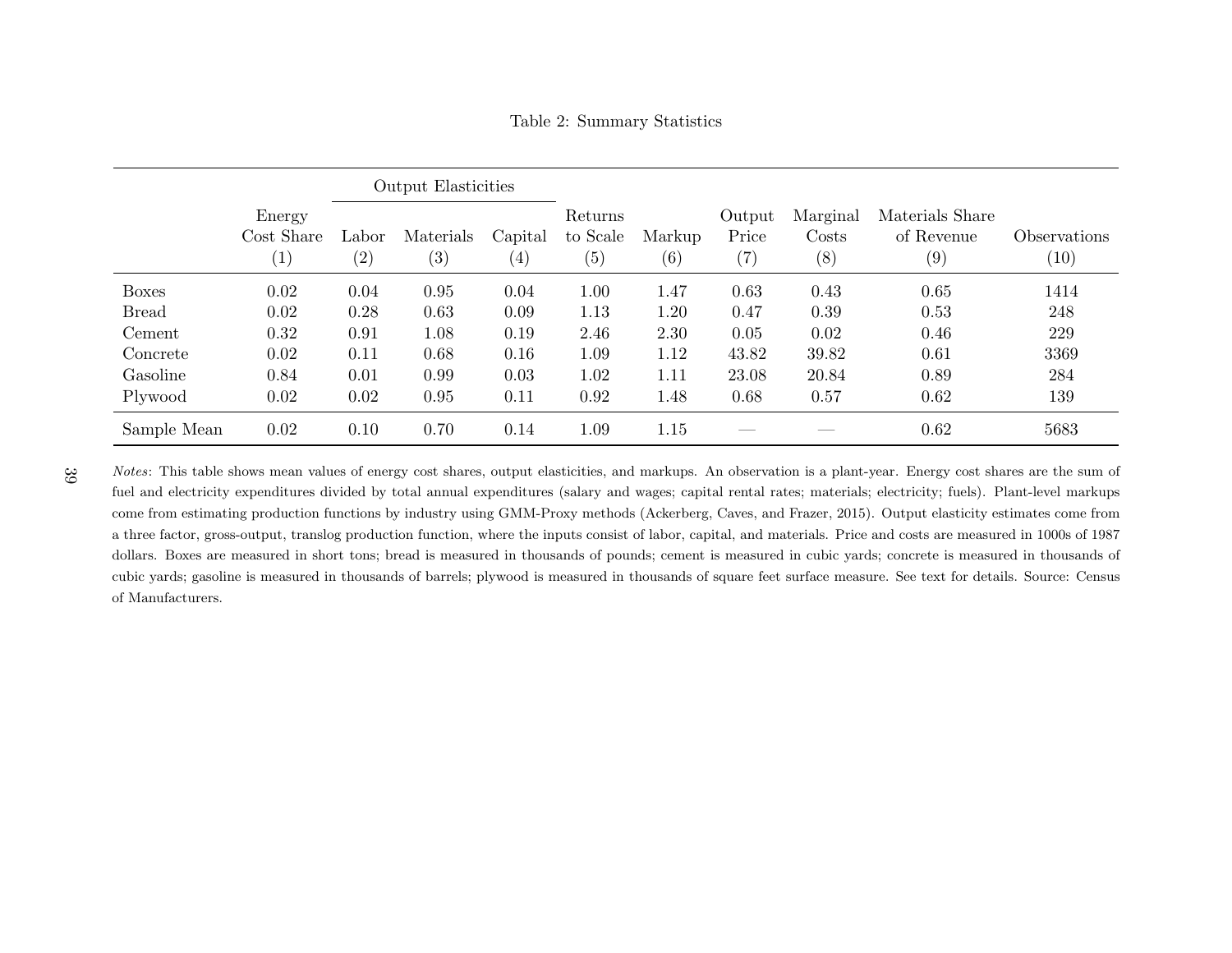|                                | (1)                    | (2)         | (3)                     | (4)                       | (5)                       | (6)         |  |  |  |
|--------------------------------|------------------------|-------------|-------------------------|---------------------------|---------------------------|-------------|--|--|--|
|                                | Lag $(t-0)$            | Lag $(t-2)$ | Lag $(t-5)$             | Lag $(t-0)$               | Lag $(t-2)$               | Lag $(t-5)$ |  |  |  |
|                                |                        |             | Panel A: Marginal Costs |                           |                           |             |  |  |  |
| Coal Price $\times$ Coal Share | 0.092                  | 0.156       | $-0.110$                | 0.357                     | 0.374                     | 0.123       |  |  |  |
|                                | (0.387)                | (0.363)     | (0.311)                 | (0.244)                   | (0.293)                   | (0.255)     |  |  |  |
| Gas Price $\times$ Gas Share   | $0.779***$             | $0.788***$  | $0.866***$              | $0.235***$                | $0.225***$                | $0.291***$  |  |  |  |
|                                | (0.175)                | (0.140)     | (0.191)                 | (0.086)                   | (0.084)                   | (0.061)     |  |  |  |
| Oil Price $\times$ Oil Share   | $0.136\,$              | 0.229       | 0.013                   | $-0.070$                  | 0.047                     | $-0.029$    |  |  |  |
|                                | (0.341)                | (0.290)     | (0.201)                 | (0.121)                   | (0.118)                   | (0.139)     |  |  |  |
|                                | Panel B: Output Prices |             |                         |                           |                           |             |  |  |  |
| Coal Price $\times$ Coal Share | 0.081                  | 0.063       | $-0.061$                | 0.259                     | 0.159                     | 0.065       |  |  |  |
|                                | (0.259)                | (0.254)     | (0.197)                 | (0.263)                   | (0.257)                   | (0.223)     |  |  |  |
| Gas Price $\times$ Gas Share   | $0.491***$             | $0.502***$  | $0.532***$              | $0.186**$                 | $0.204***$                | $0.222***$  |  |  |  |
|                                | (0.109)                | (0.088)     | (0.101)                 | (0.074)                   | (0.061)                   | (0.054)     |  |  |  |
| Oil Price $\times$ Oil Share   | 0.101                  | 0.172       | 0.078                   | $-0.008$                  | 0.057                     | 0.079       |  |  |  |
|                                | (0.181)                | (0.168)     | (0.131)                 | (0.102)                   | (0.094)                   | (0.108)     |  |  |  |
|                                |                        |             |                         | Panel C: Markups          |                           |             |  |  |  |
| Coal Price $\times$ Coal Share | $-0.012$               | $-0.092$    | 0.049                   | $-0.098$                  | $-0.215$                  | $-0.058$    |  |  |  |
|                                | (0.220)                | (0.183)     | (0.171)                 | (0.156)                   | (0.172)                   | (0.172)     |  |  |  |
| Gas Price $\times$ Gas Share   | $-0.288***$            | $-0.286***$ | $-0.334***$             | $-0.049$                  | $-0.021$                  | $-0.069*$   |  |  |  |
|                                | (0.080)                | (0.066)     | (0.096)                 | (0.045)                   | (0.053)                   | (0.038)     |  |  |  |
| Oil Price $\times$ Oil Share   | $-0.035$               | $-0.056$    | 0.065                   | 0.062                     | 0.010                     | 0.107       |  |  |  |
|                                | (0.181)                | (0.134)     | (0.097)                 | (0.090)                   | (0.069)                   | (0.077)     |  |  |  |
| $\mathbf N$                    | 5892                   | 5892        | 5892                    | 5892                      | 5892                      | 5892        |  |  |  |
| Plant FE                       | X                      | X           | X                       | X                         | X                         | X           |  |  |  |
| Year FE                        | $\mathbf X$            | X           | $\mathbf X$             |                           |                           |             |  |  |  |
| <b>State Trends</b>            | X                      | X           | $\mathbf X$             | X                         | X                         | X           |  |  |  |
| Product-Year FE                |                        |             |                         | X                         | X                         | $\mathbf X$ |  |  |  |
| Region-Year FE                 |                        |             |                         | $\boldsymbol{\mathrm{X}}$ | $\boldsymbol{\mathrm{X}}$ | $\mathbf X$ |  |  |  |

<span id="page-41-0"></span>Table 3: Relationship Between Marginal Costs, Output Prices, Markups and Electricity Input Prices

Notes: This table presents regression coefficients from 18 separate regressions, 6 per panel and 1 per column. An observation is a plant-year. Panel A presents a set of regressions, regressing plant-level marginal costs on national fuel prices interacted with lagged shares of state-level electricity generation mix. Panels B and C present a similar set of regressions, using plant-level output prices and plant-level markups as the dependent variable, respectively. The regression includes the uninteracted fuel prices and generation shares as controls (not reported). Columns (1) and (4) report results using contemporaneous electricity generation shares, columns (2) and (5) present results lagging generation shares by 2 years, and columns (3) and (6) present results lagging generation shares by 5 years. Standard errors are in parentheses and are clustered by state. Regressions are weighted by Census sampling weights. \*\*\*,\*\*,\* denotes statistical significance at the 1, 5, and 10 percent levels, respectively. See text for details. Source: Census of Manufacturers, EIA-SEDS.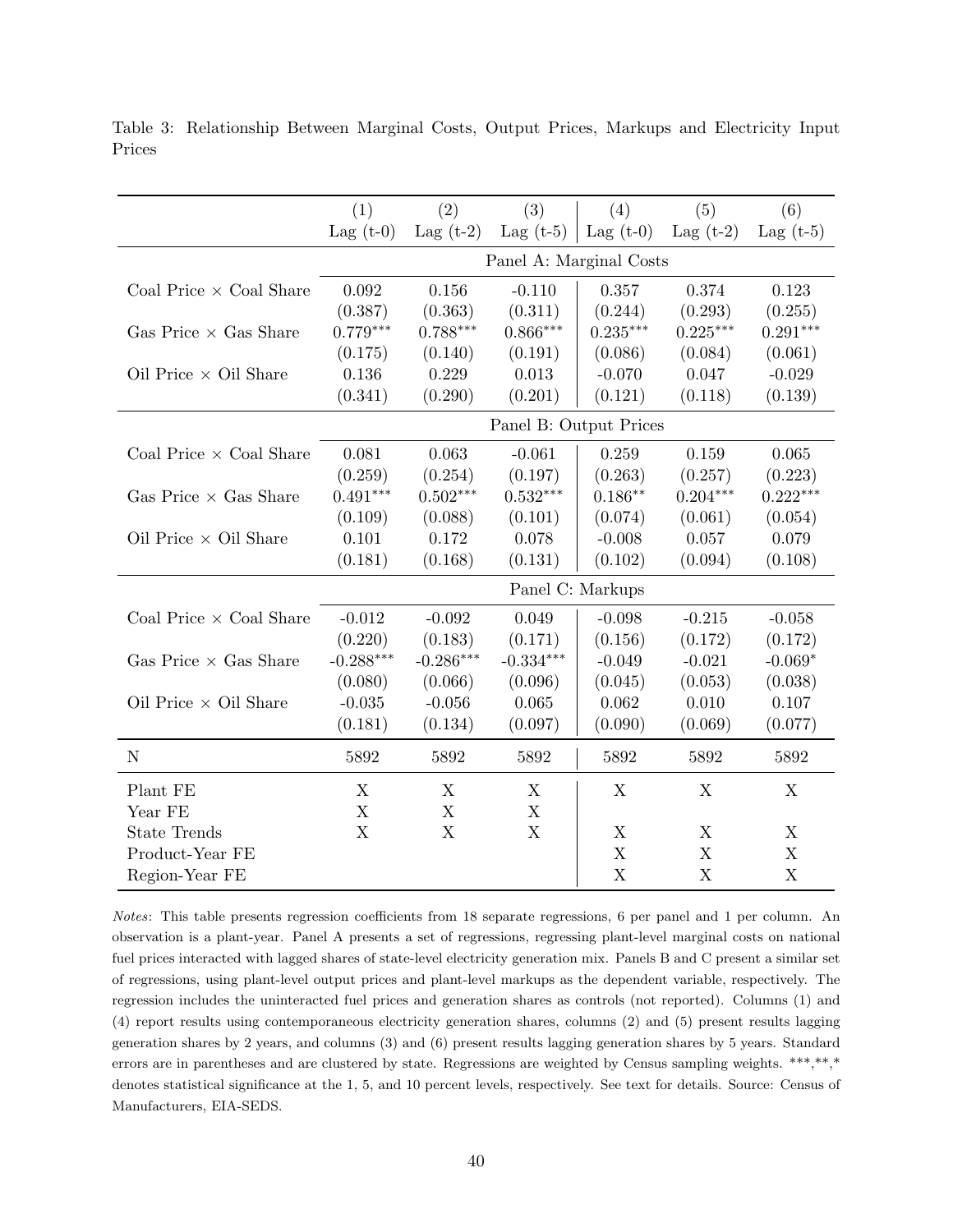|                                              | (1)          | (2)          | (3)                     | (4)          |
|----------------------------------------------|--------------|--------------|-------------------------|--------------|
|                                              | Lag $(t-0)$  | Lag $(t-2)$  | Lag $(t-0)$             | Lag $(t-2)$  |
|                                              |              |              | Panel A: Marginal Costs |              |
| Coal Price $\times$ Coal Share               | 38.54***     | 67.60***     | $38.69***$              | 66.79***     |
|                                              | (7.91)       | (8.90)       | (7.95)                  | (8.97)       |
| Gas Price $\times$ Gas Share                 | $139.60***$  | $100.65***$  | $136.44***$             | 97.41**      |
|                                              | (29.29)      | (41.61)      | (29.32)                 | (40.44)      |
| Oil Price $\times$ Oil Share                 | 358.58***    | 427.31***    | 354.57***               | $419.99***$  |
|                                              | (23.31)      | (84.93)      | (22.63)                 | (83.01)      |
| Electricity Price $\times$ Electricity Share | $-69.48**$   | 118.43       | $-70.59**$              | 112.69       |
|                                              | (32.15)      | (113.81)     | (32.25)                 | (116.56)     |
|                                              |              |              | Panel B: Unit Prices    |              |
| Coal Price $\times$ Coal Share               | $13.95***$   | 31.68***     | $13.84***$              | $31.06***$   |
|                                              | (4.70)       | (5.75)       | (4.67)                  | (5.76)       |
| Gas Price $\times$ Gas Share                 | 76.65***     | 54.92**      | 75.80***                | $53.09**$    |
|                                              | (22.60)      | (24.18)      | (22.71)                 | (23.65)      |
| Oil Price $\times$ Oil Share                 | 183.76***    | $251.67***$  | $181.91***$             | 247.12***    |
|                                              | (20.47)      | (53.38)      | (20.05)                 | (52.57)      |
| Electricity Price $\times$ Electricity Share | $-12.66$     | 81.70        | $-12.18$                | 78.83        |
|                                              | (18.75)      | (69.18)      | (19.10)                 | (68.15)      |
|                                              |              |              | Panel C: Markups        |              |
| Coal Price $\times$ Coal Share               | $-24.59***$  | $-35.92***$  | $-24.85***$             | $-35.73***$  |
|                                              | (4.79)       | (5.34)       | (4.83)                  | (5.33)       |
| Gas Price $\times$ Gas Share                 | $-62.95**$   | $-45.73**$   | $-60.64**$              | $-44.31**$   |
|                                              | (25.89)      | (20.41)      | (25.59)                 | (19.87)      |
| Oil Price $\times$ Oil Share                 | $-174.82***$ | $-175.64***$ | $-172.66***$            | $-172.87***$ |
|                                              | (17.73)      | (33.45)      | (17.15)                 | (32.35)      |
| Electricity Price $\times$ Electricity Share | $56.88**$    | $-36.72$     | $58.41**$               | $-33.85$     |
|                                              | (23.70)      | (47.93)      | (23.64)                 | (46.82)      |
| $\mathbf N$                                  | 5683         | 5683         | 5683                    | 5683         |
| Plant FE                                     | Χ            | Χ            | Χ                       | X            |
| Year FE                                      | X            | X            |                         |              |
| <b>State Trends</b>                          | $\mathbf X$  | X            | X                       | X            |
| Region-Year FE                               |              |              | X                       | X            |

<span id="page-42-0"></span>Table 4: Relationship Between Marginal Costs, Output Prices, Markups and Energy Prices

Notes: This table presents regression coefficients from 12 separate regressions, 4 per panel and 1 per column. An observation is a plant-year. Panel A presents a set of regressions, regressing plant-level marginal costs on national energy input prices interacted with lagged industry energy expenditure shares. Panels B and C present a similar set of regressions, using plant-level output prices and plant-level markups as the dependent variable, respectively. The regression includes the uninteracted fuel prices and expenditure shares as controls (not reported). Columns (1) and (3) report results using contemporaneous electricity generation shares, and columns (2) and (4) present results lagging expenditure shares by 2 years. Standard errors are in parentheses and are clustered by state. Regressions are weighted by Census sampling weights. \*\*\*,\*\*,\* denotes statistical significance at the 1, 5, and 10 percent levels, respectively. See text for details. Source: Census and Annual Survey of Manufacturers, MECS, and EIA-SEDS.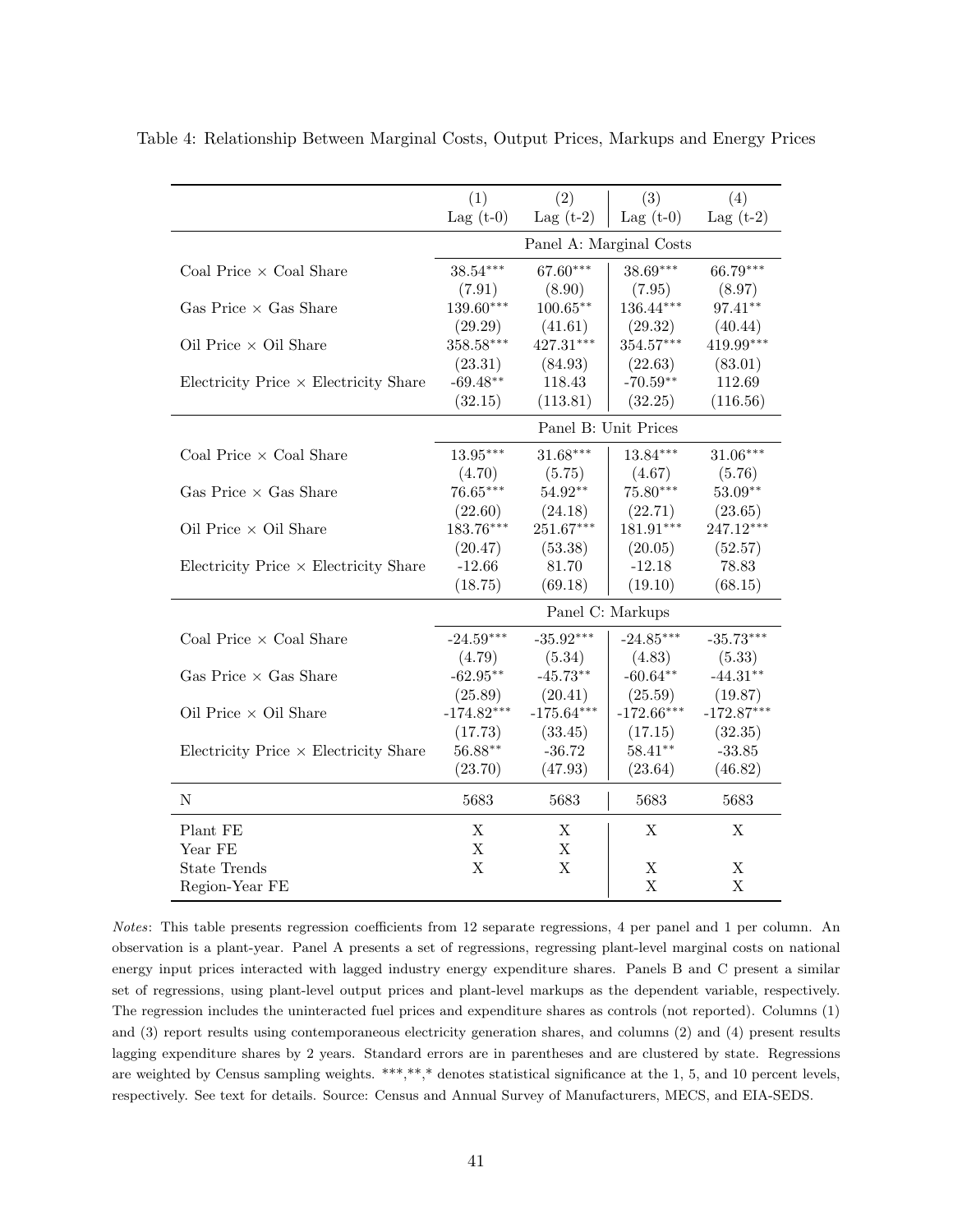|                 | (1)                   | (2)                   | (3)                   | 4)                    |
|-----------------|-----------------------|-----------------------|-----------------------|-----------------------|
| Marginal Costs  | $0.598***$<br>(0.018) | $0.680***$<br>(0.033) | $0.598***$<br>(0.018) | $0.681***$<br>(0.032) |
| N               | 5892                  | 5892                  | 5892                  | 5892                  |
| Plant FE        | X                     | X                     | X                     | X                     |
| State Trends    | X                     | X                     | X                     | X                     |
| Year FE         | X                     |                       |                       |                       |
| Product-Year FE |                       | X                     |                       | X                     |
| Region-Year FE  |                       |                       | X                     | X                     |

<span id="page-43-0"></span>Table 5: Pass-Through Rate of Marginal Costs into Output Prices: OLS

Notes: This table presents regression coefficients from 4 separate regressions, one per column. An observation is a plant-year. The dependent variable is the plant-level unit-price, and the independent variable is plant-level marginal cost. Standard errors are in parentheses and are clustered by state. Regressions are weighted by Census sampling weights. \*\*\*,\*\*,\* denotes statistical significance at the 1, 5, and 10 percent levels, respectively. See text for details. Source: Census of Manufacturers, EIA-SEDS.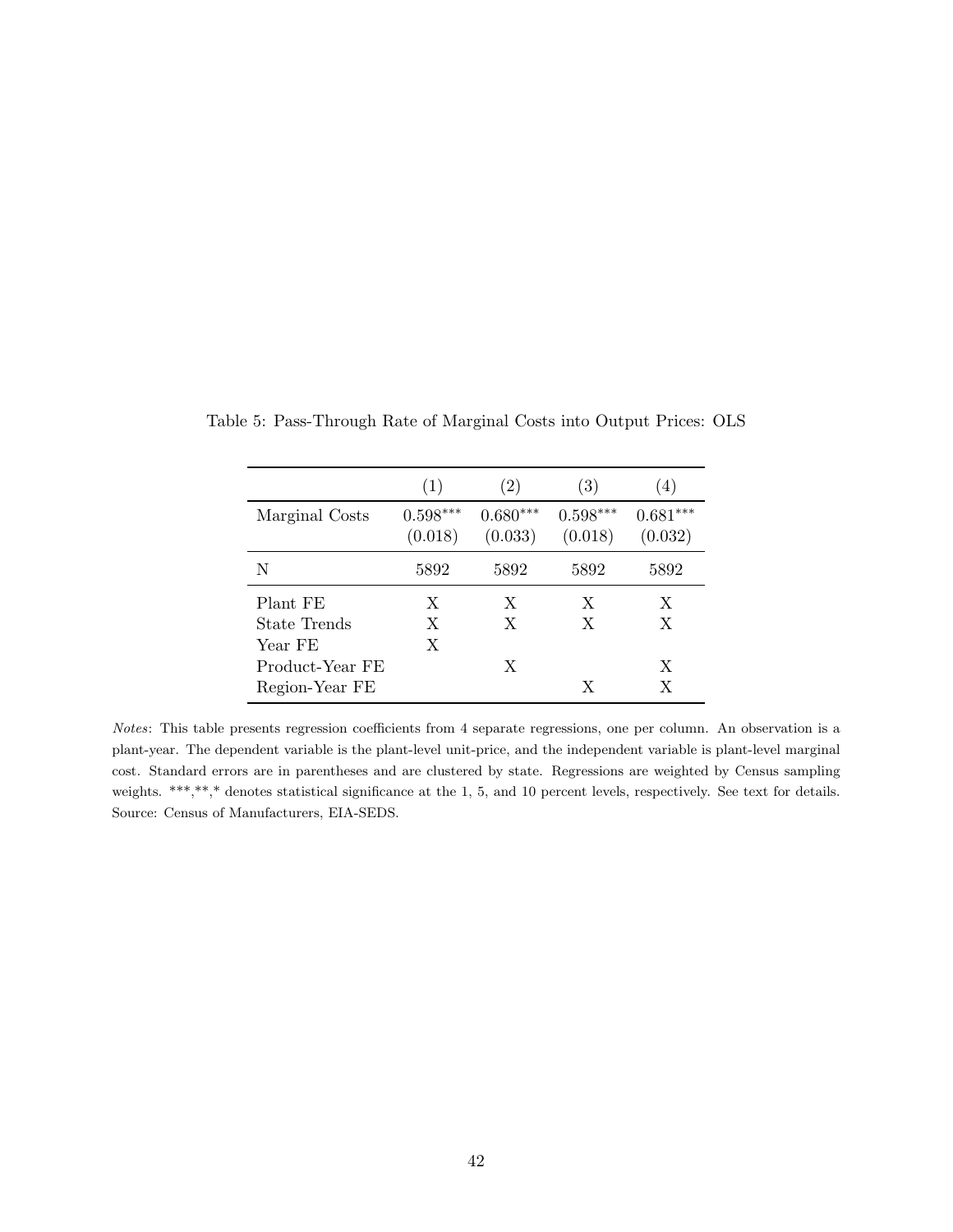|                         | (1)         | (2)         | (3)                                         | (4)         | (5)                    | (6)         |
|-------------------------|-------------|-------------|---------------------------------------------|-------------|------------------------|-------------|
|                         | Lag $(t-0)$ | Lag $(t-2)$ | Lag $(t-5)$                                 | Lag $(t-0)$ | Lag $(t-2)$            | Lag $(t-5)$ |
|                         |             |             | Panel A: Electricity Shift-Share Instrument |             |                        |             |
| Marginal Costs          | $0.628***$  | $0.623***$  | $0.625***$                                  | $0.660***$  | $0.654***$             | $0.715***$  |
|                         | (0.031)     | (0.031)     | (0.029)                                     | (0.099)     | (0.088)                | (0.086)     |
| $\mathbf N$             | 5892        | 5892        | 5892                                        | 5892        | 5892                   | 5892        |
| First Stage F-Statistic | 9.53        | 14.33       | 6.99                                        | 8.89        | 3.95                   | 12.09       |
| Plant FE                | X           | X           | X                                           | X           | X                      | X           |
| Year FE                 | X           | $\mathbf X$ | X                                           |             |                        |             |
| <b>State Trends</b>     | X           | X           | X                                           | X           | X                      | X           |
| Product-Year FE         |             |             |                                             | X           | X                      | X           |
| Region-Year FE          |             |             |                                             | X           | X                      | X           |
|                         |             |             | Panel B: Fuel Shift-Share Instrument        |             |                        |             |
| Marginal Costs          | $0.511***$  | $0.514***$  |                                             | $0.505***$  | $0.508^{\ast\ast\ast}$ |             |
|                         | (0.013)     | (0.014)     |                                             | (0.012)     | (0.014)                |             |
| N                       | 5683        | 5683        |                                             | 5683        | 5683                   |             |
| First Stage F-Statistic | 137.48      | 78.68       |                                             | 120.74      | 66.18                  |             |
| Plant FE                | X           | X           | X                                           | X           | X                      | X           |
| Year FE                 | Χ           | X           | X                                           |             |                        |             |
| <b>State Trends</b>     | X           | X           | X                                           | X           | X                      | X           |
| Region-Year FE          |             |             |                                             | X           | $\mathbf{X}$           | X           |

<span id="page-44-0"></span>Table 6: Pass-Through Rate of Marginal Costs into Output Prices: Instrumental Variables

Notes: This table presents regression coefficients from 10 separate regressions, 6 regressions in Panel A and 4 regressions in Panel B. An observation is a plant-year. The dependent variable is the plant-level unit-price, and the independent variable is plant-level marginal cost. In Panel A, marginal cost is instrumented by the interactions between national fuel prices for electricity generation and lagged electricity generation shares. In Panel B, marginal cost is instrumented by the interactions between national fuel prices for industrial production and lagged industry energy expenditure shares. Columns (1) and (4) report results using contemporaneous electricity generation shares, columns (2) and (5) present results lagging generation shares by 2 years, and columns (3) and (6) present results lagging generation shares by 5 years. Standard errors are in parentheses and are clustered by state. Regressions are weighted by Census sampling weights. \*\*\*,\*\*,\* denotes statistical significance at the 1, 5, and 10 percent levels, respectively. See text for details. Source: Census and Annual Survey of Manufacturers, MECS, EIA-SEDS.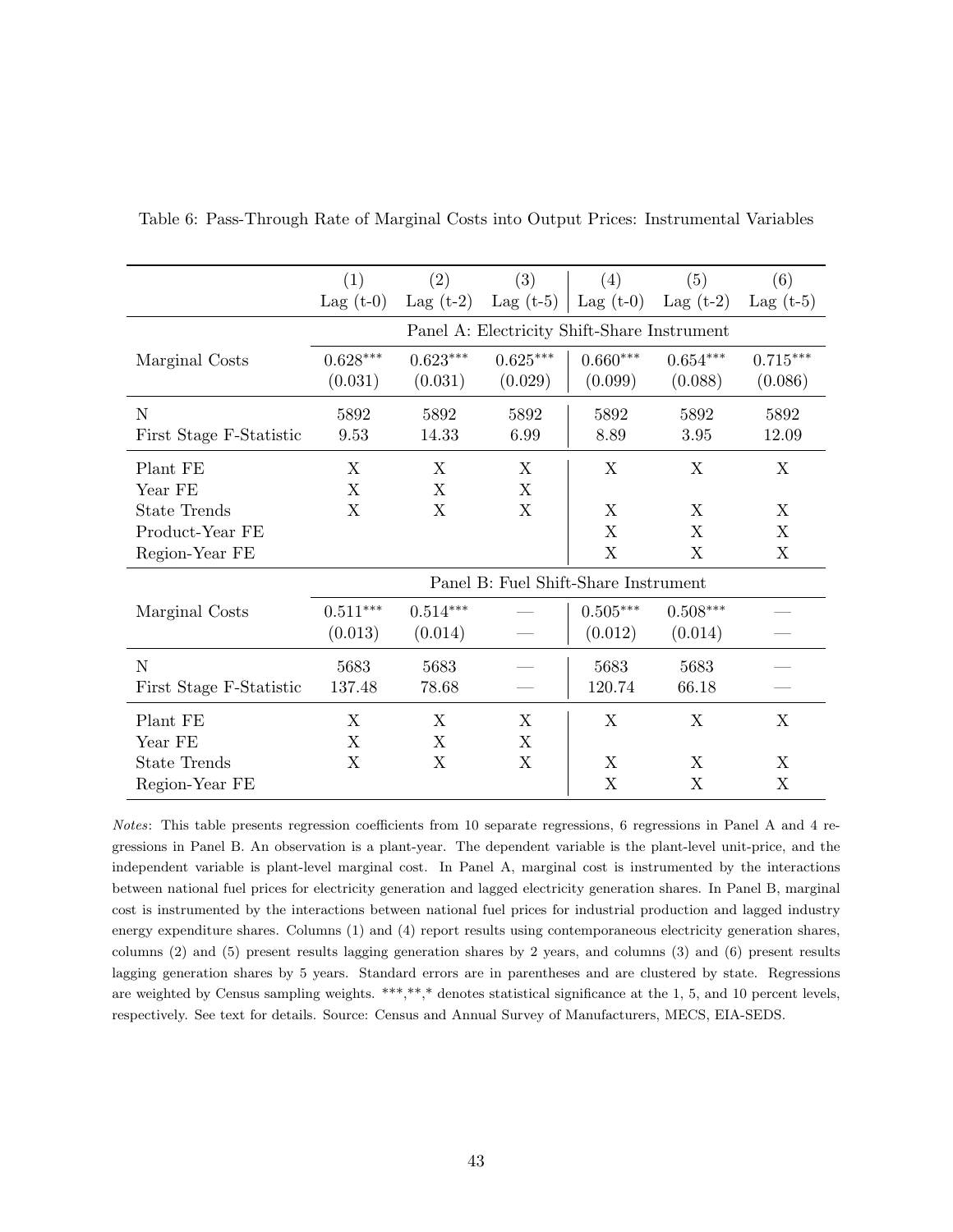|                         | (1)                                                    | (2)        | (3)        | (4)                                              | (5)       | (6)        |  |  |
|-------------------------|--------------------------------------------------------|------------|------------|--------------------------------------------------|-----------|------------|--|--|
|                         | <b>Boxes</b>                                           | Bread      | Cement     | Concrete                                         | Gasoline  | Plywood    |  |  |
|                         |                                                        |            |            | Panel A: Baseline - Electricity Price Instrument |           |            |  |  |
| Marginal Costs          | $0.963***$                                             | $0.681***$ | $0.775***$ | $0.711***$                                       | $0.327**$ | $0.692***$ |  |  |
|                         | (0.038)                                                | (0.150)    | (0.087)    | (0.082)                                          | (0.143)   | (0.082)    |  |  |
| N                       | 1414                                                   | 308        | 293        | 3369                                             | 345       | 163        |  |  |
| Pass-Through Rate       | 1.42                                                   | 0.82       | 1.78       | 0.80                                             | 0.36      | 1.02       |  |  |
| First Stage F-Statistic | 23.41                                                  | 1.67       | 49.29      | 23.36                                            | 2.43      | 38.55      |  |  |
| Plant FE                | X                                                      | X          | X          | Χ                                                | X         | X          |  |  |
| Year FE                 | X                                                      | X          | X          | X                                                | X         | X          |  |  |
| State-Trends FE         | X                                                      | X          | X          | X                                                | X         | X          |  |  |
|                         | Panel B: Region-Year FE - Electricity Price Instrument |            |            |                                                  |           |            |  |  |
| Marginal Costs          | $0.992^{\ast\ast\ast}$                                 | $0.458***$ | $0.801***$ | $0.624***$                                       | $0.242**$ | $0.758***$ |  |  |
|                         | (0.057)                                                | (0.172)    | (0.100)    | (0.066)                                          | (0.111)   | (0.068)    |  |  |
| N                       | 1414                                                   | 308        | 293        | 3369                                             | 345       | 163        |  |  |
| Pass-Through Rate       | 1.46                                                   | 0.55       | 1.84       | 0.70                                             | 0.27      | 1.12       |  |  |
| First Stage F-Statistic | 2.04                                                   | 3.39       | 22.90      | 13.5                                             | 4.22      | 30.10      |  |  |
| Plant FE                | X                                                      | X          | X          | X                                                | X         | X          |  |  |
| $Region \times Year$ FE | X                                                      | X          | X          | X                                                | X         | X          |  |  |
| State-Trends FE         | Χ                                                      | X          | X          | X                                                | X         | X          |  |  |

<span id="page-45-0"></span>Table 7: Pass-Through Rate of Marginal Costs into Output Prices, by Product: Instrumental Variables

Notes: This table presents regression coefficients from 14 separate regressions; one per column in each of the two panels. Each column represents a separate sample, where the sample is indicated in the column headings. An observation is a plant-year. The dependent variable is the plant-level unit-price, and the independent variable is plant-level marginal cost. Marginal cost is instrumented by the interactions between national fuel prices for electricity generation and 5-year lagged electricity generation shares. Standard errors are in parentheses and are clustered by state. Regressions are weighted by Census sampling weights. \*\*\*,\*\*,\* denotes statistical significance at the 1, 5, and 10 percent levels, respectively. See text for details. Source: Census and Annual Survey of Manufacturers, MECS, EIA-SEDS.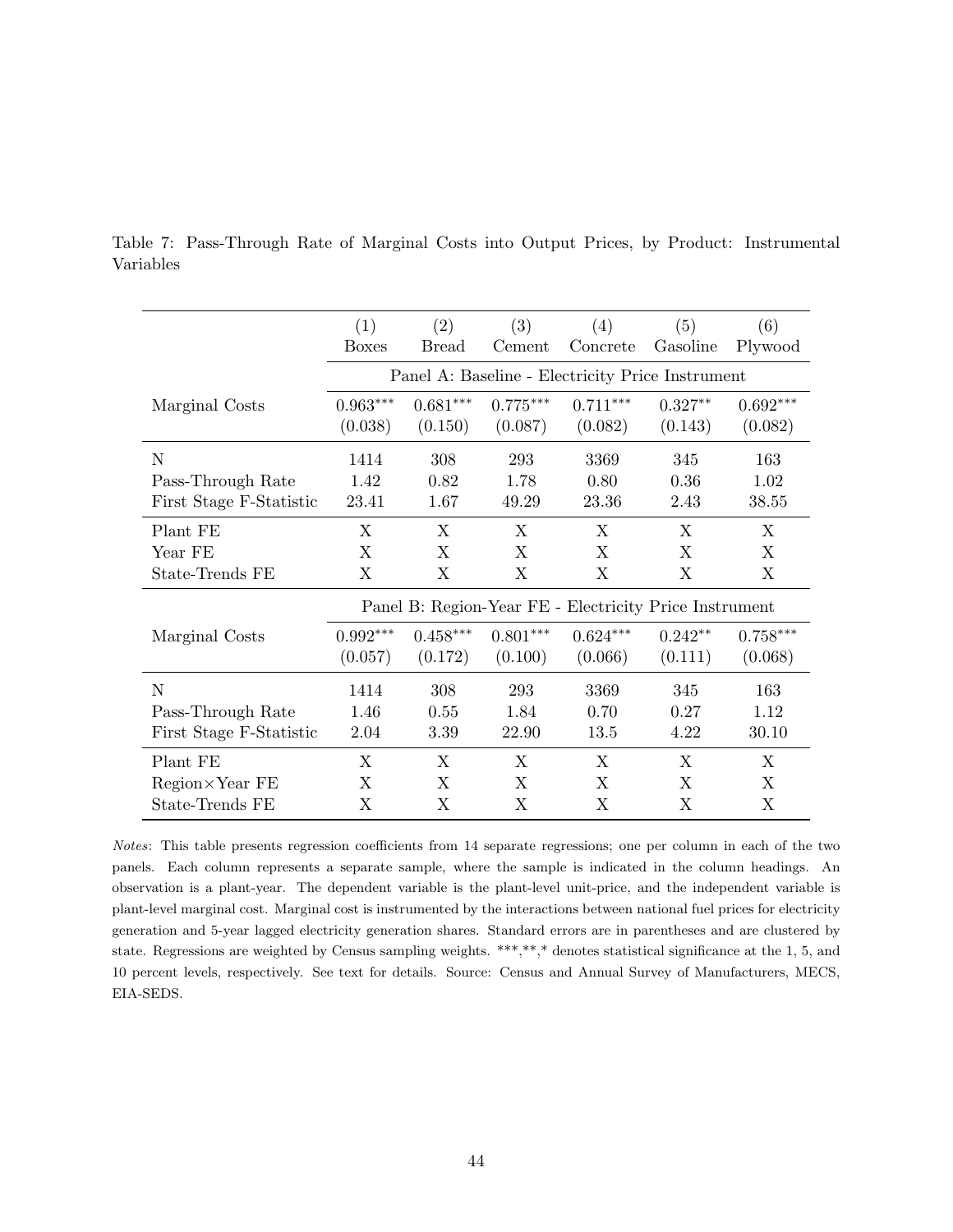|                                  | (1)                                                     | (2)   | $\left( 3\right)$ | (4)      | (5)      | (6)     |  |  |  |
|----------------------------------|---------------------------------------------------------|-------|-------------------|----------|----------|---------|--|--|--|
|                                  | <b>Boxes</b>                                            | Bread | Cement            | Concrete | Gasoline | Plywood |  |  |  |
|                                  | Panel A: Incidence Components                           |       |                   |          |          |         |  |  |  |
| MC Pass-Through $(\rho_{MC})$    | 1.43                                                    | 0.69  | 1.81              | 0.74     | 0.31     | 1.08    |  |  |  |
| Demand Elasticity $(\epsilon_D)$ | 3.24                                                    | 2.42  | 1.82              | 5.53     | 8.70     | 1.39    |  |  |  |
| Mean Lerner Index $(L)$          | 0.33                                                    | 0.18  | 0.57              | 0.13     | 0.12     | 0.41    |  |  |  |
|                                  | Panel B: Consumer Share of Burden (by Market Structure) |       |                   |          |          |         |  |  |  |
| Symmetric Oligopoly              | 0.57                                                    | 0.53  | 0.63              | 0.49     | 0.24     | 0.67    |  |  |  |
| Asymmetric Oligopoly             | 0.60                                                    | 0.66  | 0.69              | 0.63     | 0.25     | 0.87    |  |  |  |
| Monopoly                         | 0.59                                                    | 0.41  | 0.64              | 0.43     | 0.24     | 0.52    |  |  |  |
| Perfect Competition              | 1.43                                                    | 0.69  | 1.81              | 0.74     | 0.31     | 1.08    |  |  |  |

<span id="page-46-0"></span>Table 8: Incidence: Change in Consumer Surplus as Share of Change in Total Surplus

Notes: This table presents results for welfare incidence by industry, where incidence is defined as the change in consumer surplus as a share of the change in consumer and producer surplus. Columns (1) - (6) reflect separate calculations for industries defined in the column heading. Panel A displays the necessary components for measuring incidence using equation [\(2\)](#page-11-2). Marginal cost pass-through  $(\rho_{MC})$  is calculated as the average of the industry specific pass-through rates in Table [7.](#page-45-0) Panel B displays incidence under different market structures. The first two lines display incidence under arbitrary forms of oligopoly that next both perfect competition and monopoly, where asymmetric oligopoly uses the simplifying assumptions described in Section [6.4.2.](#page-28-2) The third and fourth rows of Panel B display incidence under monopoly and perfect competition using equation [\(2\)](#page-11-2) where  $L = 1/\epsilon_D$  and  $L = 0$  respectively. Source: Census and Annual Survey of Manufacturers, MECS, EIA-SEDS.